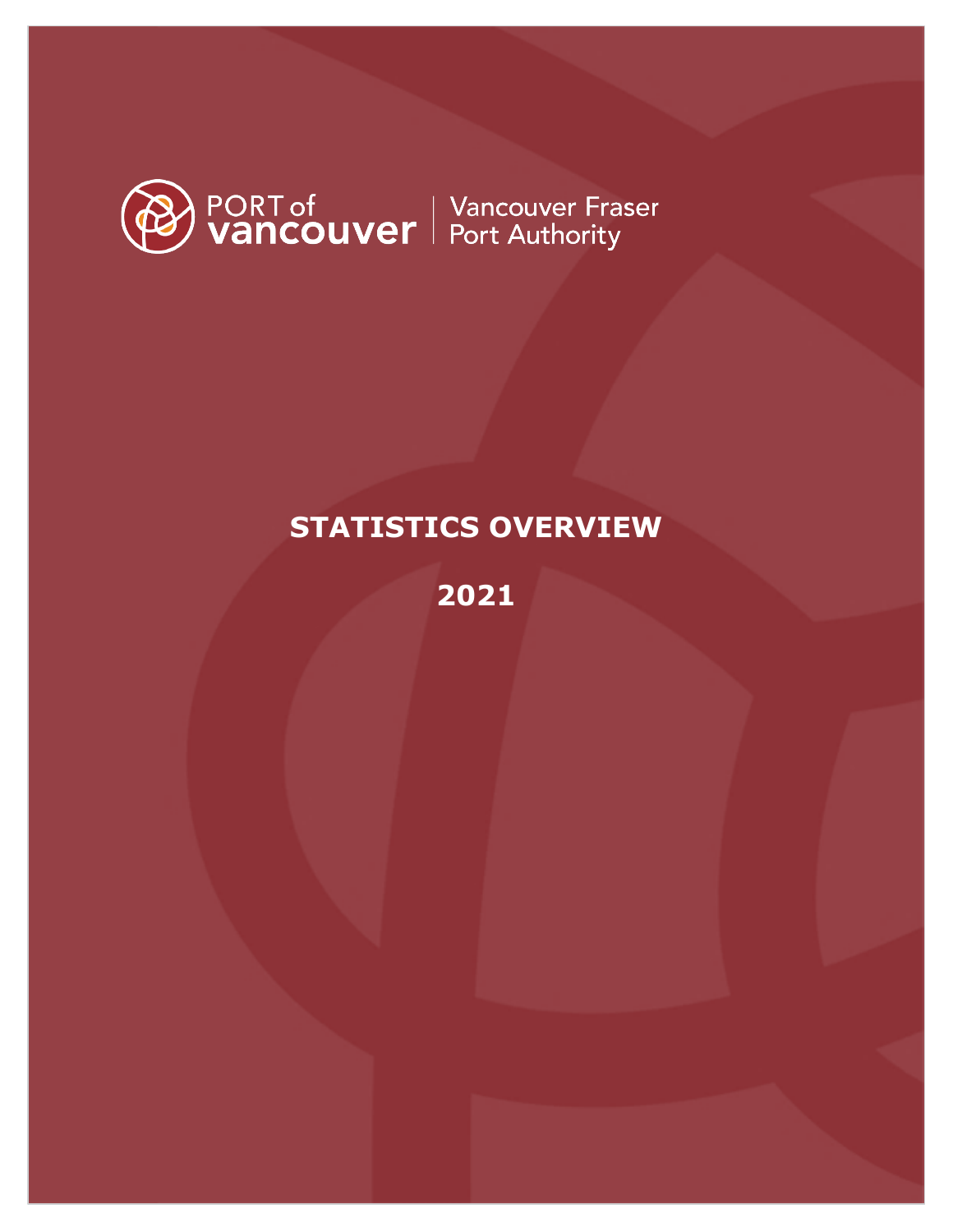# **Table of Contents**

| Overview                                         | $\mathbf{1}$   |
|--------------------------------------------------|----------------|
| Foreign Vessel Traffic                           | $\overline{2}$ |
| Cargo Summary by Sector                          | $\overline{2}$ |
| <b>Bulk Sector</b>                               | 3              |
| <b>Container Units and TEUs</b>                  | $\overline{4}$ |
| <b>Container Sector</b>                          | 5              |
| <b>Breakbulk Sector</b>                          | 6              |
| <b>Auto Sector</b>                               | $\overline{7}$ |
| <b>Cruise Sector</b>                             | $\overline{7}$ |
| <b>Principal Commodities</b>                     | 8              |
| <b>Principal Trading Economies</b>               | 13             |
| Top 5 Trading Economies by Principal Commodities | 17             |
| Top 5 Commodities by Principal Trading Economies | 20             |
| Contact                                          | 23             |



Canadä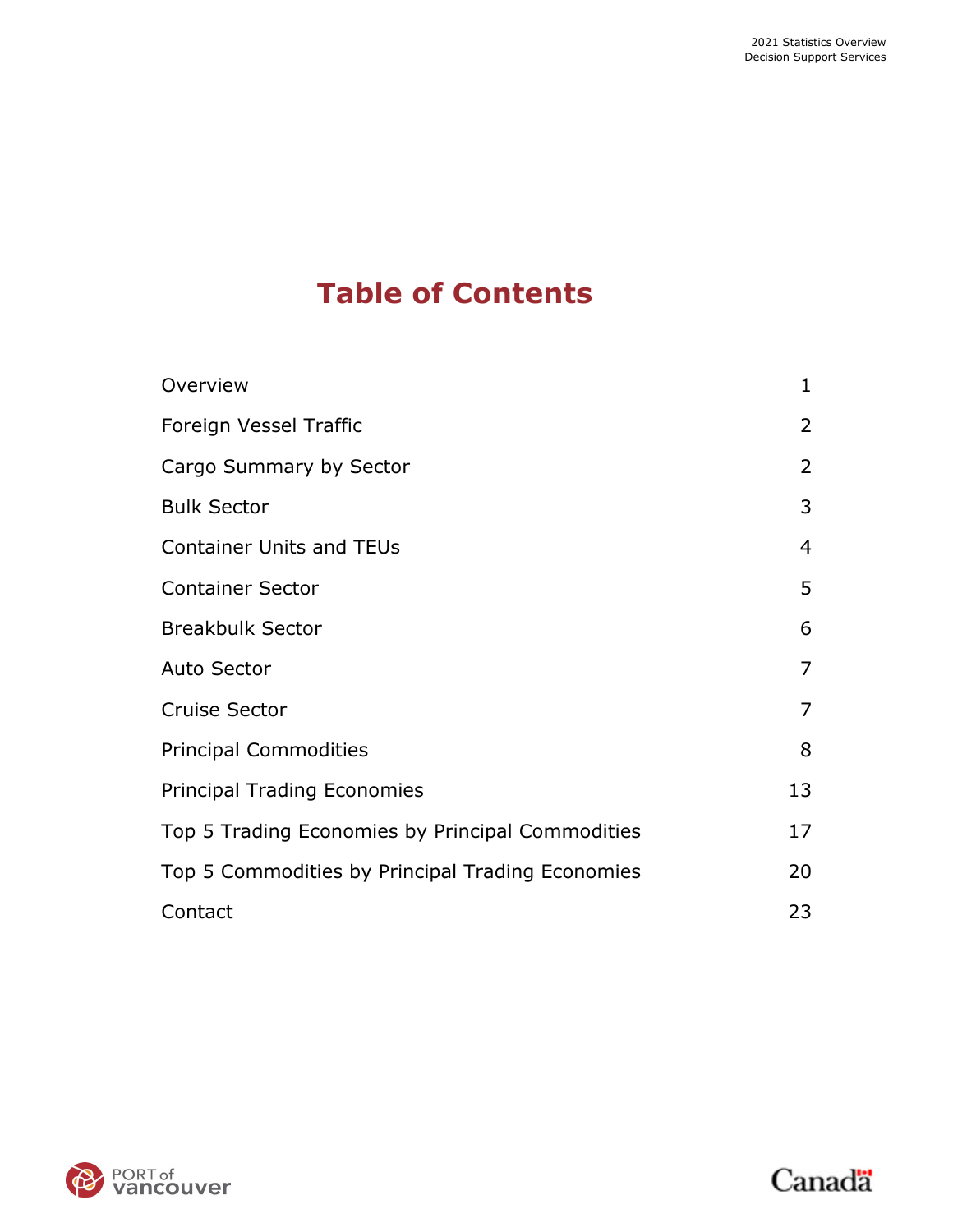## **Overview**

Port of Vancouver handled 146 million tonnes of cargo in 2021, up 1% from the previous year's 145 million tonnes. The 2021 Statistics Overview tabulates the volume of cargo shipped through Port of Vancouver over the past three years (2019 - 2021). Various breakdowns are provided, including: imports, exports, major commodities, containerized cargo, principal trading economies, vessel arrivals, and cruise volumes.

| <b>Metric Tonnes</b>    | 2019        | 2020        | 2021        | $%$ change $*$ |
|-------------------------|-------------|-------------|-------------|----------------|
| Auto **                 | 419,968     | 345,308     | 356,220     | 3%             |
| <b>Breakbulk</b>        | 17,164,522  | 16,730,976  | 19,793,332  | 18%            |
| <b>Bulk</b>             | 99,696,503  | 101,769,979 | 101,718,938 | 0%             |
| Containerized           | 26,922,911  | 26,604,459  | 24,605,136  | $-8%$          |
| Total Tonnage           | 144,203,905 | 145,450,722 | 146,473,626 | $1\%$          |
|                         |             |             |             |                |
| Auto (Units) **         | 419,968     | 345,308     | 356,220     | 3%             |
| Containers (TEUs)       | 3,398,860   | 3,467,521   | 3,678,952   | 6%             |
| Cruise Passengers       | 1,070,915   |             |             | N/A            |
| Foreign Vessel Arrivals | 3,102       | 2,730       | 2,683       | $-2%$          |

\* For the remainder of this report, "% change" refers to change between 2020 and 2021 figures

\*\* 1 Vehicle Unit = 1 Metric Tonne





**Foreign Vessel Arrivals**









PORT of<br>**Vancouver**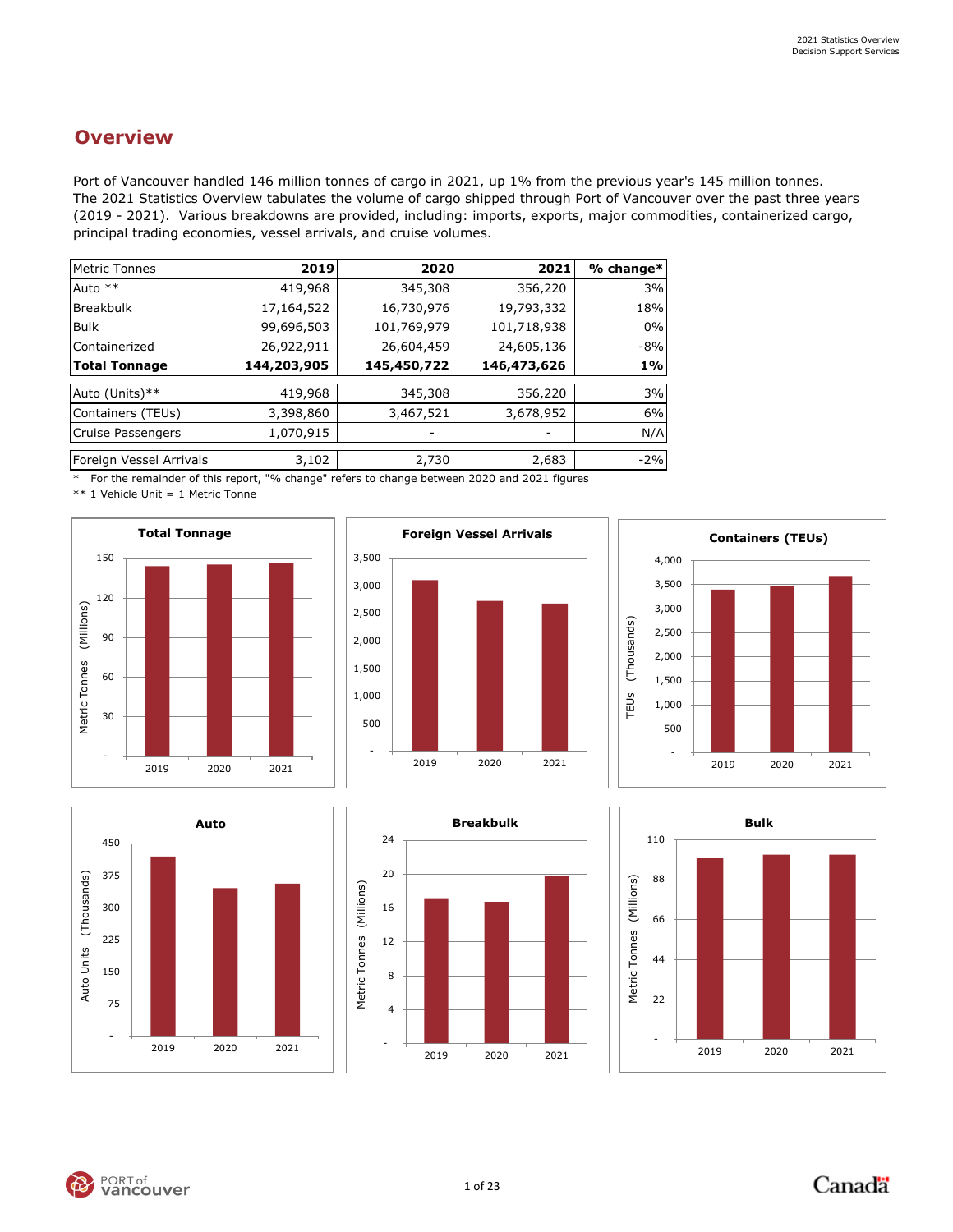### **Foreign Vessel Traffic**

| <b>Vessel Type</b>  |                        | 2019        | 2020        | 2021        | % Change |
|---------------------|------------------------|-------------|-------------|-------------|----------|
| <b>Bulk Carrier</b> | <b>Vessel Arrivals</b> | 1,414       | 1,477       | 1,477       | 0%       |
|                     | $GRT*$                 | 56,926,705  | 58,096,383  | 59,034,161  | 2%       |
| Container           | Vessel Arrivals        | 734         | 726         | 663         | $-9%$    |
|                     | $GRT*$                 | 54,632,558  | 54,318,520  | 48,366,300  | $-11%$   |
| Ro-Ro               | Vessel Arrivals        | 259         | 195         | 204         | 5%       |
|                     | $GRT*$                 | 13,594,287  | 10,670,458  | 10,727,326  | $1\%$    |
| Tanker              | Vessel Arrivals        | 197         | 197         | 182         | $-8%$    |
|                     | $GRT*$                 | 4,710,684   | 5,120,863   | 4,781,810   | $-7%$    |
|                     | <b>Vessel Arrivals</b> | 288         |             |             | N/A      |
| Passenger           | $GRT*$                 | 23,519,557  |             |             | N/A      |
| Miscellaneous       | Vessel Arrivals        | 210         | 135         | 157         | 16%      |
|                     | GRT <sup>*</sup>       | 519,974     | 168,024     | 213,099     | 27%      |
| <b>GRAND TOTAL</b>  | <b>Vessel Arrivals</b> | 3,102       | 2,730       | 2,683       | $-2%$    |
|                     | GRT*                   | 153,903,765 | 128,374,248 | 123,122,696 | $-4%$    |

\* Gross Registered Tonnage in Metric Tonnes

### **Cargo Summary by Sector**

| <b>Metric Tonnes</b> | 2019        | 2020        | 2021        | % Change |
|----------------------|-------------|-------------|-------------|----------|
| <b>Foreign</b>       | 112,870,154 | 115,191,156 | 113,508,277 | $-1%$    |
| Inbound              | 16,598,382  | 16,169,314  | 17,143,596  | 6%       |
| Auto                 | 407,325     | 336,753     | 353,795     | 5%       |
| <b>Break Bulk</b>    | 1,057,677   | 843,359     | 1,218,292   | 44%      |
| <b>Bulk</b>          | 3,009,222   | 2,629,196   | 2,216,384   | $-16%$   |
| Container            | 12,124,158  | 12,360,005  | 13,355,125  | 8%       |
| <b>Outbound</b>      | 96,271,772  | 99,021,842  | 96,364,681  | $-3%$    |
| Auto                 | 402         | 199         | 163         | $-18%$   |
| <b>Break Bulk</b>    | 1,533,784   | 1,347,228   | 1,266,739   | $-6%$    |
| <b>Bulk</b>          | 79,938,832  | 83,429,961  | 83,847,769  | $1\%$    |
| Container            | 14,798,753  | 14,244,454  | 11,250,011  | $-21%$   |
| <b>Domestic</b>      | 31,333,751  | 30,259,566  | 32,965,349  | 9%       |
| Inbound              | 13,605,901  | 12,612,733  | 12,703,169  | 1%       |
| Auto                 | 12,241      | 8,356       | 2,262       | $-73%$   |
| <b>Break Bulk</b>    | 4,472,606   | 4,036,168   | 4,263,136   | 6%       |
| <b>Bulk</b>          | 9,121,053   | 8,568,209   | 8,437,771   | $-2%$    |
| <b>Outbound</b>      | 17,727,850  | 17,646,833  | 20,262,179  | 15%      |
| <b>Break Bulk</b>    | 10,100,455  | 10,504,220  | 13,045,166  | 24%      |
| <b>Bulk</b>          | 7,627,395   | 7,142,613   | 7,217,013   | $1\%$    |
| <b>Overall</b>       | 144,203,905 | 145,450,722 | 146,473,626 | $1\%$    |
| <b>Inbound</b>       | 30,204,282  | 28,782,047  | 29,846,765  | 4%       |
| Auto                 | 419,566     | 345,109     | 356,057     | 3%       |
| <b>Break Bulk</b>    | 5,530,283   | 4,879,528   | 5,481,428   | 12%      |
| <b>Bulk</b>          | 12,130,275  | 11,197,405  | 10,654,156  | $-5%$    |
| Container            | 12,124,158  | 12,360,005  | 13,355,125  | 8%       |
| <b>Outbound</b>      | 113,999,622 | 116,668,675 | 116,626,861 | 0%       |
| Auto                 | 402         | 199         | 163         | $-18%$   |
| <b>Break Bulk</b>    | 11,634,239  | 11,851,448  | 14,311,905  | 21%      |
| <b>Bulk</b>          | 87,566,228  | 90,572,574  | 91,064,782  | $1\%$    |
| Container            | 14,798,753  | 14,244,454  | 11,250,011  | $-21%$   |

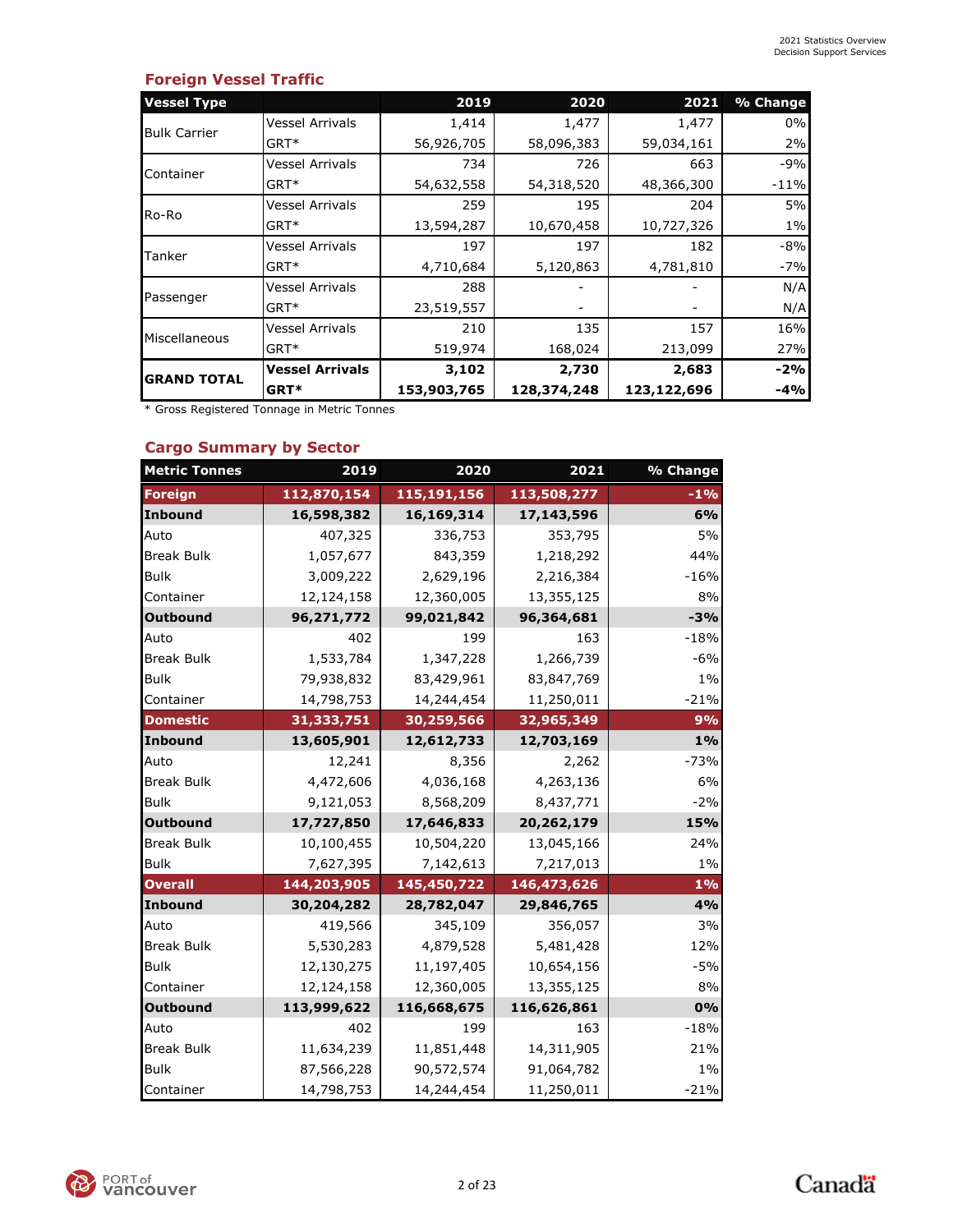### **Bulk Sector**

| <b>Metric Tonnes</b>                                     | 2019       | 2020        |             | 2021 % Change |
|----------------------------------------------------------|------------|-------------|-------------|---------------|
| Coal                                                     | 36,908,514 | 31,550,623  | 37,687,850  | 19%           |
| <b>Metallurgical Coal</b>                                | 25,347,635 | 21,545,137  | 22,305,269  | 4%            |
| <b>Thermal Coal</b>                                      | 11,197,475 | 9,740,757   | 15,089,103  | 55%           |
| Other/Unspecified Coal                                   | 363,404    | 264,729     | 293,478     | 11%           |
| <b>Grain, Specialty Crops &amp; Feed</b>                 | 23,464,855 | 29,923,005  | 26,907,030  | $-10%$        |
| Wheat                                                    | 10,855,237 | 13,573,340  | 12,308,603  | $-9%$         |
| Canola                                                   | 5,989,817  | 8,696,445   | 6,833,020   | $-21%$        |
| <b>Specialty Crops</b>                                   | 3,676,693  | 4,251,965   | 3,371,274   | $-21%$        |
| Barley (not including feed)                              | 1,534,884  | 2,158,425   | 2,574,998   | 19%           |
| Animal Feed                                              | 1,092,749  | 769,527     | 1,504,282   | 95%           |
| <b>Other Cereals</b>                                     | 315,476    | 473,303     | 314,853     | $-33%$        |
| <b>Chemicals, Basic Metals and Minerals</b>              | 13,774,682 | 13,342,682  | 12,254,760  | $-8%$         |
| Minerals                                                 | 10,100,234 | 9,596,953   | 9,293,107   | $-3%$         |
| Ores & Concentrates                                      | 1,756,540  | 1,660,329   | 1,421,024   | $-14%$        |
| Organic Chemicals                                        | 1,054,318  | 1,140,434   | 944,772     | $-17%$        |
| Inorganic Chemicals                                      | 857,456    | 939,230     | 590,489     | $-37%$        |
| <b>Basic Metals</b>                                      | 1,337      | 3,982       | 5,200       | 31%           |
| Other Products of Chemical Industries                    | 4,797      | 1,755       | 168         | $-90%$        |
| <b>Fertilizers</b>                                       | 11,845,213 | 13,038,917  | 11,315,108  | $-13%$        |
| Potash & Potassium-Based Fertilizers                     | 9,368,330  | 10,370,698  | 9,019,717   | $-13%$        |
| Sulphur                                                  | 2,466,474  | 2,653,284   | 2,291,630   | $-14%$        |
| Nitrogen-Based Fertilizers                               | 3,606      | 3,703       | 3,761       | 2%            |
| Other Fertilizers                                        | 6,803      | 11,232      |             | $-100%$       |
| <b>Petroleum Products</b>                                | 5,510,568  | 6,521,825   | 6,459,860   | $-1%$         |
| Diesel & Fuel Oils                                       | 2,432,912  | 2,753,441   | 3,017,557   | 10%           |
| Crude Petroleum                                          | 1,057,079  | 1,946,338   | 1,713,277   | $-12%$        |
| Gasoline                                                 | 1,289,862  | 1,501,613   | 1,594,816   | 6%            |
| Aviation & Jet Fuel                                      | 710,669    | 303,819     | 129,598     | $-57%$        |
| Kerosene, Distillate & Coke                              | 2,963      |             | 3,208       | N/A           |
| Other Petroleum Products                                 | 17,082     | 16,614      | 1,404       | $-92%$        |
| <b>Forest Products</b>                                   | 5,881,109  | 4,966,426   | 5,059,538   | $2\%$         |
| Woodchips                                                | 5,178,939  | 4,381,433   | 4,268,583   | $-3%$         |
| Other Wood Products                                      | 696,435    | 489,207     | 568,944     | 16%           |
| Paper & Paperboard                                       | 5,735      | 79,446      | 222,012     | 179%          |
| Woodpulp                                                 |            | 16,340      |             | $-100%$       |
| <b>Processed Food Products</b>                           | 1,615,696  | 1,844,819   | 1,381,857   | $-25%$        |
| Animal/Vegetable Oils, Fats & Waxes                      | 1,475,379  | 1,669,080   | 1,212,224   | $-27%$        |
| Other Prepared Food Products                             | 140,200    | 175,739     | 169,632     | $-3%$         |
| Prepared Grain Products                                  | 117        |             |             | N/A           |
| <b>Machinery, Vehicles, Construction &amp; Materials</b> | 687,461    | 581,681     | 652,936     | 12%           |
| <b>Construction &amp; Materials</b>                      | 687,461    | 581,681     | 652,836     | 12%           |
| Machinery                                                |            |             | 100         | N/A           |
| <b>Consumer &amp; Related Goods</b>                      | 8,405      |             |             | N/A           |
| Miscellaneous Goods                                      | 8,405      |             |             | N/A           |
| <b>Grand Total</b>                                       | 99,696,503 | 101,769,979 | 101,718,938 | 0%            |

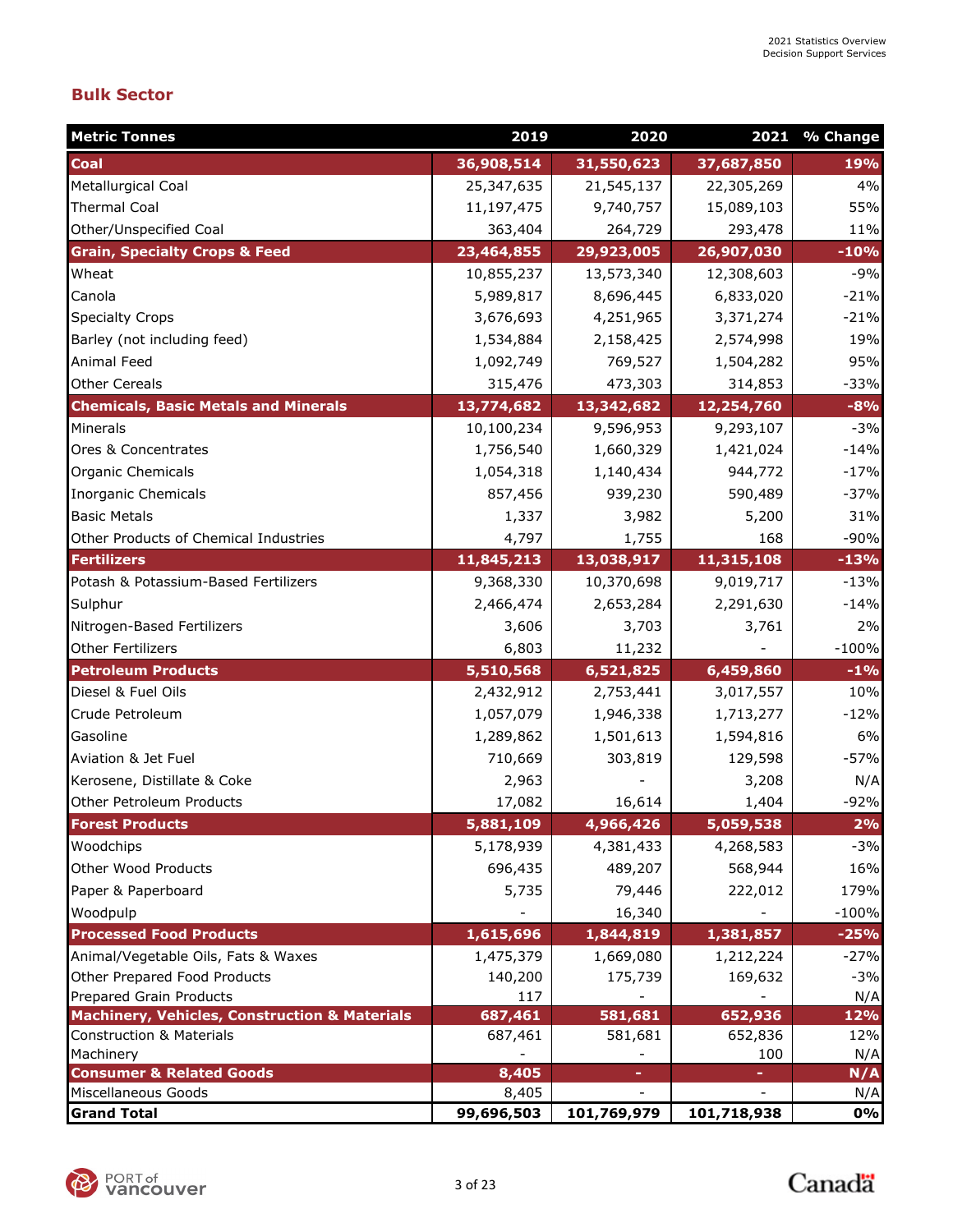## **Container Units and TEUs**

|                    | 2019         |             | 2020         |             | 2021         |             | % Change     |                 |
|--------------------|--------------|-------------|--------------|-------------|--------------|-------------|--------------|-----------------|
|                    | <b>Units</b> | <b>TEUs</b> | <b>Units</b> | <b>TEUs</b> | <b>Units</b> | <b>TEUs</b> | <b>Units</b> | <b>TEUs</b>     |
| <b>Inbound</b>     | 991,146      | 1,740,869   | 1,056,610    | 1,854,200   | 1,080,625    | 1,923,621   | 2%           | 4%              |
| Laden              | 969,296      | 1,709,398   | 1,008,411    | 1,797,582   | 1,069,936    | 1,909,017   | 6%           | 6%              |
| 20s                | 234,559      | 234,559     | 224,214      | 224,214     | 235,444      | 235,444     | 5%           | 5%              |
| 40s                | 713,277      | 1,426,554   | 764,312      | 1,528,624   | 819,196      | 1,638,392   | 7%           | 7%              |
| 45s                | 21,460       | 48,285      | 19,877       | 44,723      | 13,384       | 30,114      | $-33%$       | $-33%$          |
| 53s                |              |             | 8            | 21          | 1,912        | 5,067       |              | 23,800% 23,800% |
| <b>Empty</b>       | 21,850       | 31,471      | 48,199       | 56,617      | 10,689       | 14,604      | $-78%$       | $-74%$          |
| 20s                | 12,904       | 12,904      | 39,927       | 39,927      | 7,147        | 7,147       | $-82%$       | $-82%$          |
| 40s                | 7,890        | 15,780      | 8,047        | 16,094      | 2,963        | 5,926       | $-63%$       | $-63%$          |
| 45s                | 29           | 65          |              |             | 9            | 20          | N/A          | N/A             |
| 53s                | 1,027        | 2,722       | 225          | 596         | 570          | 1,511       | 153%         | 153%            |
| <b>Outbound</b>    | 947,467      | 1,657,992   | 922,816      | 1,613,321   | 980,551      | 1,755,331   | 6%           | 9%              |
| Laden              | 655,630      | 1,121,973   | 619,912      | 1,043,069   | 508,039      | 878,426     | $-18%$       | $-16%$          |
| 20s                | 190,695      | 190,695     | 197,765      | 197,765     | 138,420      | 138,420     | $-30%$       | $-30%$          |
| 40s                | 459,303      | 918,606     | 418,107      | 836,214     | 366,547      | 733,094     | $-12%$       | $-12%$          |
| 45s                | 5,632        | 12,672      | 4,040        | 9,090       | 3,072        | 6,912       | $-24%$       | $-24%$          |
| <b>Empty</b>       | 291,837      | 536,019     | 302,904      | 570,252     | 472,512      | 876,905     | 56%          | 54%             |
| 20s                | 51,005       | 51,005      | 39,030       | 39,030      | 70,862       | 70,862      | 82%          | 82%             |
| 40s                | 227,434      | 454,868     | 249,978      | 499,956     | 390,677      | 781,354     | 56%          | 56%             |
| 45s                | 13,398       | 30,146      | 13,896       | 31,266      | 10,973       | 24,689      | $-21%$       | $-21%$          |
| <b>Total Laden</b> | 1,624,926    | 2,831,371   | 1,628,323    | 2,840,651   | 1,577,975    | 2,787,443   | $-3%$        | $-2%$           |
| 20s                | 425,254      | 425,254     | 421,979      | 421,979     | 373,864      | 373,864     | $-11%$       | $-11%$          |
| 40s                | 1,172,580    | 2,345,160   | 1,182,419    | 2,364,838   | 1,185,743    | 2,371,486   | 0%           | 0%              |
| 45s                | 27,092       | 60,957      | 23,917       | 53,813      | 16,456       | 37,026      | $-31%$       | $-31%$          |
| 53s                |              |             | 8            | 21          | 1,912        | 5,067       |              | 23,800% 23,800% |
| <b>Total Empty</b> | 313,687      | 567,489     | 351,103      | 626,869     | 483,201      | 891,509     | 38%          | 42%             |
| 20s                | 63,909       | 63,909      | 78,957       | 78,957      | 78,009       | 78,009      | $-1%$        | $-1%$           |
| 40s                | 235,324      | 470,648     | 258,025      | 516,050     | 393,640      | 787,280     | 53%          | 53%             |
| 45s                | 13,427       | 30,211      | 13,896       | 31,266      | 10,982       | 24,710      | $-21%$       | $-21%$          |
| 53s                | 1,027        | 2,722       | 225          | 596         | 570          | 1,511       | 153%         | 153%            |
| <b>Grand Total</b> | 1,938,613    | 3,398,860   | 1,979,426    | 3,467,521   | 2,061,176    | 3,678,952   | 4%           | 6%              |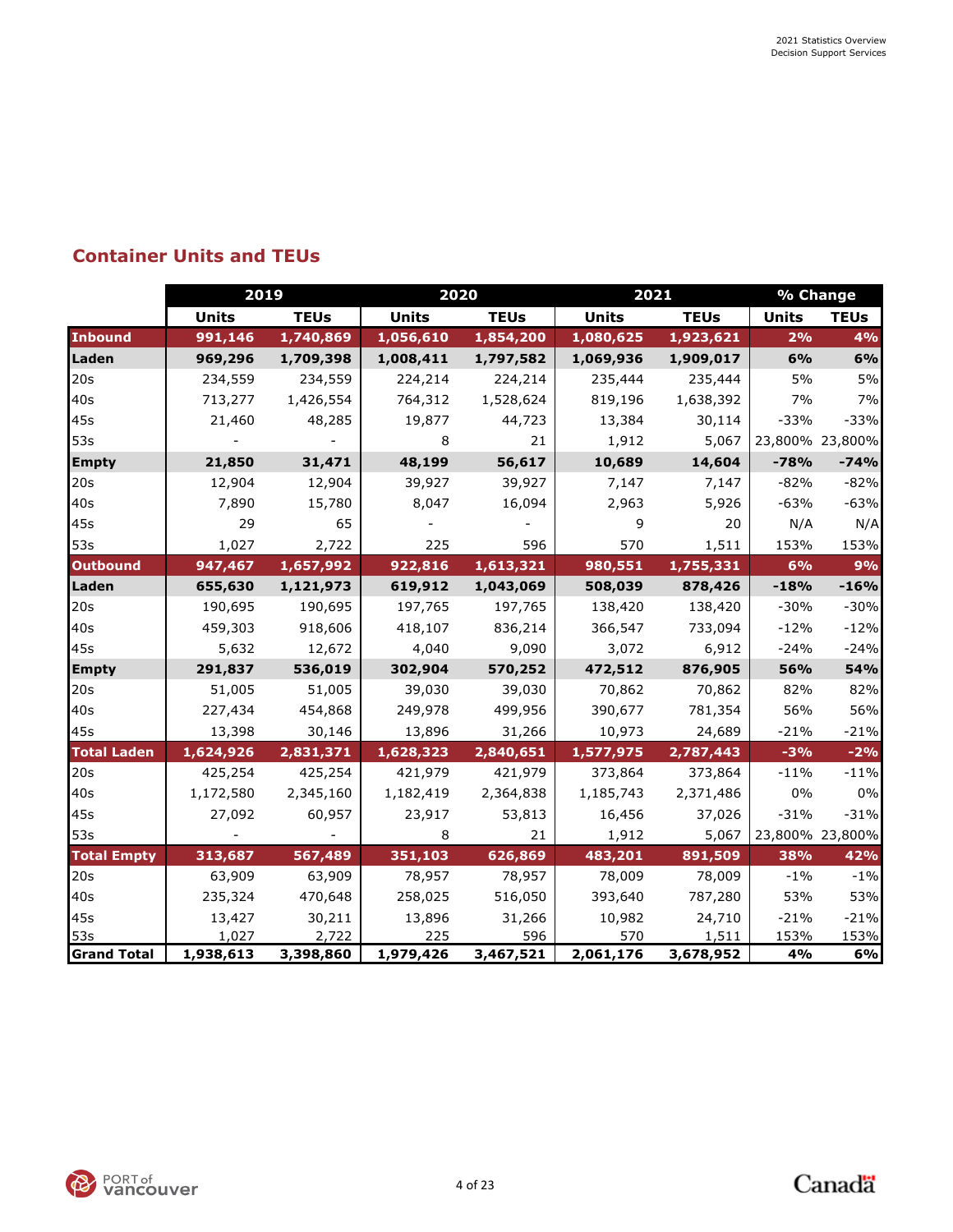## **Container Sector**

| <b>Metric Tonnes</b>                  | 2019       | 2020       | 2021       | % Change |
|---------------------------------------|------------|------------|------------|----------|
| <b>Inbound</b>                        | 12,124,158 | 12,360,005 | 13,355,125 | 8%       |
| <b>Household Goods</b>                | 3,727,356  | 4,002,322  | 4,565,196  | 14%      |
| <b>Construction &amp; Materials</b>   | 1,646,088  | 1,543,574  | 1,686,890  | 9%       |
| Industrial, Auto and Vehicle Parts    | 1,353,254  | 1,270,065  | 1,448,539  | 14%      |
| Machinery                             | 938,541    | 935,813    | 1,038,273  | 11%      |
| Other Products of Chemical Industries | 397,151    | 473,319    | 517,273    | 9%       |
| <b>Basic Metals</b>                   | 445,534    | 386,501    | 447,633    | 16%      |
| Produce                               | 413,820    | 428,517    | 405,220    | $-5%$    |
| Organic Chemicals                     | 305,194    | 279,182    | 349,165    | 25%      |
| Other Prepared Food Products          | 319,811    | 359,009    | 318,566    | $-11%$   |
| Paper & Paperboard                    | 304,692    | 288,854    | 289,884    | 0%       |
| Other                                 | 2,272,716  | 2,392,849  | 2,288,486  | $-4%$    |
| <b>Outbound</b>                       | 14,798,753 | 14,244,454 | 11,250,011 | $-21%$   |
| Woodpulp                              | 2,868,082  | 2,795,877  | 2,132,721  | $-24%$   |
| <b>Specialty Crops</b>                | 2,911,037  | 3,107,952  | 2,069,527  | $-33%$   |
| Lumber                                | 2,859,416  | 2,361,233  | 2,024,529  | $-14%$   |
| Meat, Fish & Poultry                  | 696,833    | 786,015    | 687,185    | $-13%$   |
| <b>Other Cereals</b>                  | 789,478    | 833,032    | 622,134    | $-25%$   |
| <b>Basic Metals</b>                   | 596,959    | 523,064    | 546,544    | 4%       |
| <b>Animal Feed</b>                    | 476,166    | 532,351    | 466,585    | $-12%$   |
| Paper & Paperboard                    | 566,005    | 324,432    | 317,872    | $-2%$    |
| Other Products of Chemical Industries | 409,550    | 410,061    | 274,896    | $-33%$   |
| Waste Paper                           | 350,910    | 302,847    | 263,709    | $-13%$   |
| Other                                 | 2,274,318  | 2,267,591  | 1,844,310  | $-19%$   |
| <b>Overall</b>                        | 26,922,911 | 26,604,459 | 24,605,136 | $-8%$    |
| <b>Household Goods</b>                | 3,891,803  | 4,136,895  | 4,704,554  | 14%      |
| Woodpulp                              | 2,878,151  | 2,800,363  | 2,138,029  | $-24%$   |
| <b>Specialty Crops</b>                | 2,959,273  | 3,153,015  | 2,103,001  | $-33%$   |
| Lumber                                | 2,876,813  | 2,375,293  | 2,046,145  | $-14%$   |
| <b>Construction &amp; Materials</b>   | 1,807,444  | 1,681,024  | 1,798,531  | 7%       |
| Industrial, Auto and Vehicle Parts    | 1,459,492  | 1,387,491  | 1,552,314  | 12%      |
| Machinery                             | 1,050,496  | 1,055,001  | 1,128,996  | 7%       |
| <b>Basic Metals</b>                   | 1,042,493  | 909,565    | 994,176    | 9%       |
| Meat, Fish & Poultry                  | 900,075    | 964,620    | 871,148    | $-10%$   |
| Other Products of Chemical Industries | 806,701    | 883,380    | 792,169    | $-10%$   |
| Other                                 | 7,250,171  | 7,257,812  | 6,476,074  | $-11%$   |

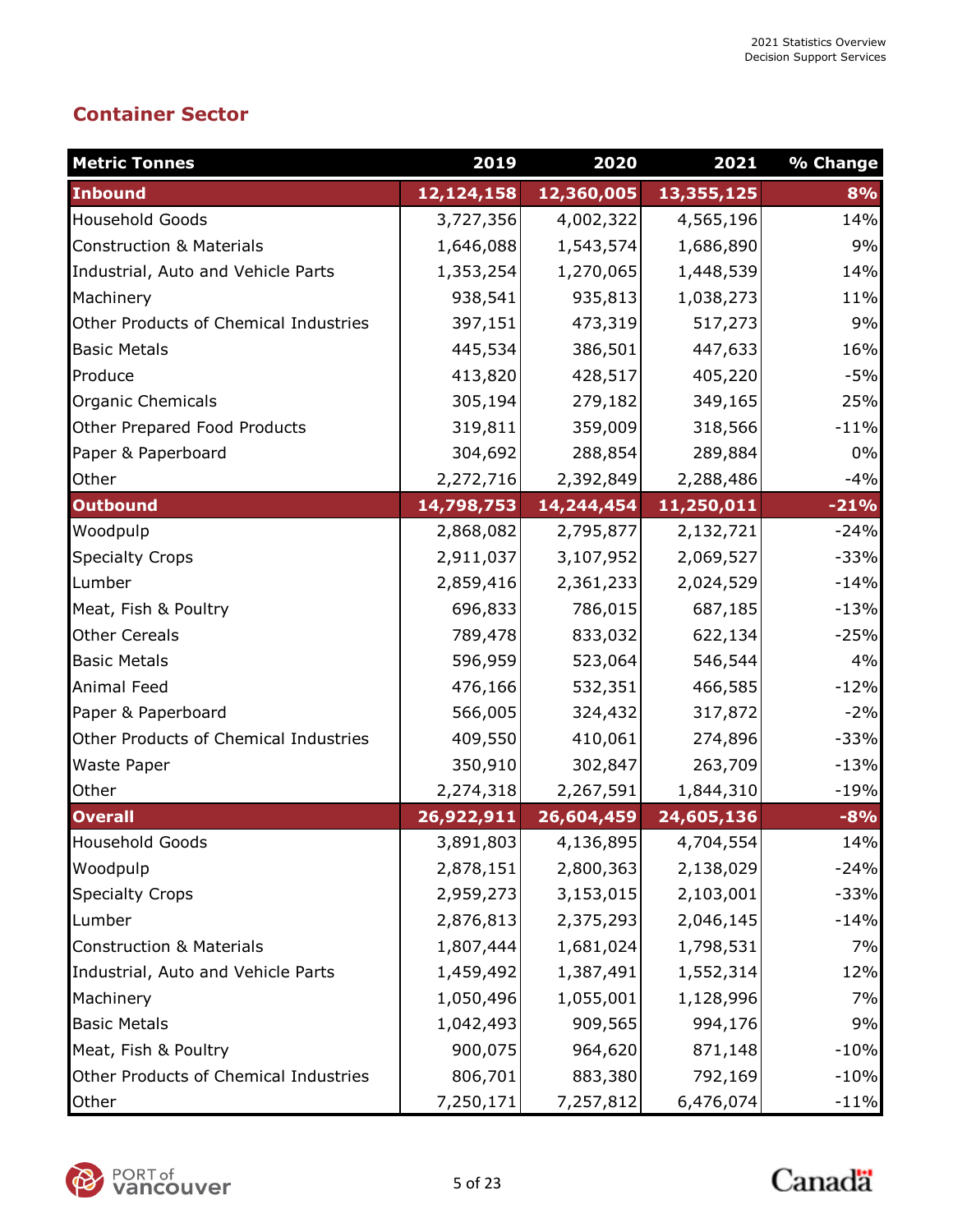## **Breakbulk Sector**

| <b>Metric Tonnes</b>                | 2019       | 2020       | 2021       | % Change |
|-------------------------------------|------------|------------|------------|----------|
| <b>Inbound</b>                      | 5,530,283  | 4,879,528  | 5,481,428  | 12%      |
| Miscellaneous Goods                 | 2,283,877  | 2,338,459  | 2,566,988  | 10%      |
| Logs                                | 1,277,968  | 1,066,290  | 927,636    | $-13%$   |
| <b>Basic Metals</b>                 | 535,287    | 462,716    | 762,882    | 65%      |
| Paper & Paperboard                  | 793,914    | 415,198    | 584,294    | 41%      |
| <b>Construction &amp; Materials</b> | 559,708    | 423,385    | 511,424    | 21%      |
| Woodpulp                            | 42,706.00  | 141,155    | 68,252     | $-52%$   |
| Machinery                           | 23,139     | 21,765     | 33,210     | 53%      |
| Industrial, Auto and Vehicle Parts  | 11,479.14  | 8,568.66   | 9,746      | 14%      |
| Sheets, Panels & Boards             | 55.49      |            | 5,513      | N/A      |
| <b>Inorganic Chemicals</b>          |            | 1,403      | 2,953      | 110%     |
| Other                               | 2,150      | 588        | 8,529      | 1,351%   |
| <b>Outbound</b>                     | 11,634,239 | 11,851,448 | 14,311,905 | 21%      |
| Logs                                | 7,765,915  | 8,017,142  | 10,203,568 | 27%      |
| Miscellaneous Goods                 | 2,379,218  | 2,424,668  | 2,631,811  | 9%       |
| Woodpulp                            | 1,027,476  | 1,016,414  | 971,328    | $-4%$    |
| <b>Basic Metals</b>                 | 348,870    | 314,989    | 408,908    | 30%      |
| Machinery                           | 61,686     | 58,578     | 79,482     | 36%      |
| Lumber                              | 49,971     | 18,924     | 15,338     | $-19%$   |
| <b>Construction &amp; Materials</b> | 296        | 447        | 1,209      | 171%     |
| Paper & Paperboard                  | 226        | 200        | 194        | $-3%$    |
| Vehicles                            | 497        | 86         | 68         | $-21%$   |
| <b>Household Goods</b>              | 10         |            |            | N/A      |
| Other                               | 74         | 0          |            | N/A      |
| <b>Overall</b>                      | 17,164,522 | 16,730,976 | 19,793,332 | 18%      |
| Logs                                | 9,043,884  | 9,083,432  | 11,131,204 | 23%      |
| Miscellaneous Goods                 | 4,663,095  | 4,763,127  | 5,198,799  | 9%       |
| <b>Basic Metals</b>                 | 884,157    | 777,704    | 1,171,790  | 51%      |
| Woodpulp                            | 1,070,182  | 1,157,569  | 1,039,580  | $-10%$   |
| Paper & Paperboard                  | 794,139    | 415,398    | 584,488    | 41%      |
| <b>Construction &amp; Materials</b> | 560,004    | 423,832    | 512,633    | 21%      |
| Machinery                           | 84,825     | 80,344     | 112,692    | 40%      |
| Lumber                              | 49,971     | 18,924     | 15,338     | $-19%$   |
| Industrial, Auto and Vehicle Parts  | 11,552     | 8,569      | 9,746      | 14%      |
| Sheets, Panels & Boards             | 55.49      |            | 5,513      | N/A      |
| Other                               | 2,658      | 2,076      | 11,550     | 456%     |

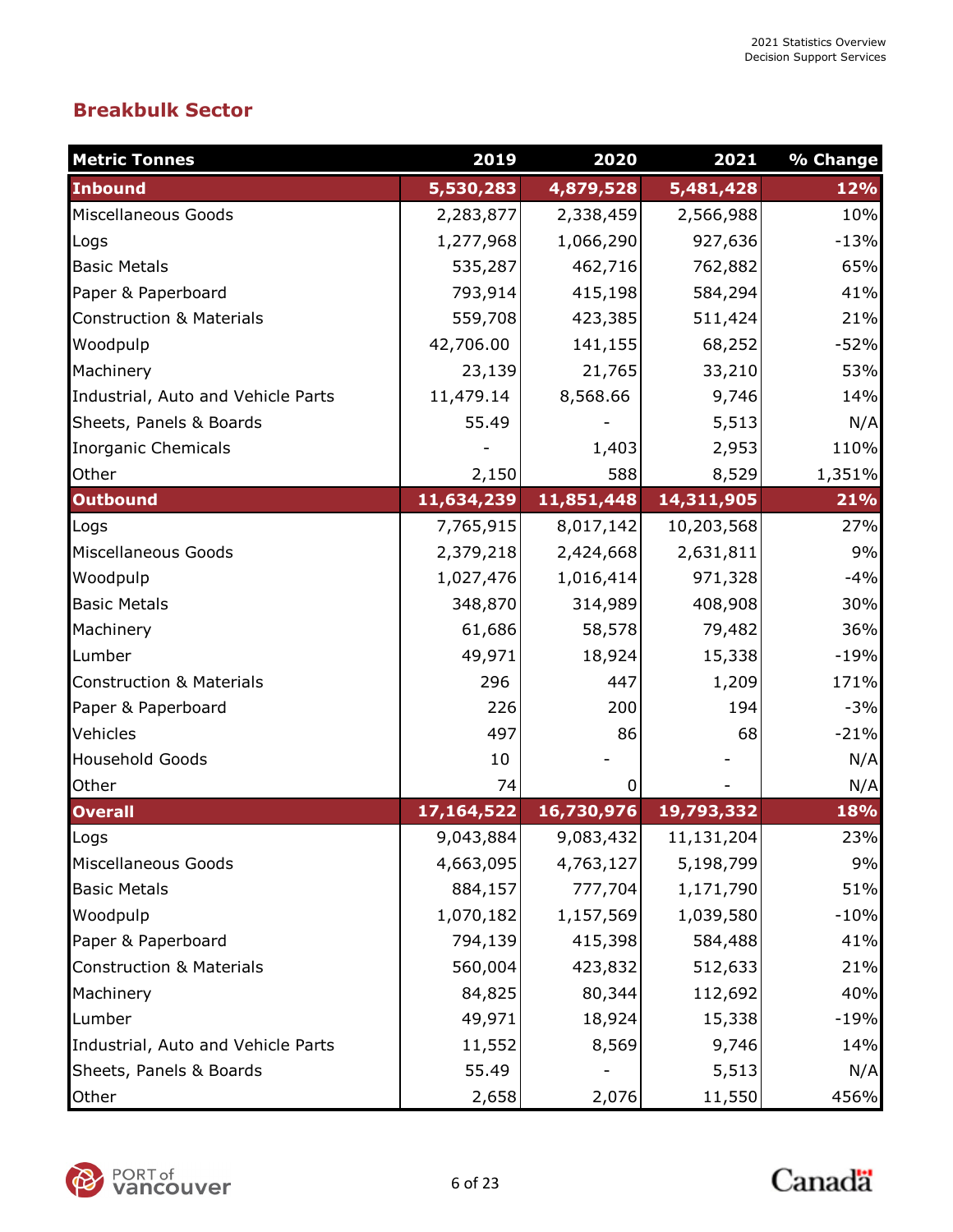## **Auto Sector**

| <b>Metric Tonnes/Units*</b> | 2019    | 2020    | 2021    | % Change |
|-----------------------------|---------|---------|---------|----------|
| <b>Inbound</b>              | 419,566 | 345,109 | 356,057 | 3%       |
| Japan                       | 191,350 | 150,898 | 167,465 | 11%      |
| Korea (South)               | 149,223 | 144,188 | 141,504 | $-2%$    |
| <b>United States</b>        | 52,730  | 31,452  | 28,610  | $-9%$    |
| Mexico                      | 11,024  | 8,657   | 10,606  | 23%      |
| China                       | 640     | 190     | 4,952   | 2,506%   |
| Canada                      | 12,241  | 8,356   | 2,262   | $-73%$   |
| India                       | 153     | 578     | 262     | $-55%$   |
| Germany                     | 1,272   | 179     | 242     | 35%      |
| Thailand                    |         | 185     | 96      | $-48%$   |
| United Kingdom              | 933     | 425     | 58      | $-86%$   |
| Singapore                   |         | 1       |         | $-100%$  |
| <b>Outbound</b>             | 402     | 199     | 163     | $-18%$   |
| Japan                       | 401     | 199     | 161     | $-19%$   |
| Australia                   |         |         | 1       | N/A      |
| Russian Federation          |         |         | 1       | N/A      |
| Korea (South)               |         |         |         | N/A      |
| <b>Grand Total</b>          | 419,968 | 345,308 | 356,220 | 3%       |

\* 1 Vehicle Unit = 1 Metric Tonne

### **Cruise Sector**

| <b>Passenger Type</b>   | 2019      | 2020                     | 2021                     | % Change |
|-------------------------|-----------|--------------------------|--------------------------|----------|
| Passengers Embarking    | 532,704   |                          | $\overline{\phantom{0}}$ | N/A      |
| Passengers Disembarking | 519,729   |                          | $\overline{\phantom{0}}$ | N/A      |
| Passengers Intransit    | 18,482    | -                        | $\overline{\phantom{0}}$ | N/A      |
| <b>Grand Total</b>      | 1,070,915 | -                        | $\overline{\phantom{0}}$ | N/A      |
| <b>Voyages</b>          | 288       | $\overline{\phantom{0}}$ | $\overline{\phantom{0}}$ | N/A      |

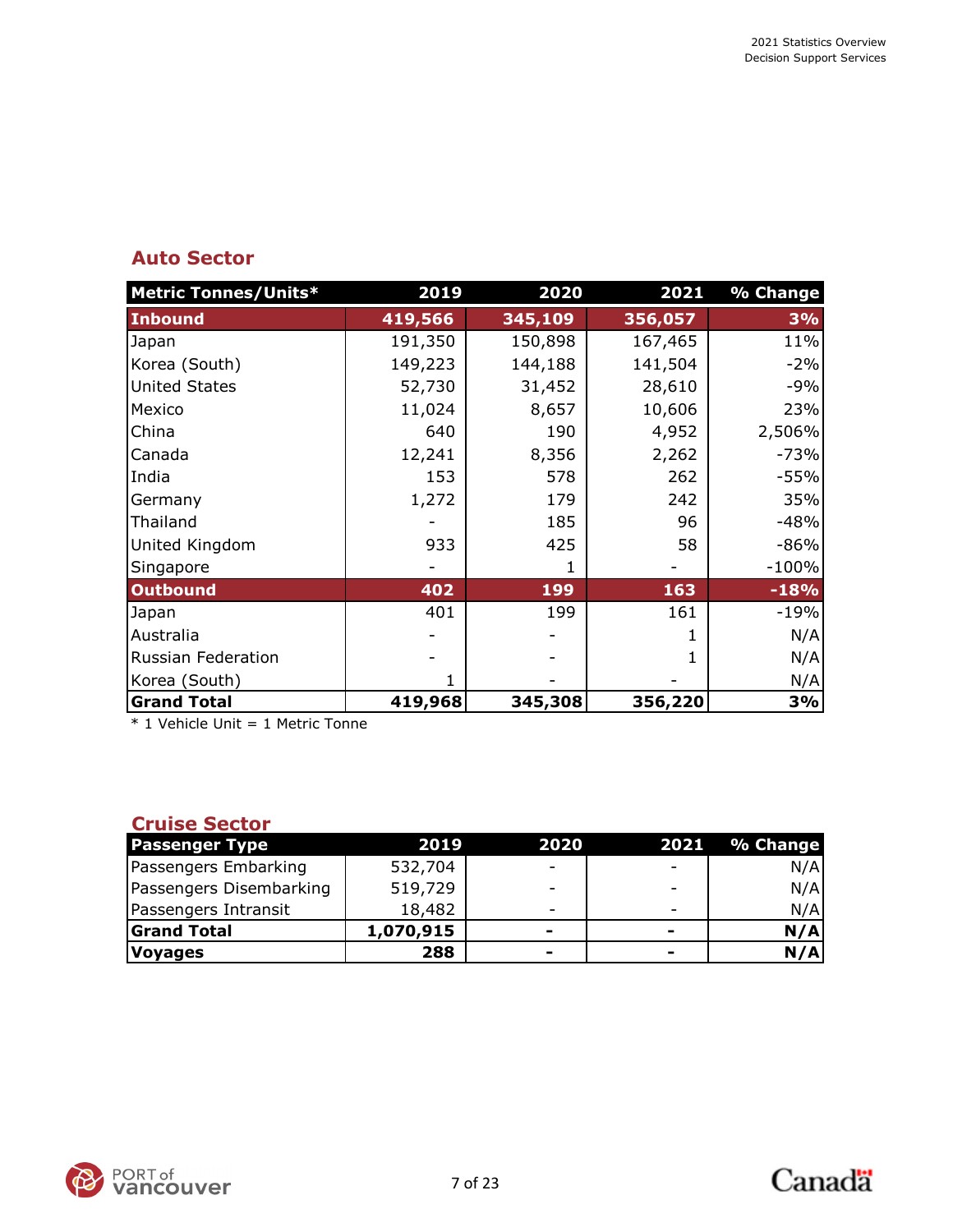### **Principal Commodities - All Cargo**

| <b>Metric Tonnes</b>                                       | 2019             | 2020             | 2021            | % Change         |
|------------------------------------------------------------|------------------|------------------|-----------------|------------------|
| Coal                                                       | 36,911,387       | 31,552,864       | 37,692,472      | 19%              |
| Metallurgical Coal                                         | 25,347,635       | 21,545,137       | 22,305,269      | 4%               |
| <b>Thermal Coal</b>                                        | 11,197,480       | 9,740,757        | 15,089,110      | 55%              |
| Other/Unspecified Coal                                     | 366,272          | 266,970          | 298,093         | 12%              |
| <b>Grain, Specialty Crops &amp; Feed</b>                   | 28,304,338       | 35,128,755       | 30,452,826      | $-13%$           |
| Wheat                                                      | 11,160,564       | 13,936,631       | 12,429,725      | $-11%$           |
| Canola                                                     | 6,035,230        | 8,763,982        | 6,840,204       | $-22%$           |
| <b>Specialty Crops</b>                                     | 6,635,965        | 7,404,981        | 5,474,275       | $-26%$           |
| Barley (not including feed)                                | 1,623,174        | 2,229,233        | 2,659,967       | 19%              |
| Animal Feed                                                | 1,623,148        | 1,351,110        | 2,005,169       | 48%              |
| <b>Other Cereals</b>                                       | 1,226,257        | 1,442,819        | 1,043,486       | $-28%$           |
| <b>Forest Products</b>                                     | 24,380,618       | 22,235,015       | 23,490,840      | 6%               |
| Logs                                                       | 9,076,620        | 9,094,571        | 11,152,296      | 23%              |
| Woodchips                                                  | 5,198,635        | 4,397,098        | 4,281,124       | $-3%$            |
| Woodpulp                                                   | 3,948,333        | 3,974,272        | 3,177,608       | $-20%$           |
| Lumber                                                     | 2,926,784        | 2,394,217        | 2,061,483       | $-14%$           |
| Paper & Paperboard                                         | 1,670,571        | 1,108,130        | 1,414,255       | 28%              |
| Other Wood Products                                        | 907,487          | 706,018          | 824,741         | 17%              |
| Sheets, Panels & Boards                                    | 300,199          | 257,281          | 313,280         | 22%              |
| <b>Waste Paper</b>                                         | 351,989          | 303,428          | 266,052         | $-12%$           |
| <b>Chemicals, Basic Metals and Minerals</b>                | 17,430,003       | 16,850,502       | 16,170,480      | $-4%$            |
| Minerals                                                   | 10,258,464       | 9,751,985        | 9,472,774       | $-3%$            |
| <b>Basic Metals</b>                                        | 1,927,987        | 1,691,251        | 2,171,166       | 28%              |
| Ores & Concentrates                                        | 1,794,790        | 1,689,654        | 1,442,124       | $-15%$           |
| <b>Organic Chemicals</b>                                   | 1,478,969        | 1,532,647        | 1,410,789       | $-8%$            |
| Inorganic Chemicals                                        | 1,158,294        | 1,299,828        | 880,946         | $-32%$           |
| Other Products of Chemical Industries                      | 811,499          | 885,137          | 792,680         | $-10%$           |
| <b>Fertilizers</b><br>Potash & Potassium-Based Fertilizers | 11,906,876       | 13,103,343       | 11,354,442      | $-13%$<br>$-13%$ |
|                                                            | 9,382,195        | 10,381,344       | 9,027,050       | $-14%$           |
| Sulphur<br><b>Other Fertilizers</b>                        | 2,466,697        | 2,653,421        | 2,292,001       | $-57%$           |
|                                                            | 25,931           | 32,014           | 13,895          | $-53%$           |
| Phosphate-Based Fertilizers<br>Nitrogen-Based Fertilizers  | 19,370<br>12,683 | 25,733<br>10,831 | 12,069<br>9,427 | $-13%$           |
| <b>Consumer &amp; Related Goods</b>                        | 9,170,999        | 9,544,963        | 10,563,712      | 11%              |
| Miscellaneous Goods                                        | 4,727,288        | 4,811,255        | 5,250,997       | 9%               |
| <b>Household Goods</b>                                     | 3,891,813        | 4,136,895        | 4,706,559       | 14%              |
| <b>Textiles</b>                                            | 257,389          | 283,605          | 306,387         | 8%               |
| Electronics                                                | 225,855          | 239,380          | 226,039         | $-6%$            |
| <b>Horticultural Products</b>                              | 35,262           | 32,642           | 38,867          | 19%              |
| <b>Health &amp; Medical</b>                                | 31,127           | 40,047           | 33,185          | $-17%$           |
| <b>Tobacco &amp; Related Products</b>                      | 2,265            | 1,138            | 1,678           | 47%              |
| <b>Petroleum Products</b>                                  | 5,532,948        | 6,546,365        | 6,477,998       | $-1%$            |
| Diesel & Fuel Oils                                         | 2,441,896        | 2,762,839        | 3,025,745       | 10%              |
| Crude Petroleum                                            | 1,057,603        | 1,946,354        | 1,713,550       | $-12%$           |
| Gasoline                                                   | 1,290,088        | 1,502,030        | 1,594,997       | 6%               |
| Aviation & Jet Fuel                                        | 710,669          | 303,819          | 129,896         | $-57%$           |
| Other Petroleum Products                                   | 29,523           | 30,668           | 9,740           | $-68%$           |
| Kerosene, Distillate & Coke                                | 3,169            | 655              | 4,070           | 521%             |
| <b>Machinery, Vehicles, Construction &amp; Materials</b>   | 6,246,852        | 5,748,148        | 6,301,130       | 10%              |
| <b>Construction &amp; Materials</b>                        | 3,054,909        | 2,686,536        | 2,963,999       | 10%              |
| Industrial, Auto and Vehicle Parts                         | 1,471,044        | 1,396,060        | 1,562,060       | 12%              |
| Machinery                                                  | 1,135,321        | 1,135,345        | 1,241,788       | 9%               |
| Vehicles                                                   | 585,578          | 530,208          | 533,283         | $1\%$            |
| <b>Processed Food Products</b>                             | 2,690,495        | 3,034,147        | 2,375,014       | $-22%$           |
| Animal/Vegetable Oils, Fats & Waxes                        | 1,544,229        | 1,775,879        | 1,263,808       | $-29%$           |
| Other Prepared Food Products                               | 664,872          | 750,610          | 732,842         | $-2%$            |
| <b>Beverages</b>                                           | 345,972          | 346,771          | 276,994         | $-20%$           |
| Prepared Grain Products                                    | 135,422          | 160,887          | 101,370         | $-37%$           |
| <b>Animal Products, Dairy &amp; Produce</b>                | 1,629,389        | 1,706,619        | 1,594,712       | $-7%$            |
| Meat, Fish & Poultry                                       | 900,075          | 964,620          | 871,148         | $-10%$           |
| Produce                                                    | 470,522          | 479,365          | 463,183         | $-3%$            |
| Animal Hides, Skins & Raw Fur                              | 171,869          | 156,820          | 145,836         | $-7%$            |
| Dairy Products                                             | 86,923           | 105,814          | 114,545         | 8%               |
| <b>Grand Total</b>                                         | 144,203,905      | 145,450,722      | 146,473,626     | 1%               |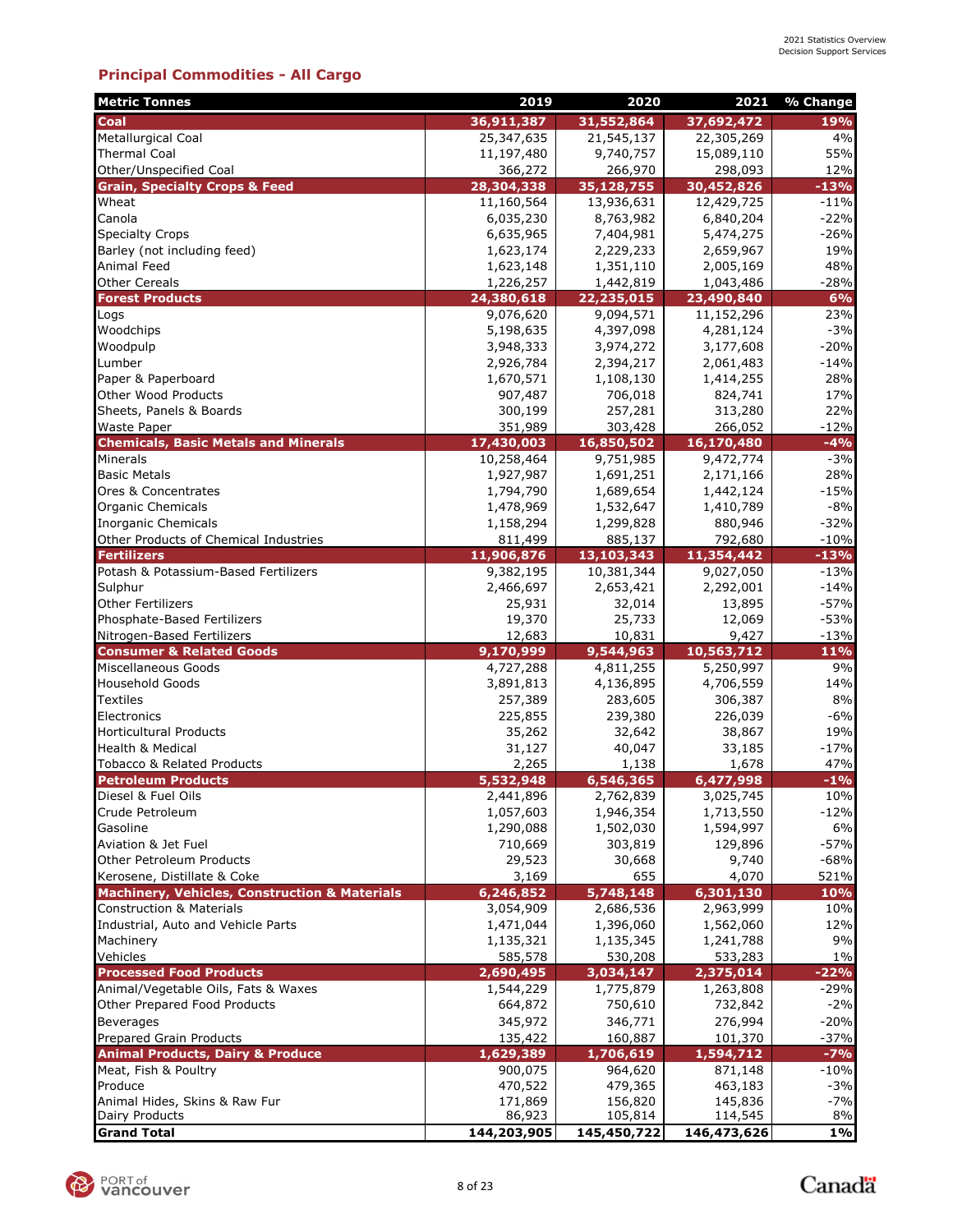### **Principal Commodities - Inbound Cargo**

| <b>Metric Tonnes</b>                                                                            | 2019                   | 2020               | 2021               | % Change         |
|-------------------------------------------------------------------------------------------------|------------------------|--------------------|--------------------|------------------|
| <b>Chemicals, Basic Metals and Minerals</b>                                                     | 11,995,738             | 11,049,366         | 11,129,825         | $1\%$            |
| Minerals                                                                                        | 8,969,717              | 8,101,641          | 7,893,090          | $-3%$            |
| <b>Basic Metals</b>                                                                             | 980,821                | 849,217            | 1,210,514          | 43%              |
| <b>Inorganic Chemicals</b>                                                                      | 660,560                | 765,842            | 635,050            | $-17%$           |
| Ores & Concentrates                                                                             | 670,710                | 571,622            | 518,370            | $-9%$            |
| Other Products of Chemical Industries                                                           | 401,598                | 475,076            | 517,617            | 9%               |
| <b>Organic Chemicals</b>                                                                        | 312,331                | 285,968            | 355,184            | 24%              |
| <b>Consumer &amp; Related Goods</b>                                                             | 6,550,869              | 6,913,900          | 7,717,228          | 12%              |
| <b>Household Goods</b>                                                                          | 3,727,356              | 4,002,322          | 4,567,201          | 14%              |
| Miscellaneous Goods                                                                             | 2,314,531              | 2,361,399          | 2,589,220          | 10%              |
| <b>Textiles</b>                                                                                 | 243,393                | 258,559            | 283,373            | 10%              |
| Electronics                                                                                     | 212,403                | 226,176            | 215,094            | $-5%$            |
| <b>Horticultural Products</b>                                                                   | 23,791                 | 27,675             | 31,814             | 15%              |
| <b>Health &amp; Medical</b>                                                                     | 27,867                 | 37,231             | 30,332             | $-19%$           |
| <b>Tobacco &amp; Related Products</b>                                                           | 1,528                  | 537<br>4,705,589   | 195<br>5,204,560   | $-64%$<br>11%    |
| <b>Machinery, Vehicles, Construction &amp; Materials</b><br><b>Construction &amp; Materials</b> | 5,043,515<br>2,213,084 | 2,015,040          | 2,198,314          | 9%               |
| Industrial, Auto and Vehicle Parts                                                              | 1,364,733              | 1,278,634          | 1,458,286          | 14%              |
| Machinery                                                                                       | 961,680                | 957,579            | 1,071,484          | 12%              |
| Vehicles                                                                                        | 504,018                | 454,335            | 476,477            | 5%               |
| <b>Forest Products</b>                                                                          | 3,385,909              | 2,898,971          | 2,905,906          | 0%               |
| Logs                                                                                            | 1,278,184              | 1,066,347          | 927,710            | $-13%$           |
| Paper & Paperboard                                                                              | 1,098,606              | 704,052            | 874,178            | 24%              |
| Woodchips                                                                                       | 582,108                | 578,209            | 487,990            | $-16%$           |
| Other Wood Products                                                                             | 232,062                | 259,825            | 331,783            | 28%              |
| Sheets, Panels & Boards                                                                         | 123,698                | 127,916            | 186,725            | 46%              |
| Woodpulp                                                                                        | 52,775                 | 147,981            | 73,560             | $-50%$           |
| Lumber                                                                                          | 17,396                 | 14,060             | 21,616             | 54%              |
| <b>Waste Paper</b>                                                                              | 1,079                  | 581                | 2,343              | 303%             |
| <b>Petroleum Products</b>                                                                       | 1,392,376              | 1,277,808          | 1,215,396          | $-5%$            |
| Gasoline                                                                                        | 334,303                | 535,581            | 651,366            | 22%              |
| Diesel & Fuel Oils                                                                              | 385,846                | 465,067            | 538,203            | 16%              |
| Aviation & Jet Fuel                                                                             | 652,198                | 241,226            | 15,720             | $-93%$           |
| Other Petroleum Products                                                                        | 16,961                 | 24,545             | 6,557              | $-73%$           |
| Kerosene, Distillate & Coke                                                                     | 3,068                  | 381                | 3,528              | 825%             |
| Crude Petroleum                                                                                 |                        | 11,009             | 22                 | $-100%$          |
| <b>Processed Food Products</b>                                                                  | 892,723                | 986,704            | 845,465            | $-14%$           |
| Other Prepared Food Products                                                                    | 460,012                | 534,748            | 488,199            | $-9%$            |
| Beverages                                                                                       | 317,749                | 314,365            | 250,317            | $-20%$           |
| Prepared Grain Products                                                                         | 76,366                 | 90,073             | 70,903             | $-21%$           |
| Animal/Vegetable Oils, Fats & Waxes                                                             | 38,597                 | 47,518             | 36,046             | $-24%$           |
| <b>Animal Products, Dairy &amp; Produce</b>                                                     | 645,339                | 636,821            | 617,333            | $-3%$            |
| Produce                                                                                         | 413,820                | 428,517            | 405,220            | $-5%$            |
| Meat, Fish & Poultry                                                                            | 203,242                | 178,605            | 183,963            | 3%               |
| Animal Hides, Skins & Raw Fur                                                                   | 13,186                 | 13,419             | 15,275             | 14%              |
| Dairy Products<br><b>Grain, Specialty Crops &amp; Feed</b>                                      | 15,091                 | 16,279             | 12,875             | $-21%$           |
| <b>Other Cereals</b>                                                                            | 239,665<br>122,590     | 245,630<br>137,770 | 177,245<br>106,499 | $-28%$<br>$-23%$ |
| <b>Animal Feed</b>                                                                              | 54,701                 | 49,232             | 34,302             | $-30%$           |
| <b>Specialty Crops</b>                                                                          | 49,990                 | 46,701             | 33,474             | $-28%$           |
| Wheat                                                                                           | 5,415                  | 4,898              | 1,199              | $-76%$           |
| Canola                                                                                          | 4,366                  | 3,610              | 1,088              | $-70%$           |
| Barley (not including feed)                                                                     | 2,603                  | 3,418              | 683                | $-80%$           |
| <b>Fertilizers</b>                                                                              | 56,203                 | 66,578             | 32,617             | $-51%$           |
| Phosphate-Based Fertilizers                                                                     | 18,892                 | 25,135             | 11,694             | $-53%$           |
| <b>Other Fertilizers</b>                                                                        | 15,885                 | 24,692             | 8,160              | $-67%$           |
| Potash & Potassium-Based Fertilizers                                                            | 13,321                 | 10,135             | 6,927              | $-32%$           |
| Nitrogen-Based Fertilizers                                                                      | 7,882                  | 6,478              | 5,658              | $-13%$           |
| Sulphur                                                                                         | 222                    | 137                | 177                | 29%              |
| Coal                                                                                            | 1,947                  | 680                | 1,190              | 75%              |
| Other/Unspecified Coal                                                                          | 1,942                  | 680                | 1,183              | 74%              |
| <b>Thermal Coal</b>                                                                             | 5                      |                    | 7                  | N/A              |
| <b>Grand Total</b>                                                                              | 30,204,282             | 28,782,047         | 29,846,765         | 4%               |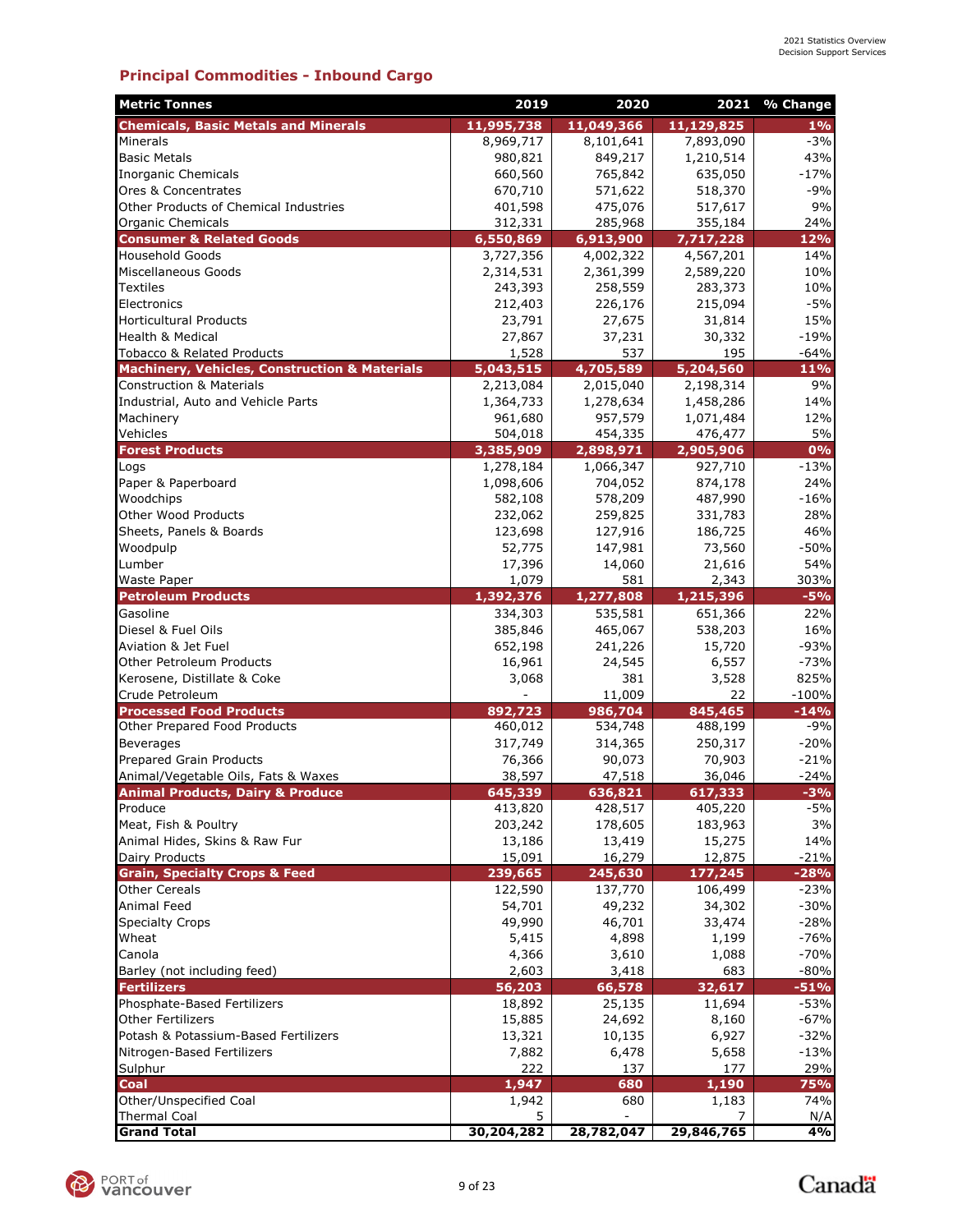### **Principal Commodities - Outbound Cargo**

| <b>Metric Tonnes</b>                                     | 2019               | 2020                 | 2021               | % Change        |
|----------------------------------------------------------|--------------------|----------------------|--------------------|-----------------|
| Coal                                                     | 36,909,440         | 31,552,184           | 37,691,282         | 19%             |
| <b>Metallurgical Coal</b>                                | 25,347,635         | 21,545,137           | 22,305,269         | 4%              |
| <b>Thermal Coal</b>                                      | 11,197,475         | 9,740,757            | 15,089,103         | 55%             |
| Other/Unspecified Coal                                   | 364,330            | 266,290              | 296,910            | 11%             |
| <b>Grain, Specialty Crops &amp; Feed</b>                 | 28,064,673         | 34,883,125           | 30,275,581         | $-13%$          |
| Wheat                                                    | 11,155,149         | 13,931,733           | 12,428,526         | $-11%$          |
| Canola                                                   | 6,030,864          | 8,760,372            | 6,839,116          | $-22%$          |
| <b>Specialty Crops</b>                                   | 6,585,975          | 7,358,279            | 5,440,801          | $-26%$          |
| Barley (not including feed)                              | 1,620,571          | 2,225,815            | 2,659,284          | 19%             |
| Animal Feed                                              | 1,568,447          | 1,301,878            | 1,970,867          | 51%             |
| <b>Other Cereals</b>                                     | 1,103,667          | 1,305,048            | 936,987            | $-28%$          |
| <b>Forest Products</b>                                   | 20,994,709         | 19,336,044           | 20,584,934         | 6%              |
| Logs                                                     | 7,798,436          | 8,028,224            | 10,224,585         | 27%             |
| Woodchips                                                | 4,616,527          | 3,818,889            | 3,793,134          | $-1%$           |
| Woodpulp                                                 | 3,895,558          | 3,826,291            | 3,104,048          | $-19%$          |
| Lumber                                                   | 2,909,388          | 2,380,157            | 2,039,867          | $-14%$<br>34%   |
| Paper & Paperboard                                       | 571,965<br>675,425 | 404,078<br>446,193   | 540,077<br>492,958 | 10%             |
| Other Wood Products<br>Waste Paper                       |                    |                      | 263,709            | $-13%$          |
| Sheets, Panels & Boards                                  | 350,910<br>176,500 | 302,847<br>129,365   | 126,555            | $-2%$           |
| <b>Fertilizers</b>                                       | 11,850,673         | 13,036,766           | 11,321,825         | $-13%$          |
| Potash & Potassium-Based Fertilizers                     | 9,368,873          | 10,371,210           | 9,020,123          | $-13%$          |
| Sulphur                                                  | 2,466,474          | 2,653,284            | 2,291,824          | $-14%$          |
| <b>Other Fertilizers</b>                                 | 10,046             | 7,322                | 5,734              | $-22%$          |
| Nitrogen-Based Fertilizers                               | 4,801              | 4,353                | 3,769              | $-13%$          |
| Phosphate-Based Fertilizers                              | 479                | 597                  | 375                | $-37%$          |
| <b>Petroleum Products</b>                                | 4,140,572          | 5,268,557            | 5,262,602          | 0%              |
| Diesel & Fuel Oils                                       | 2,056,049          | 2,297,772            | 2,487,542          | 8%              |
| Crude Petroleum                                          | 1,057,603          | 1,935,345            | 1,713,529          | $-11\%$         |
| Gasoline                                                 | 955,785            | 966,450              | 943,631            | $-2%$           |
| Aviation & Jet Fuel                                      | 58,471             | 62,593               | 114,176            | 82%             |
| Other Petroleum Products                                 | 12,563             | 6,123                | 3,182              | $-48%$          |
| Kerosene, Distillate & Coke                              | 101                | 274                  | 542                | 98%             |
| <b>Chemicals, Basic Metals and Minerals</b>              | 5,434,266          | 5,801,136            | 5,040,655          | $-13%$          |
| Minerals                                                 | 1,288,747          | 1,650,344            | 1,579,684          | $-4%$           |
| <b>Organic Chemicals</b>                                 | 1,166,637          | 1,246,679            | 1,055,606          | $-15%$          |
| <b>Basic Metals</b>                                      | 947,166            | 842,034              | 960,652            | 14%             |
| <b>Ores &amp; Concentrates</b>                           | 1,124,080          | 1,118,031            | 923,754            | $-17%$          |
| Other Products of Chemical Industries                    | 409,901            | 410,061              | 275,064            | $-33%$          |
| Inorganic Chemicals                                      | 497,735            | 533,987              | 245,896            | $-54%$          |
| <b>Consumer &amp; Related Goods</b>                      | 2,620,130          | 2,631,063            | 2,846,484          | 8%              |
| Miscellaneous Goods                                      | 2,412,757          | 2,449,856            | 2,661,777          | 9%              |
| <b>Household Goods</b>                                   | 164,456            | 134,573              | 139,358            | 4%              |
| <b>Textiles</b>                                          | 13,996             | 25,046               | 23,014             | $-8%$           |
| Electronics                                              | 13,453             | 13,204               | 10,946             | $-17%$          |
| <b>Horticultural Products</b>                            | 11,471             | 4,967                | 7,054              | 42%             |
| <b>Health &amp; Medical</b>                              | 3,260              | 2,815                | 2,853              | 1%              |
| <b>Tobacco &amp; Related Products</b>                    | 737                | 601                  | 1,483              | 147%            |
| <b>Processed Food Products</b>                           | 1,797,772          | 2,047,443            | 1,529,549          | $-25%$          |
| Animal/Vegetable Oils, Fats & Waxes                      | 1,505,633          | 1,728,361            | 1,227,761          | $-29%$          |
| Other Prepared Food Products                             | 204,860            | 215,862              | 244,644            | 13%             |
| Prepared Grain Products                                  | 59,056             | 70,814               | 30,467             | $-57%$          |
| <b>Beverages</b>                                         | 28,223             | 32,406               | 26,677             | $-18%$          |
| <b>Machinery, Vehicles, Construction &amp; Materials</b> | 1,203,337          | 1,042,560            | 1,096,570          | <b>5%</b>       |
| <b>Construction &amp; Materials</b>                      | 841,825            | 671,496              | 765,685            | 14%             |
| Machinery<br>Industrial, Auto and Vehicle Parts          | 173,641            | 177,766              | 170,304            | $-4%$<br>$-12%$ |
|                                                          | 106,311            | 117,426              | 103,775            |                 |
| Vehicles<br><b>Animal Products, Dairy &amp; Produce</b>  | 81,560<br>984,051  | 75,872               | 56,806             | $-25%$<br>$-9%$ |
| Meat, Fish & Poultry                                     | 696,833            | 1,069,798<br>786,015 | 977,378<br>687,185 | $-13%$          |
| Animal Hides, Skins & Raw Fur                            | 158,683            | 143,401              | 130,561            | $-9%$           |
| Dairy Products                                           | 71,832             | 89,534               | 101,669            | 14%             |
| Produce                                                  | 56,703             | 50,849               | 57,963             | 14%             |
| <b>Grand Total</b>                                       | 113,999,622        | 116,668,675          | 116,626,861        | 0%              |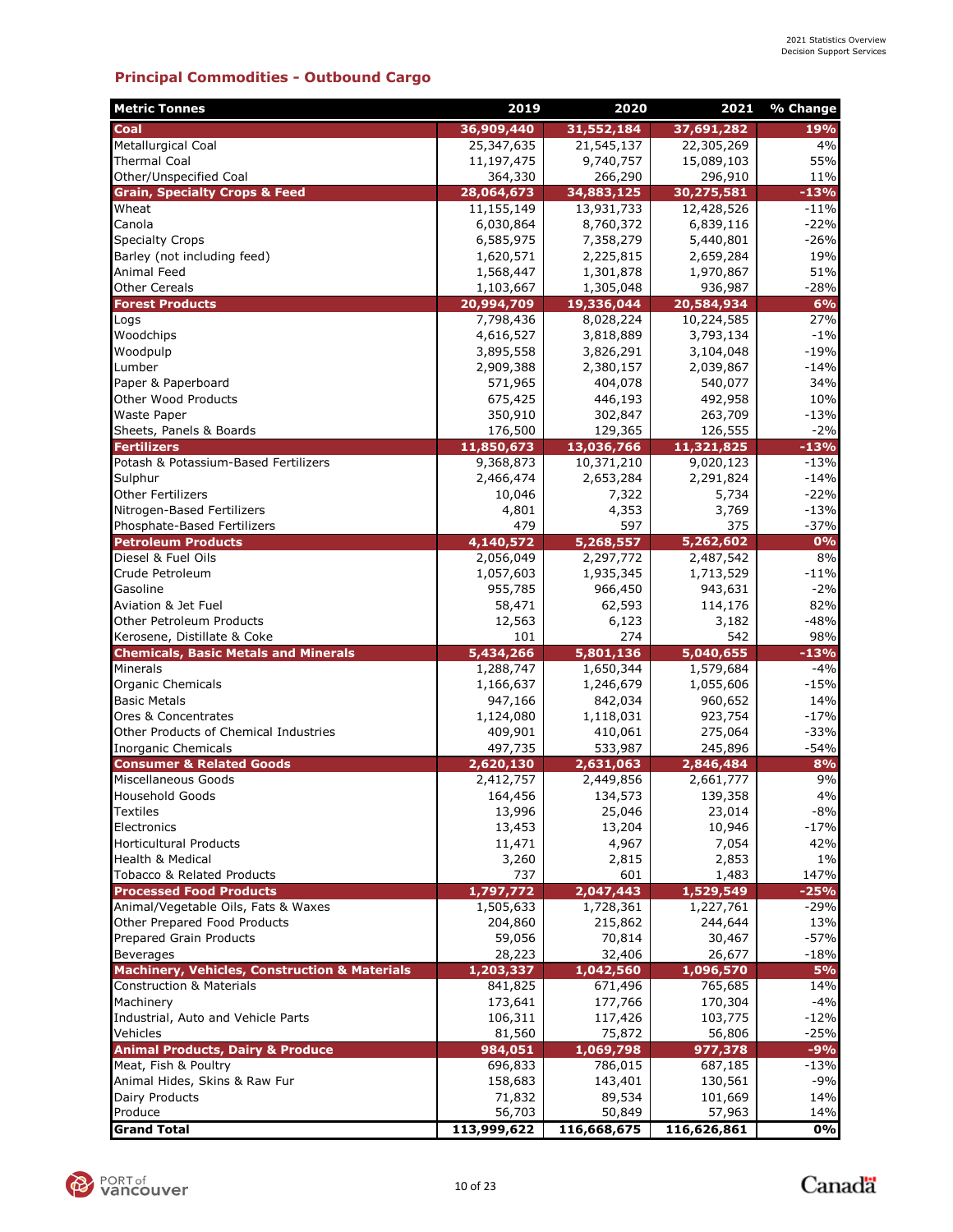## **Principal Commodities - Foreign Cargo**

| <b>Metric Tonnes</b>                  | 2019        | 2020        | 2021         | % Change |
|---------------------------------------|-------------|-------------|--------------|----------|
| <b>Inbound</b>                        | 16,598,382  | 16,169,314  | 17, 143, 596 | 6%       |
| <b>Household Goods</b>                | 3,727,356   | 4,002,322   | 4,567,201    | 14%      |
| <b>Construction &amp; Materials</b>   | 2,131,655   | 1,891,823   | 2,082,315    | 10%      |
| Industrial, Auto and Vehicle Parts    | 1,364,733   | 1,278,634   | 1,458,286    | 14%      |
| <b>Basic Metals</b>                   | 980,821     | 849,217     | 1,210,514    | 43%      |
| Machinery                             | 961,680     | 957,579     | 1,071,484    | 12%      |
| Minerals                              | 943,870     | 777,096     | 726,949      | $-6%$    |
| Ores & Concentrates                   | 670,710     | 512,331     | 518,370      | $1\%$    |
| Other Products of Chemical Industries | 397,152     | 473,321     | 517,617      | 9%       |
| Vehicles                              | 491,777     | 445,979     | 474,215      | 6%       |
| Other Prepared Food Products          | 435,020     | 518,631     | 457,267      | $-12%$   |
| Other                                 | 4,493,607   | 4,462,381   | 4,059,378    | $-9%$    |
| <b>Outbound</b>                       | 96,271,772  | 99,021,842  | 96,364,681   | $-3%$    |
| <b>Metallurgical Coal</b>             | 25,347,635  | 21,545,137  | 22,305,269   | 4%       |
| <b>Thermal Coal</b>                   | 11,197,475  | 9,740,757   | 15,089,103   | 55%      |
| Wheat                                 | 11,154,564  | 13,931,733  | 12,428,526   | $-11%$   |
| Potash & Potassium-Based Fertilizers  | 9,368,873   | 10,371,210  | 9,020,123    | $-13%$   |
| Canola                                | 6,030,279   | 8,760,372   | 6,839,116    | $-22%$   |
| <b>Specialty Crops</b>                | 6,585,741   | 7,358,279   | 5,420,328    | $-26%$   |
| Woodpulp                              | 3,895,558   | 3,812,291   | 3,104,048    | $-19%$   |
| Barley (not including feed)           | 1,620,103   | 2,225,815   | 2,659,284    | 19%      |
| Sulphur                               | 2,466,474   | 2,653,284   | 2,291,824    | $-14%$   |
| Lumber                                | 2,909,388   | 2,380,157   | 2,039,867    | $-14%$   |
| Other                                 | 15,695,682  | 16,242,808  | 15,167,193   | $-7%$    |
| <b>Overall</b>                        | 112,870,154 | 115,191,156 | 113,508,277  | $-1\%$   |
| <b>Metallurgical Coal</b>             | 25,347,635  | 21,545,137  | 22,305,269   | 4%       |
| <b>Thermal Coal</b>                   | 11,197,480  | 9,740,757   | 15,089,110   | 55%      |
| Wheat                                 | 11,155,065  | 13,932,302  | 12,429,725   | $-11%$   |
| Potash & Potassium-Based Fertilizers  | 9,382,195   | 10,381,344  | 9,027,050    | $-13%$   |
| Canola                                | 6,032,188   | 8,761,642   | 6,840,204    | $-22%$   |
| <b>Specialty Crops</b>                | 6,633,976   | 7,403,343   | 5,453,802    | $-26%$   |
| Household Goods                       | 3,891,813   | 4,136,895   | 4,706,559    | 14%      |
| Woodpulp                              | 3,905,627   | 3,816,777   | 3,109,356    | $-19%$   |
| Barley (not including feed)           | 1,620,717   | 2,226,308   | 2,659,967    | 19%      |
| <b>Construction &amp; Materials</b>   | 2,700,598   | 2,383,724   | 2,528,270    | 6%       |
| Other                                 | 31,002,861  | 30,862,927  | 29,358,964   | $-5%$    |

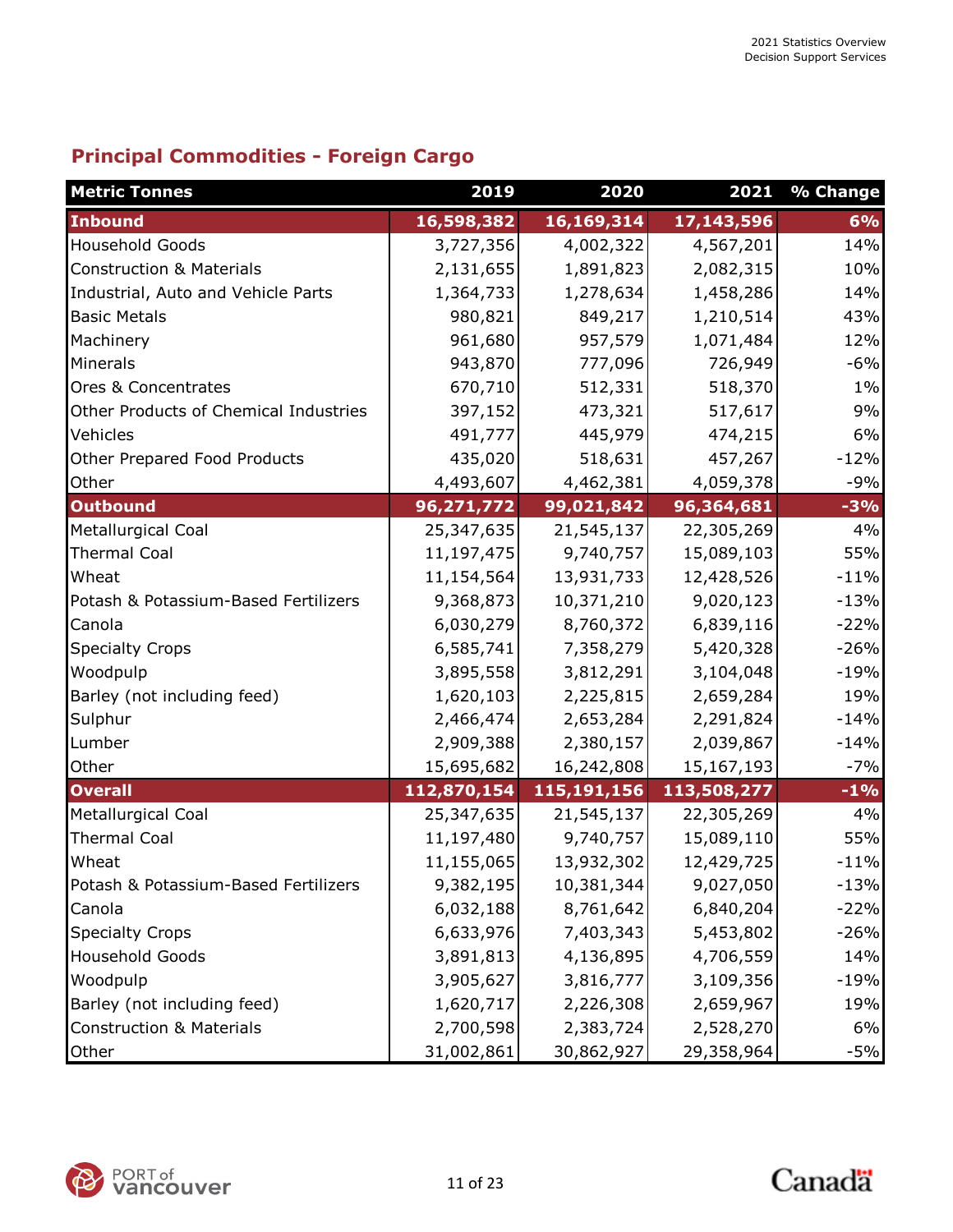## **Principal Commodities - Domestic Cargo**

| <b>Metric Tonnes</b>                | 2019       | 2020       |            | 2021 % Change |
|-------------------------------------|------------|------------|------------|---------------|
| <b>Inbound</b>                      | 13,605,901 | 12,612,733 | 12,703,169 | $1\%$         |
| Minerals                            | 8,025,847  | 7,324,545  | 7,166,141  | $-2%$         |
| Miscellaneous Goods                 | 2,283,877  | 2,338,389  | 2,566,955  | 10%           |
| Logs                                | 1,277,968  | 1,066,290  | 927,636    | $-13%$        |
| Paper & Paperboard                  | 793,914    | 415,198    | 584,294    | 41%           |
| Woodchips                           | 581,268.19 | 576,946.17 | 486,288    | $-16%$        |
| Gasoline                            | 140,023    | 170,728    | 310,756    | 82%           |
| <b>Inorganic Chemicals</b>          | 153,153    | 152,795    | 183,106    | 20%           |
| Diesel & Fuel Oils                  | 95,222     | 101,441    | 160,106    | 58%           |
| <b>Construction &amp; Materials</b> | 81,429     | 123,218    | 115,999    | $-6%$         |
| <b>Other Wood Products</b>          | 42,864     | 58,063     | 88,607     | 53%           |
| Other                               | 130,334    | 285,119    | 113,282    | $-60%$        |
| <b>Outbound</b>                     | 17,727,850 | 17,646,833 | 20,262,179 | 15%           |
| Logs                                | 7,500,736  | 7,901,535  | 10,155,592 | 29%           |
| Woodchips                           | 3,619,114  | 2,847,740  | 2,694,335  | $-5%$         |
| Miscellaneous Goods                 | 2,387,623  | 2,424,668  | 2,631,811  | 9%            |
| Minerals                            | 895,743    | 1,288,742  | 1,284,970  | $0\%$         |
| Diesel & Fuel Oils                  | 899,639    | 1,019,656  | 1,178,479  | 16%           |
| Gasoline                            | 796,835    | 737,813    | 765,108    | 4%            |
| Other Wood Products                 | 653,571    | 431,144    | 480,337    | 11%           |
| <b>Construction &amp; Materials</b> | 272,883    | 179,595    | 319,730    | 78%           |
| Paper & Paperboard                  | 5,735      | 79,446     | 222,012    | 179%          |
| <b>Basic Metals</b>                 | 159,759    | 120,741    | 177,679    | 47%           |
| Other                               | 536,213    | 615,753    | 352,127    | $-43%$        |
| <b>Overall</b>                      | 31,333,751 | 30,259,566 | 32,965,349 | 9%            |
| Logs                                | 8,778,704  | 8,967,825  | 11,083,227 | 24%           |
| Minerals                            | 8,921,591  | 8,613,287  | 8,451,111  | $-2%$         |
| Miscellaneous Goods                 | 4,671,500  | 4,763,057  | 5,198,766  | 9%            |
| Woodchips                           | 4,200,382  | 3,424,686  | 3,180,623  | $-7%$         |
| Diesel & Fuel Oils                  | 994,861    | 1,121,098  | 1,338,585  | 19%           |
| Gasoline                            | 936,858    | 908,542    | 1,075,863  | 18%           |
| Paper & Paperboard                  | 799,649    | 494,644    | 806,306    | 63%           |
| Other Wood Products                 | 696,435    | 489,207    | 568,944    | 16%           |
| <b>Construction &amp; Materials</b> | 354,312    | 302,812    | 435,729    | 44%           |
| <b>Inorganic Chemicals</b>          | 540,689    | 582,722    | 320,281    | $-45%$        |
| Other                               | 438,770    | 591,687    | 505,913    | $-14%$        |

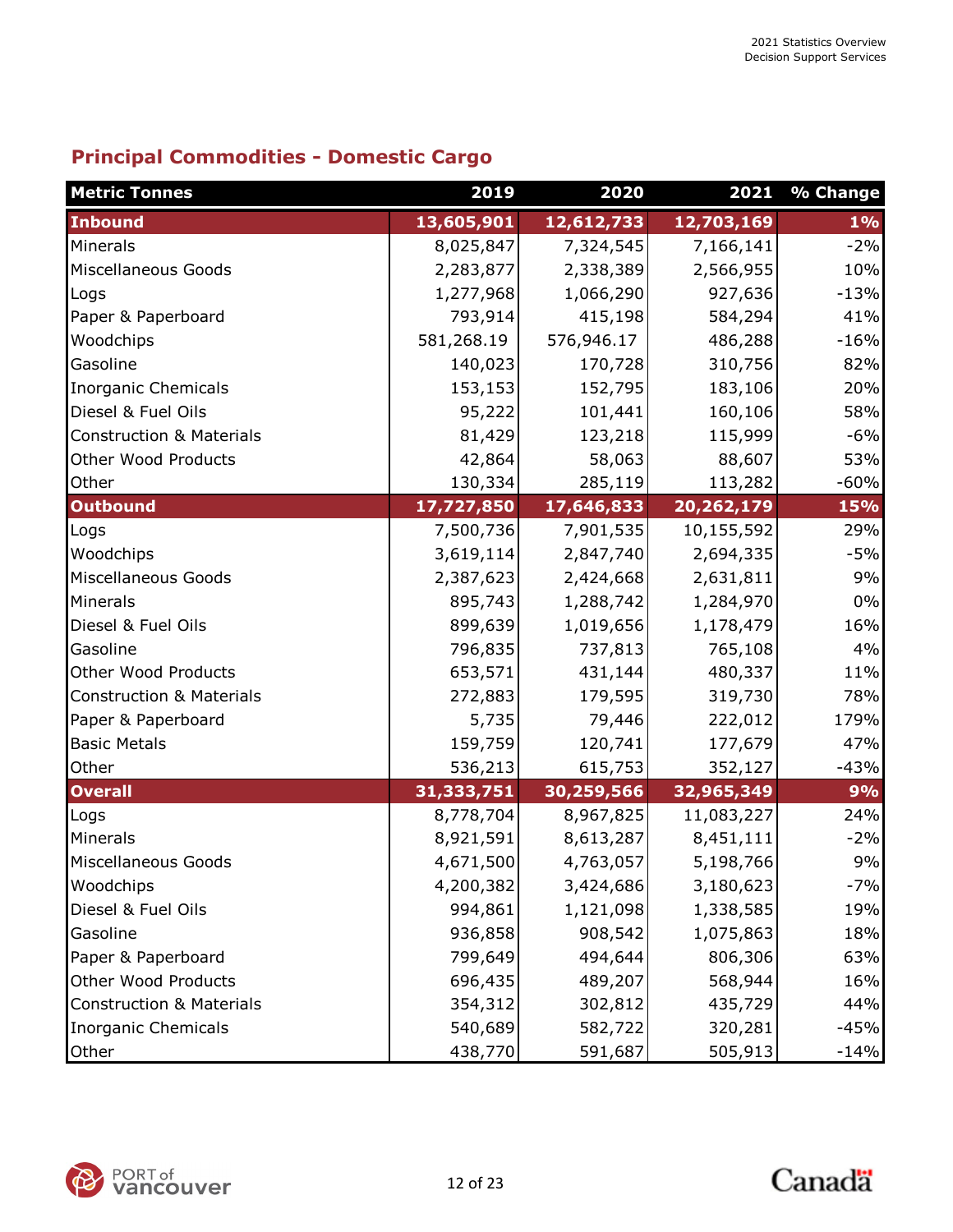## **Principal Trading Economies - All Cargo (Metric Tonnes)**

| 2019 Inbound     |           | 2020 Inbound    |                 | 2021 Inbound             |           |
|------------------|-----------|-----------------|-----------------|--------------------------|-----------|
| <b>CHINA</b>     | 7,679,078 | <b>CHINA</b>    | 7,904,147 CHINA |                          | 9,170,274 |
| KOREA (SOUTH)    | 1,807,162 | KOREA (SOUTH)   |                 | 1,572,125 KOREA (SOUTH)  | 1,684,138 |
| UNITED STATES    | 1,261,673 | UNITED STATES   |                 | 1,361,428 JUNITED STATES | 1,178,436 |
| <b>TAIWAN</b>    | 944,152   | TAIWAN          |                 | 889,729 TAIWAN           | 880,689   |
| <b>JAPAN</b>     | 717,089   | <b>VIETNAM</b>  |                 | 569,364 VIETNAM          | 714,637   |
| <b>MEXICO</b>    | 464,086   | <b>THAILAND</b> | 474,821 JAPAN   |                          | 556,215   |
| <b>VIETNAM</b>   | 454,098   | MEXICO          | 473,323 MEXICO  |                          | 520,785   |
| <b>THAILAND</b>  | 406,863   | <b>JAPAN</b>    |                 | 466,535 THAILAND         | 417,595   |
| <b>CHILE</b>     | 298,684   | <b>CHILE</b>    | 351,515 CHILE   |                          | 208,160   |
| <b>HONG KONG</b> | 249,774   | <b>INDIA</b>    | 240,841 INDIA   |                          | 179,705   |

| 2019 Outbound   |            | 2020 Outbound     |                  | 2021 Outbound            |            |
|-----------------|------------|-------------------|------------------|--------------------------|------------|
| <b>CHINA</b>    | 21,952,651 | <b>CHINA</b>      | 26,946,118 CHINA |                          | 28,303,663 |
| <b>JAPAN</b>    | 17,189,192 | <b>JAPAN</b>      | 16,514,374 JAPAN |                          | 17,768,157 |
| KOREA (SOUTH)   | 13,024,280 | KOREA (SOUTH)     |                  | 10,857,934 KOREA (SOUTH) | 12,626,578 |
| <b>INDIA</b>    | 7,056,360  | <b>INDIA</b>      |                  | 6,432,432 INDONESIA      | 3,492,427  |
| <b>BRAZIL</b>   | 3,583,384  | <b>BRAZIL</b>     | 3,372,514 INDIA  |                          | 3,361,932  |
| UNITED STATES   | 2,959,408  | UNITED STATES     |                  | 2,951,377 JUNITED STATES | 2,824,582  |
| <b>TAIWAN</b>   | 2,735,059  | <b>INDONESIA</b>  | 2,788,915 BRAZIL |                          | 2,516,127  |
| BANGLADESH      | 2,638,793  | <b>TAIWAN</b>     | 2,519,975 TAIWAN |                          | 2,264,241  |
| <b>INONESIA</b> | 2,206,983  | <b>BANGLADESH</b> | 2,223,966 CHILE  |                          | 1,977,774  |
| <b>VIETNAM</b>  | 1,869,070  | <b>CHILE</b>      |                  | 1,781,767 BANGLADESH     | 1,515,205  |

| 2019 Total        |            | <b>2020 Total</b> |                    | 2021 Total               |            |
|-------------------|------------|-------------------|--------------------|--------------------------|------------|
| <b>CHINA</b>      | 29,631,729 | <b>CHINA</b>      | 34,850,265 CHINA   |                          | 37,473,937 |
| <b>JAPAN</b>      | 17,906,281 | <b>JAPAN</b>      | 16,980,909 JAPAN   |                          | 18,324,373 |
| KOREA (SOUTH)     | 14,831,442 | KOREA (SOUTH)     |                    | 12,430,059 KOREA (SOUTH) | 14,310,716 |
| <b>INDIA</b>      | 7,304,253  | <b>INDIA</b>      |                    | 6,673,273 UNITED STATES  | 4,003,018  |
| UNITED STATES     | 4,221,081  | UNITED STATES     |                    | 4,312,806 INDONESIA      | 3,637,965  |
| <b>TAIWAN</b>     | 3,679,211  | BRAZIL            | 3,412,192 INDIA    |                          | 3,541,637  |
| <b>BRAZIL</b>     | 3,635,039  | <b>TAIWAN</b>     | 3,409,704   TAIWAN |                          | 3,144,931  |
| <b>BANGLADESH</b> | 2,663,638  | <b>INDONESIA</b>  | 2,915,132          | <b>BRAZIL</b>            | 2,575,517  |
| <b>INDONESIA</b>  | 2,389,527  | <b>BANGLADESH</b> | 2,242,593 CHILE    |                          | 2,185,934  |
| <b>VIETNAM</b>    | 2,323,168  | <b>CHILE</b>      | 2,133,282 MEXICO   |                          | 1,684,334  |

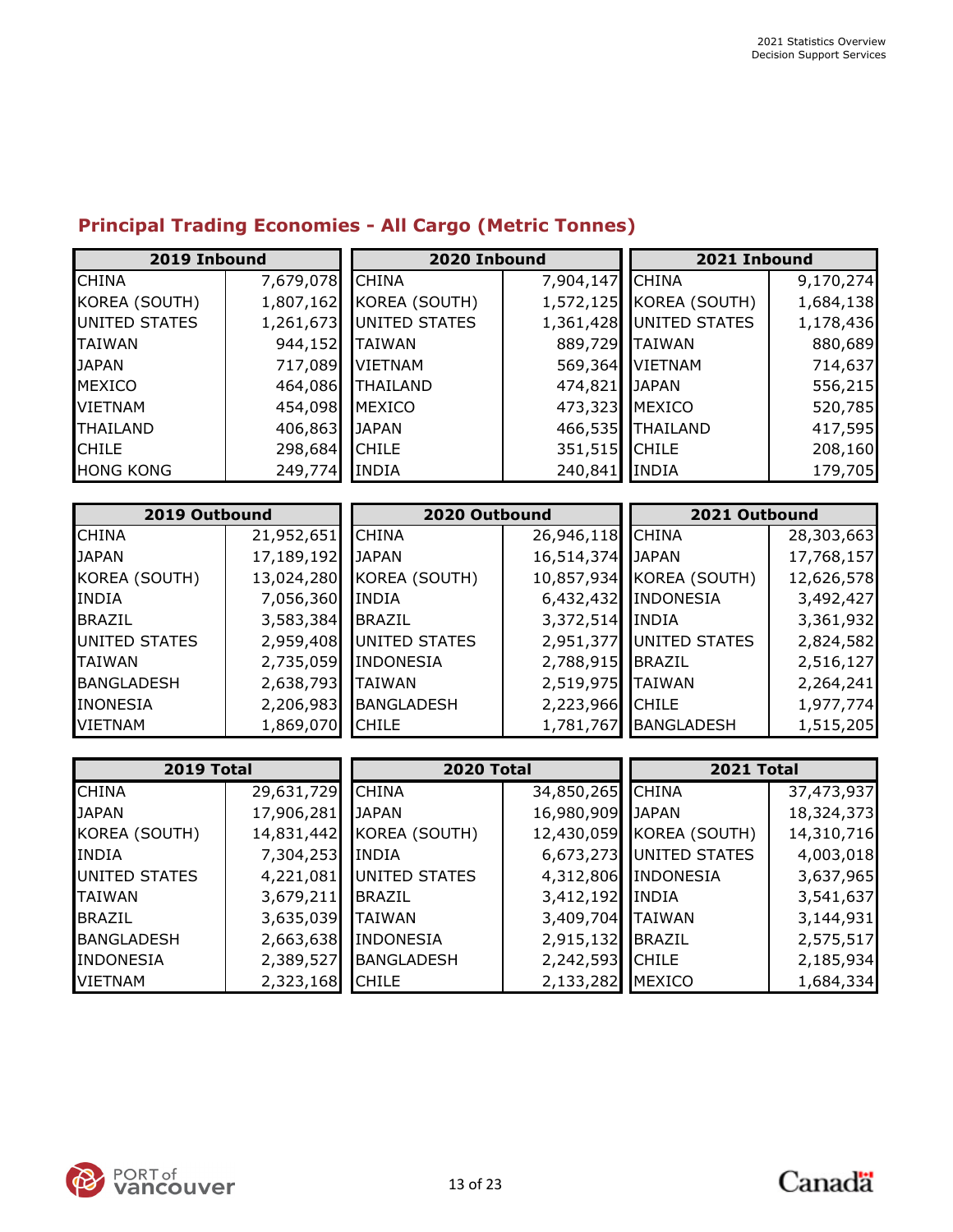## **Principal Trading Economies - Containerized Cargo (Metric Tonnes)**

| 2019 Inbound     |           | 2020 Inbound     |           | 2021 Inbound     |           |
|------------------|-----------|------------------|-----------|------------------|-----------|
| <b>CHINA</b>     | 7,479,349 | <b>CHINA</b>     | 7,735,327 | <b>CHINA</b>     | 8,857,660 |
| KOREA (SOUTH)    | 1,052,348 | KOREA (SOUTH)    | 1,076,992 | KOREA (SOUTH)    | 1,241,430 |
| <b>TAIWAN</b>    | 572,905   | <b>TAIWAN</b>    | 542,897   | <b>VIETNAM</b>   | 508,578   |
| <b>ITHAILAND</b> | 406,582   | <b>THAILAND</b>  | 474,636   | <b>TAIWAN</b>    | 466,576   |
| <b>VIETNAM</b>   | 381,824   | <b>VIETNAM</b>   | 457,704   | <b>THAILAND</b>  | 408,119   |
| <b>JAPAN</b>     | 303,646   | <b>JAPAN</b>     | 257,866   | <b>JAPAN</b>     | 293,238   |
| <b>HONG KONG</b> | 249,774   | <b>HONG KONG</b> | 227,471   | <b>HONG KONG</b> | 169,959   |
| <b>INDIA</b>     | 219,890   | <b>MALAYSIA</b>  | 189,132   | <b>INDIA</b>     | 147,579   |
| <b>MALAYSIA</b>  | 148,169   | INDIA            | 186,139   | <b>MALAYSIA</b>  | 145,072   |
| <b>INDONESIA</b> | 114,341   | INDONESIA        | 115,631   | INDONESIA        | 128,526   |

| 2019 Outbound    |           | 2020 Outbound      |           | 2021 Outbound    |           |
|------------------|-----------|--------------------|-----------|------------------|-----------|
| <b>CHINA</b>     | 5,688,151 | <b>CHINA</b>       | 5,366,016 | <b>CHINA</b>     | 4,011,262 |
| <b>JAPAN</b>     | 2,268,884 | <b>JAPAN</b>       | 2,142,817 | <b>JAPAN</b>     | 2,089,810 |
| <b>INDIA</b>     | 987,577   | <b>INDIA</b>       | 842,752   | KOREA (SOUTH)    | 821,109   |
| KOREA (SOUTH)    | 872,473   | KOREA (SOUTH)      | 821,780   | <b>TAIWAN</b>    | 722,172   |
| <b>TAIWAN</b>    | 834,411   | <b>TAIWAN</b>      | 802,007   | <b>INDIA</b>     | 458,462   |
| <b>INDONESIA</b> | 471,574   | <b>VIETNAM</b>     | 514,046   | <b>INDONESIA</b> | 421,673   |
| <b>VIETNAM</b>   | 465,222   | <b>INDONESIA</b>   | 494,899   | PHILIPPINES      | 373,313   |
| PHILIPPINES      | 372,622   | <b>PHILIPPINES</b> | 330,854   | <b>THAILAND</b>  | 292,315   |
| <b>THAILAND</b>  | 282,745   | <b>THAILAND</b>    | 299,629   | <b>VIETNAM</b>   | 270,057   |
| <b>HONG KONG</b> | 238,265   | <b>HONG KONG</b>   | 222,219   | <b>PAKISTAN</b>  | 186,673   |

| 2019 Total        |            | 2020 Total       |            | 2021 Total         |            |
|-------------------|------------|------------------|------------|--------------------|------------|
| <b>CHINA</b>      | 13,167,500 | <b>CHINA</b>     | 13,101,343 | <b>CHINA</b>       | 12,868,922 |
| <b>JAPAN</b>      | 2,572,529  | JAPAN            | 2,400,683  | <b>JAPAN</b>       | 2,383,048  |
| KOREA (SOUTH)     | 1,924,821  | KOREA (SOUTH)    | 1,898,772  | KOREA (SOUTH)      | 2,062,539  |
| <b>ITAIWAN</b>    | 1,407,315  | <b>TAIWAN</b>    | 1,344,904  | <b>TAIWAN</b>      | 1,188,748  |
| <b>INDIA</b>      | 1,207,467  | <b>INDIA</b>     | 1,028,891  | <b>VIETNAM</b>     | 778,635    |
| <b>VIETNAM</b>    | 847,046    | <b>VIETNAM</b>   | 971,750    | <b>THAILAND</b>    | 700,433    |
| <b>I</b> THAILAND | 689,327    | THAILAND         | 774,265    | <b>INDIA</b>       | 606,041    |
| <b>INDONESIA</b>  | 585,915    | INDONESIA        | 610,530    | <b>INDONESIA</b>   | 550,199    |
| <b>HONG KONG</b>  | 488,039    | <b>HONG KONG</b> | 449,690    | <b>PHILIPPINES</b> | 434,362    |
| PHILIPPINES       | 452,012    | <b>MALAYSIA</b>  | 394,475    | <b>HONG KONG</b>   | 351,043    |

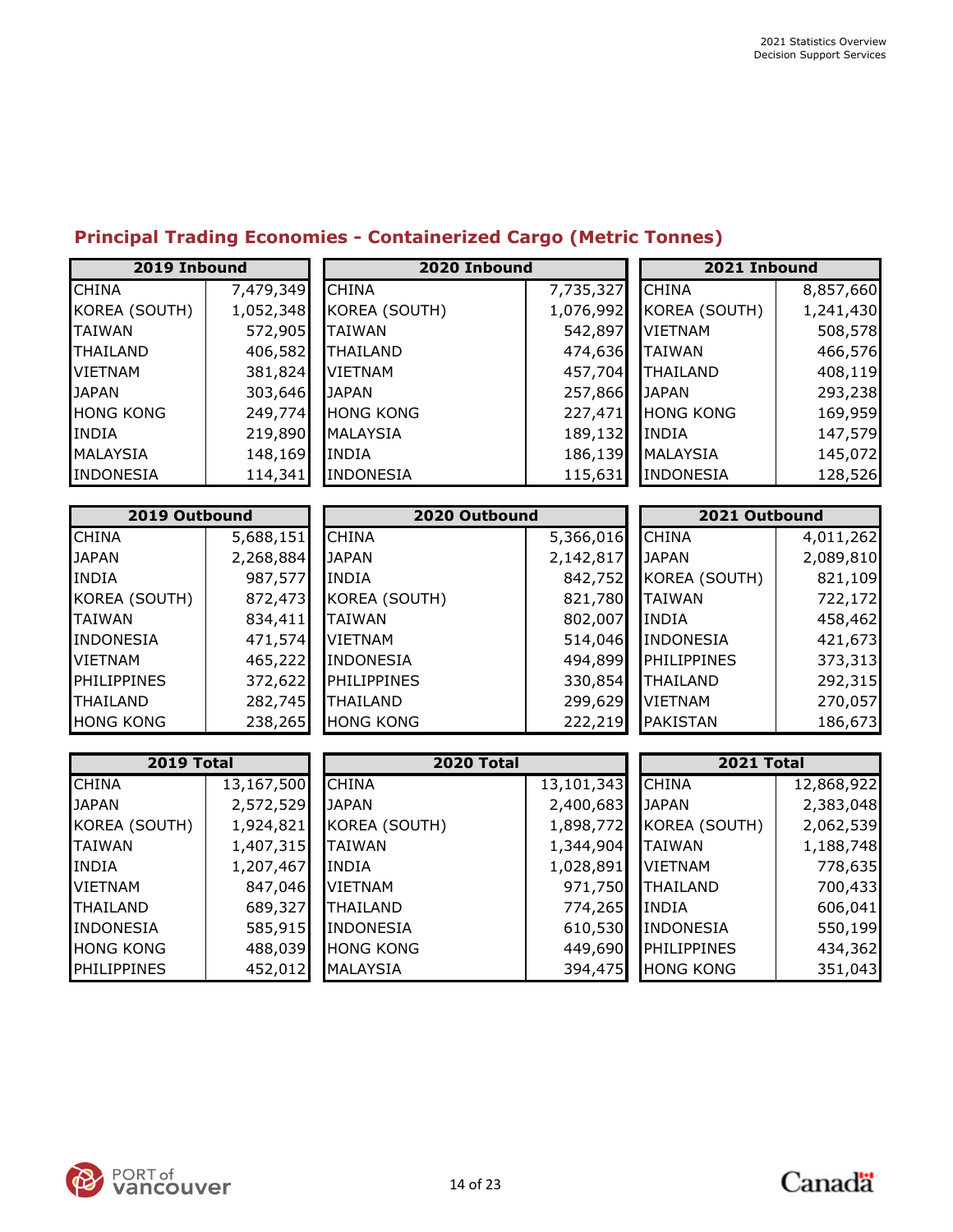## **Principal Trading Economies - Bulk Cargo (Metric Tonnes)**

| 2019 Inbound     |           | 2020 Inbound       |           | 2021 Inbound     |           |
|------------------|-----------|--------------------|-----------|------------------|-----------|
| UNITED STATES    | 1,192,189 | UNITED STATES      | 1,318,099 | UNITED STATES    | 1,146,347 |
| KOREA (SOUTH)    | 421,581   | MEXICO             | 332,045   | MEXICO           | 453,756   |
| <b>MEXICO</b>    | 368,205   | <b>TAIWAN</b>      | 287,814   | <b>TAIWAN</b>    | 246,180   |
| <b>TAIWAN</b>    | 276,579   | <b>CHILE</b>       | 250,946   | <b>CHILE</b>     | 137,013   |
| <b>MOROCCO</b>   | 236,595   | KOREA (SOUTH)      | 152,831   | <b>GUATEMALA</b> | 111,132   |
| <b>CHILE</b>     | 197,664   | <b>GUATEMALA</b>   | 147,426   | <b>SINGAPORE</b> | 43,282    |
| <b>SINGAPORE</b> | 130,101   | SINGAPORE          | 88,682    | <b>BRAZIL</b>    | 27,569    |
| <b>GUATEMALA</b> | 96,069    | <b>JAPAN</b>       | 16,208    | PERU             | 22,788    |
| <b>JAPAN</b>     | 47,201    | PERU               | 14,922    | <b>CHINA</b>     | 14,728    |
| <b>AUSTRALIA</b> | 21,881    | <b>EL SALVADOR</b> | 12,196    | KOREA (SOUTH)    | 13,589    |

| 2019 Outbound     |                 | 2020 Outbound           |            | 2021 Outbound     |            |
|-------------------|-----------------|-------------------------|------------|-------------------|------------|
| <b>CHINA</b>      | 15,529,524      | <b>CHINA</b>            | 20,854,864 | <b>CHINA</b>      | 23,615,048 |
| <b>JAPAN</b>      | 14,469,464      | <b>JAPAN</b>            | 14,088,867 | <b>JAPAN</b>      | 15,429,664 |
| KOREA (SOUTH)     | 12,040,533      | KOREA (SOUTH)           | 9,922,251  | KOREA (SOUTH)     | 11,734,370 |
| <b>INDIA</b>      | 6,068,783       | <b>INDIA</b>            | 5,589,681  | <b>INDONESIA</b>  | 3,070,753  |
| <b>BRAZIL</b>     | 3,528,839       | BRAZIL                  | 3,310,645  | <b>INDIA</b>      | 2,903,469  |
| UNITED STATES     |                 | 2,746,880 UNITED STATES | 2,737,484  | UNITED STATES     | 2,564,937  |
| <b>BANGLADESH</b> | 2,569,617       | <b>INDONESIA</b>        | 2,293,509  | <b>BRAZIL</b>     | 2,465,754  |
| <b>TAIWAN</b>     | 1,900,611       | <b>BANGLADESH</b>       | 2,153,042  | <b>CHILE</b>      | 1,935,986  |
| <b>INDONESIA</b>  | 1,735,409       | <b>TAIWAN</b>           | 1,717,938  | <b>TAIWAN</b>     | 1,542,003  |
| <b>VIETNAM</b>    | 1,403,848 CHILE |                         | 1,674,396  | <b>BANGLADESH</b> | 1,495,097  |

| 2019 Total        |            | <b>2020 Total</b> |            | 2021 Total       |            |
|-------------------|------------|-------------------|------------|------------------|------------|
| <b>CHINA</b>      | 15,531,539 | <b>CHINA</b>      | 20,862,890 | <b>CHINA</b>     | 23,629,776 |
| <b>JAPAN</b>      | 14,516,666 | <b>JAPAN</b>      | 14,105,076 | <b>JAPAN</b>     | 15,429,664 |
| KOREA (SOUTH)     | 12,462,115 | KOREA (SOUTH)     | 10,075,082 | KOREA (SOUTH)    | 11,747,959 |
| <b>INDIA</b>      | 6,068,783  | <b>INDIA</b>      | 5,589,681  | UNITED STATES    | 3,711,284  |
| UNITED STATES     | 3,939,068  | UNITED STATES     | 4,055,584  | <b>INDONESIA</b> | 3,070,753  |
| <b>BRAZIL</b>     | 3,528,839  | <b>BRAZIL</b>     | 3,310,645  | <b>INDIA</b>     | 2,903,469  |
| <b>BANGLADESH</b> | 2,569,617  | INDONESIA         | 2,293,509  | <b>BRAZIL</b>    | 2,493,322  |
| <b>TAIWAN</b>     | 2,177,190  | <b>BANGLADESH</b> | 2,153,042  | <b>CHILE</b>     | 2,072,999  |
| <b>INDONESIA</b>  | 1,735,409  | <b>TAIWAN</b>     | 2,005,752  | <b>TAIWAN</b>    | 1,788,183  |
| MEXICO            | 1,510,076  | <b>CHILE</b>      | 1,925,342  | MEXICO           | 1,571,864  |

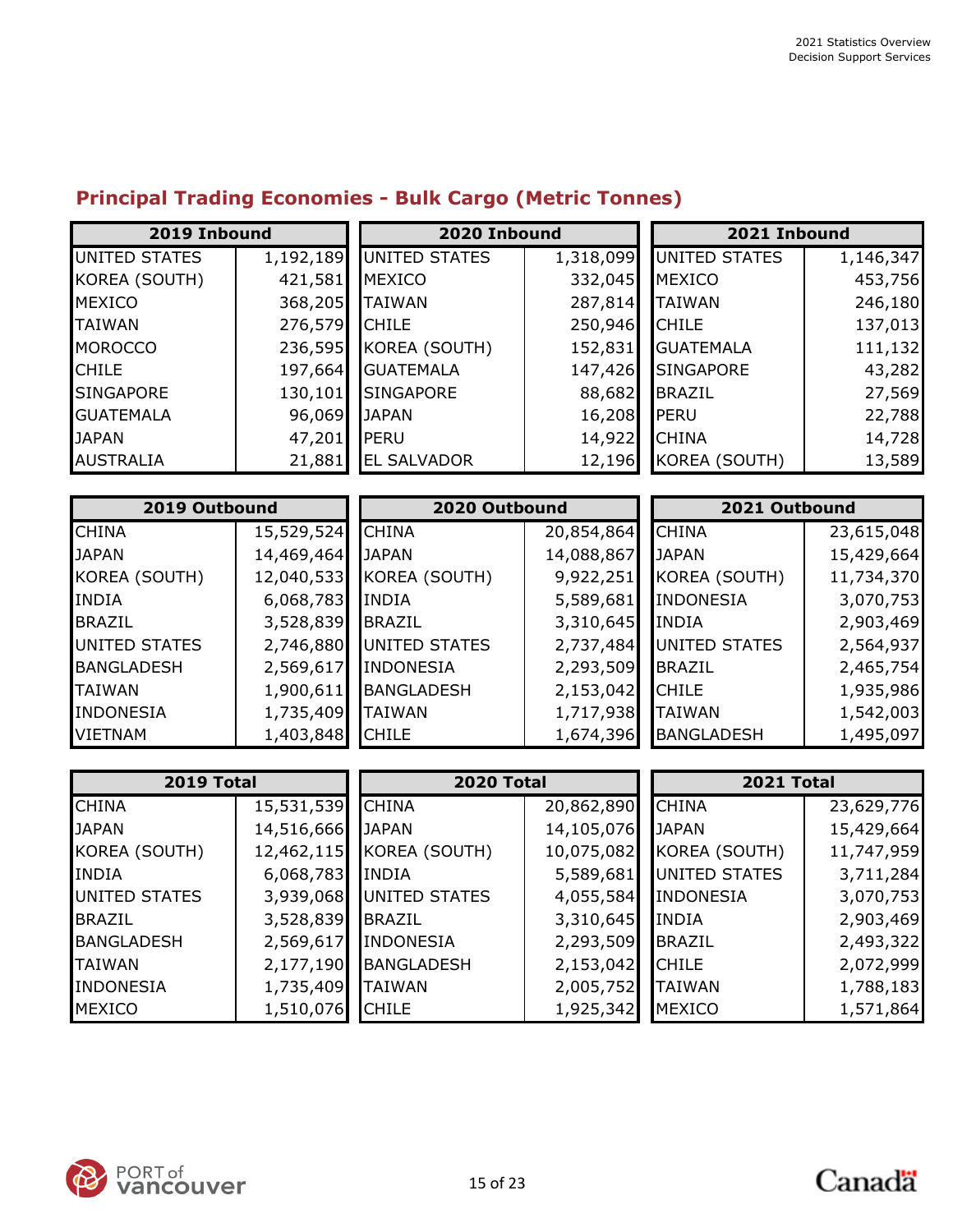## **Principal Trading Economies - Breakbulk Cargo (Metric Tonnes)**

| 2019 Inbound         |         | 2020 Inbound         |                   | 2021 Inbound         |            |  |
|----------------------|---------|----------------------|-------------------|----------------------|------------|--|
| <b>CHINA</b>         | 197,073 | KOREA (SOUTH)        | 198,114           | <b>CHINA</b>         | 292,934    |  |
| KOREA (SOUTH)        | 184,009 | <b>CHINA</b>         | 160,604           | KOREA (SOUTH)        | 287,615    |  |
| <b>JAPAN</b>         | 174,892 | <b>VIETNAM</b>       | 111,660           | VIETNAM              | 206,058    |  |
| <b>TAIWAN</b>        | 94,667  | <b>MEXICO</b>        | 75,621            | <b>TAIWAN</b>        | 167,933    |  |
| <b>BELGIUM</b>       | 84,321  | <b>TAIWAN</b>        | 59,018            | <b>JAPAN</b>         | 95,512     |  |
| VIETNAM              | 72,274  | <b>INDIA</b>         | 54,124            | <b>BELGIUM</b>       | 66,130     |  |
| INDONESIA            | 68,203  | <b>BELGIUM</b>       | 47,064            | <b>INDIA</b>         | 31,864     |  |
| MALAYSIA             | 62,885  | <b>JAPAN</b>         | 41,563            | MEXICO               | 20,604     |  |
| <b>MEXICO</b>        | 29,829  | <b>NEW ZEALAND</b>   | 30,156            | <b>INDONESIA</b>     | 17,012     |  |
| <b>INDIA</b>         | 27,850  | <b>AUSTRALIA</b>     | 27,092            | PAKISTAN             | 10,078     |  |
| 2019 Outbound        |         | 2020 Outbound        |                   | 2021 Outbound        |            |  |
|                      |         |                      |                   |                      |            |  |
| <b>CHINA</b>         | 734,976 | <b>CHINA</b>         | 725,238           | <b>CHINA</b>         | 677,354    |  |
| <b>JAPAN</b>         | 450,443 | <b>JAPAN</b>         | 282,490           | <b>JAPAN</b>         | 248,523    |  |
| <b>UNITED STATES</b> | 188,990 | <b>UNITED STATES</b> | 194,240           | <b>UNITED STATES</b> | 231,229    |  |
| KOREA (SOUTH)        | 111,273 | KOREA (SOUTH)        | 113,904           | KOREA (SOUTH)        | 71,100     |  |
| <b>NETHERLANDS</b>   | 33,074  | <b>NETHERLANDS</b>   | 26,225            | <b>NETHERLANDS</b>   | 37,864     |  |
| <b>GERMANY</b>       | 7,314   | <b>GERMANY</b>       | 3,549             | UNITED ARAB EMIRATI  | 279        |  |
| <b>FRANCE</b>        | 6,476   | <b>INDONESIA</b>     | 507               | <b>CUBA</b>          | 194        |  |
| UNITED ARAB EMIRATES | 428     | <b>HONG KONG</b>     | 296               | <b>TAIWAN</b>        | 66         |  |
| <b>CUBA</b>          | 226     | <b>MEXICO</b>        | 280               | <b>AUSTRALIA</b>     | 55         |  |
| <b>HONG KONG</b>     | 148     | <b>CUBA</b>          | 200               | <b>HONG KONG</b>     | 42         |  |
| 2019 Total           |         |                      | <b>2020 Total</b> |                      | 2021 Total |  |
| <b>CHINA</b>         | 932,049 | <b>CHINA</b>         | 885,842           | <b>CHINA</b>         | 970,287    |  |
| <b>JAPAN</b>         | 625,335 | <b>JAPAN</b>         | 324,053           | KOREA (SOUTH)        | 358,714    |  |
| KOREA (SOUTH)        | 295,282 | KOREA (SOUTH)        | 312,018           | <b>JAPAN</b>         | 344,035    |  |
| <b>UNITED STATES</b> | 189,244 | <b>UNITED STATES</b> | 194,267           | <b>UNITED STATES</b> | 231,231    |  |
| <b>TAIWAN</b>        | 94,705  | <b>VIETNAM</b>       | 111,660           | <b>VIETNAM</b>       | 206,058    |  |
| <b>BELGIUM</b>       | 84,321  | <b>MEXICO</b>        | 75,901            | <b>TAIWAN</b>        | 167,999    |  |
| VIETNAM              | 72,274  | <b>TAIWAN</b>        | 59,048            | <b>BELGIUM</b>       | 66,130     |  |
| INDONESIA            | 68,203  | <b>INDIA</b>         | 54,124            | <b>NETHERLANDS</b>   | 37,864     |  |
| <b>MALAYSIA</b>      | 62,885  | <b>BELGIUM</b>       | 47,064            | <b>INDIA</b>         | 31,864     |  |
| <b>NETHERLANDS</b>   | 33,512  | <b>NEW ZEALAND</b>   | 30,189            | MEXICO               | 20,604     |  |

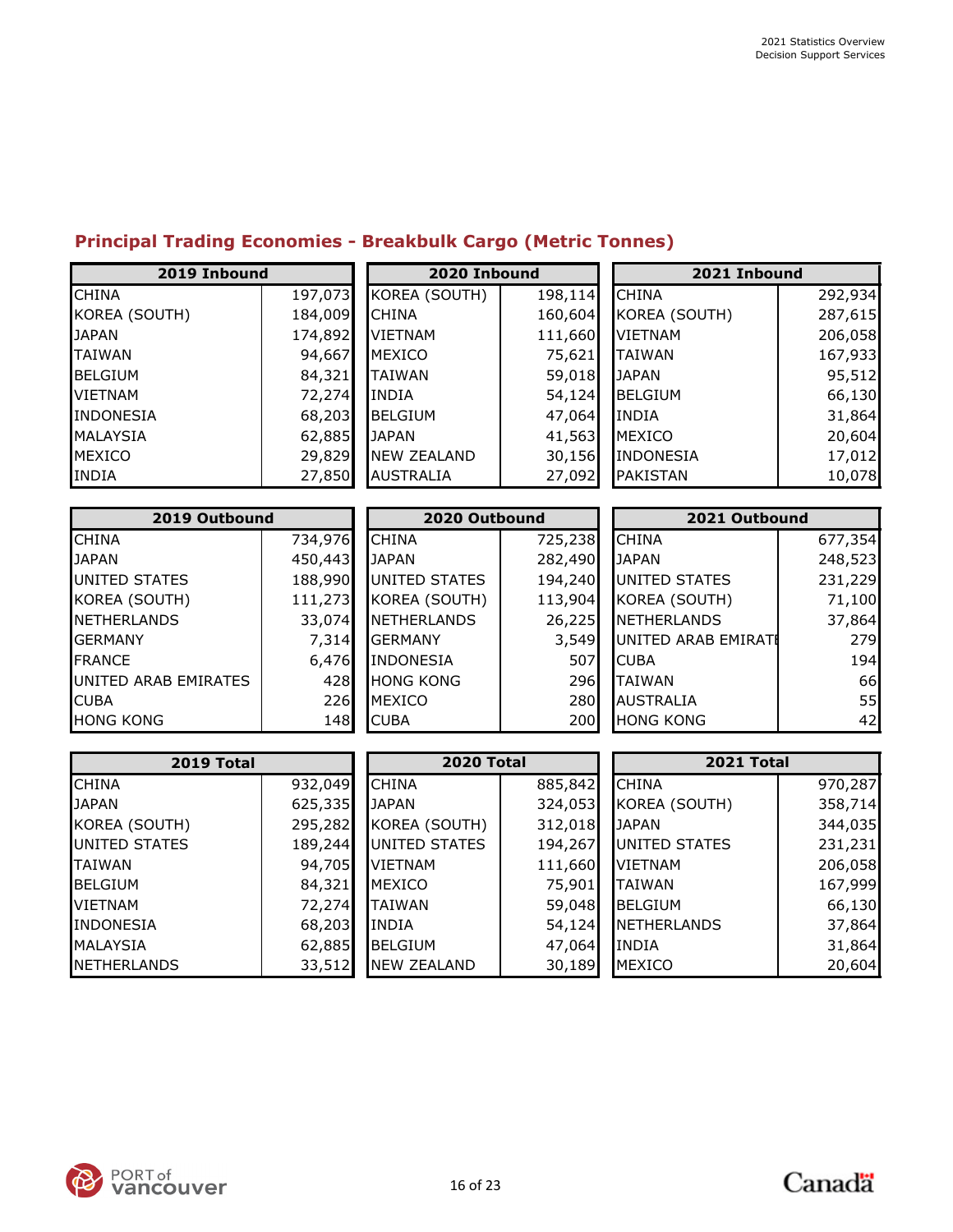### **Metric Tonnes 2019 2020 2021 % Change Metallurgical Coal 25,347,635 21,545,137 22,305,269 4%** CHINA 3,103,157 3,956,021 7,682,337 94% JAPAN 5,866,916 4,530,017 4,690,834 4% KOREA (SOUTH) 4,287,761 4,838,590 3,590,530 -16% INDIA 4,247,658 3,129,755 1,959,324 -37% TAIWAN 1,504,739 1,607,297 1,441,680 -10% **Thermal Coal 11,197,480 9,740,757 15,089,110 55%** KOREA (SOUTH) 6,548,329 5,054,686 7,255,997 44% JAPAN 3,276,333 3,930,347 5,615,591 43% CHINA - - 1,042,351 N/A CHILE 237,011 363,429 963,613 165% HONG KONG 627,318 | 317,448 | 158,000 | -50% **Wheat 11,155,065 13,932,302 12,429,725 -11%** CHINA 1,165,759 2,843,871 2,115,794 -26% JAPAN 1,754,231 1,878,302 1,604,287 -15% INDONESIA 888,523 1,158,674 1,154,814 0% COLOMBIA 818,143 886,692 1,131,564 28% PERU 854,622 1,067,867 1,054,972 -1% **Potash & Potassium-Based Fertilizers 9,382,195 10,381,34 9,027,050 4 -13%** BRAZIL 2,806,021 2,913,931 2,289,863 -21% INDONESIA 824,411 1,164,594 1,890,213 62% CHINA 2,342,624 2,459,162 1,602,859 -35% MALAYSIA 535,654 594,843 845,553 42% INDIA 1,247,827 1,753,539 589,527 -66% **Canola 6,032,188 8,761,642 6,840,204 -22%** CHINA 1,632,947 2,806,868 2,410,448 -14% JAPAN 2,086,841 2,260,527 1,966,050 -13% UNITED ARAB EMIRATES 759,926 935,363 737,401 -21% MEXICO 561,472 391,700 525,156 34% FRANCE 211,731 763,765 505,662 -34% **Specialty Crops 6,633,976 7,403,343 5,453,802 -26%** CHINA 2,048,169 2,884,478 2,158,109 -25% BANGLADESH 1,384,205 1,002,077 606,076 -40% INDIA 919,782 939,473 518,558 -45% JAPAN 528,388 540,357 444,517 -18% UNITED ARAB EMIRATES  $\begin{array}{|c|c|c|c|c|c|c|c|c|} \hline \text{0.303,494} & \text{303,494} & \text{321,550} & \text{6\%} \ \hline \end{array}$ **Household Goods 3,891,813 4,136,895 4,706,559 14%** CHINA 2,872,414 3,089,826 3,633,191 18% VIETNAM 203,254 226,394 259,098 14% KOREA (SOUTH) 141,895 | 177,921 | 191,726 | 8% TAIWAN 126,616 120,934 106,952 -12% THAILAND 60,891 72,541 71,471 -1% **Woodpulp 3,816,777 3,905,627 3,109,356 -19%** CHINA 2,660,191 2,736,808 2,127,088 -22% INDONESIA 219,848 257,382 259,591 1% JAPAN 274,997 251,795 217,827 -13% INDIA 179,486 103,529 125,581 21% KOREA (SOUTH) 128,110 129,049 103,116 -20% **Barley (not including feed) 2,226,308 1,620,717 2,659,967 19%** CHINA 34% 1,376,195 1,878,344 2,521,164 34% JAPAN 188,647 285,500 79,166 -72% INDONESIA - - 17,744 N/A BRAZIL 5,154 7,215 14,928 107% EL SALVADOR - - 8,127 N/A **Construction & Materials 2,700,598 2,383,724 2,528,270 6%** CHINA 1,109,972 1,066,062 1,305,571 22% UNITED STATES 408,852 354,559 335,083 -5% KOREA (SOUTH) 300,045 326,630 335,058 12% TAIWAN 165,982 142,751 128,394 -10% JAPAN 213,523 71,973 90,410 26% **GRAND TOTAL 81,867,293 84,328,228 84,149,313 1%**

### **Top 5 Trading Economies by Principal Commodities - All Cargo**

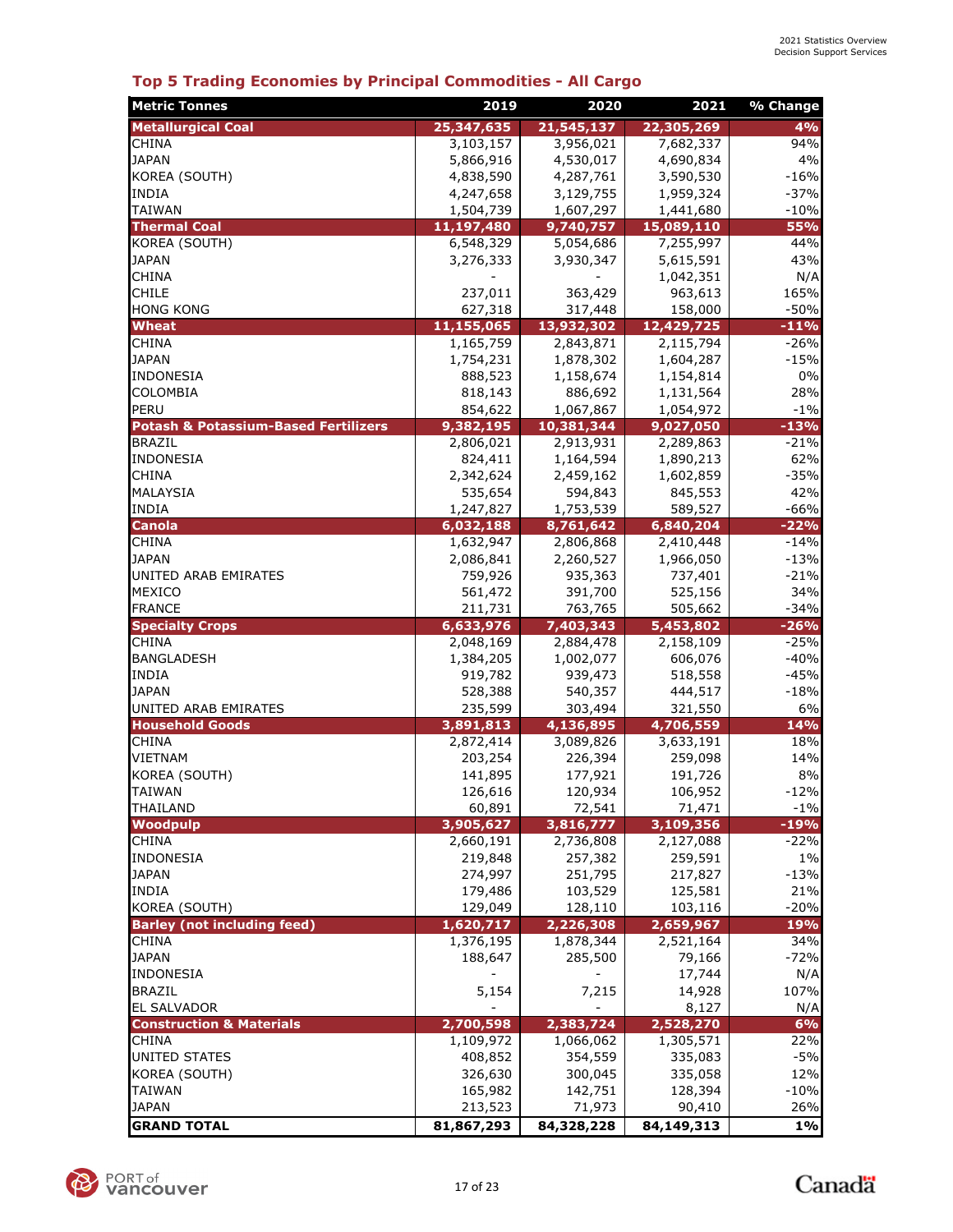| <b>Metric Tonnes</b>                         | 2019              | 2020              | 2021                 | % Change   |
|----------------------------------------------|-------------------|-------------------|----------------------|------------|
| <b>Household Goods</b>                       | 3,727,356         | 4,002,322         | 4,567,201            | 14%        |
| <b>CHINA</b>                                 | 2,847,954         | 3,063,312         | 3,608,027            | 18%        |
| VIETNAM                                      | 199,521           | 222,917           | 256,135              | 15%        |
| KOREA (SOUTH)                                | 126,580           | 161,154           | 173,958              | 8%         |
| TAIWAN                                       | 119,074           | 116,562           | 101,305              | $-13%$     |
| THAILAND                                     | 50,581            | 66,439            | 66,526               | 0%         |
| <b>Construction &amp; Materials</b>          | 2,131,655         | 1,891,823         | 2,082,315            | 10%        |
| <b>CHINA</b>                                 | 1,089,468         | 1,051,350         | 1,292,893            | 23%        |
| KOREA (SOUTH)                                | 293,907           | 273,593           | 300,930              | 10%        |
| TAIWAN                                       | 161,223           | 138,176           | 126,354              | $-9%$      |
| <b>JAPAN</b>                                 | 154,118           | 35,478            | 60,030               | 69%        |
| <b>BELGIUM</b>                               | 67,483            | 39,930            | 59,745               | 50%        |
| <b>Industrial, Auto and Vehicle Parts</b>    | 1,364,733         | 1,278,634         | 1,458,286            | 14%        |
| CHINA                                        | 831,327           | 757,513           | 919,114              | 21%        |
| KOREA (SOUTH)                                | 238,100           | 244,799           | 268,965              | 10%        |
| <b>JAPAN</b>                                 | 127,023           | 92,763            | 96,366               | 4%         |
| THAILAND                                     | 42,146            | 49,941            | 47,018               | $-6%$      |
| <b>TAIWAN</b>                                | 48,783            | 51,433            | 43,013               | $-16%$     |
| <b>Basic Metals</b>                          | 980,821           | 849,217           | 1,210,514            | 43%        |
| <b>CHINA</b>                                 | 325,014           | 265,623           | 368,536              | 39%        |
| KOREA (SOUTH)                                | 99,649            | 118,812           | 238,739              | 101%       |
| VIETNAM                                      | 89,169            | 106,241           | 228,530              | 115%       |
| TAIWAN                                       | 141,754           | 110,085           | 203,038              | 84%        |
| <b>JAPAN</b>                                 | 35,520            | 18,610            | 44,349               | 138%       |
| <b>Machinery</b><br><b>CHINA</b>             | 961,680           | 957,579           | 1,071,484<br>774,220 | 12%<br>14% |
| KOREA (SOUTH)                                | 667,027<br>81,377 | 678,028<br>74,270 | 87,644               | 18%        |
| <b>JAPAN</b>                                 | 67,045            | 56,170            | 76,690               | 37%        |
| TAIWAN                                       | 49,193            | 47,276            | 37,678               | $-20%$     |
| THAILAND                                     | 15,027            | 19,204            | 23,422               | 22%        |
| <b>Minerals</b>                              | 943,870           | 777,096           | 726,949              | $-6%$      |
| MEXICO                                       | 303,874           | 295,557           | 398,737              | 35%        |
| UNITED STATES                                | 169,507           | 162,513           | 116,549              | $-28%$     |
| CHINA                                        | 75,868            | 78,203            | 106,514              | 36%        |
| <b>CHILE</b>                                 | 95,963            | 187,718           | 55,000               | $-71%$     |
| KOREA (SOUTH)                                | 6,287             | 12,103            | 13,149               | 9%         |
| <b>Ores &amp; Concentrates</b>               | 670,710           | 512,331           | 518,370              | 1%         |
| UNITED STATES                                | 467,458           | 395,975           | 350,702              | $-11%$     |
| CHILE                                        | 103,250           | 64,375            | 83,282               | 29%        |
| MEXICO                                       | 66,110            | 38,040            | 55,427               | 46%        |
| PERU                                         | 4,250             | 8,351             | 24,762               | 197%       |
| <b>CHINA</b>                                 | 3,370             | 1,194             | 824                  | $-31%$     |
| <b>Other Products of Chemical Industries</b> | 397,152           | 473,321           | 517,617              | 9%         |
| CHINA                                        | 190,406           | 246,886           | 249,203              | 1%         |
| KOREA (SOUTH)                                | 77,862            | 84,818            | 136,696              | 61%        |
| TAIWAN                                       | 45,061            | 41,955            | 36,350               | $-13%$     |
| <b>INDONESIA</b>                             | 15,804            | 13,919            | 19,771               | 42%        |
| <b>JAPAN</b>                                 | 13,249            | 20,959            | 17,742               | $-15%$     |
| <b>Vehicles</b>                              | 491,777           | 445,979           | 474,215              | 6%         |
| <b>JAPAN</b>                                 | 203,357           | 160,337           | 179,704              | 12%        |
| KOREA (SOUTH)                                | 157,915           | 155,326           | 149,151              | $-4%$      |
| <b>CHINA</b>                                 | 50,990            | 73,317            | 86,281               | 18%        |
| UNITED STATES                                | 52,932            | 31,482            | 28,618               | $-9%$      |
| VIETNAM                                      | 2,001             | 5,593             | 11,220               | 101%       |
| <b>Other Prepared Food Products</b>          | 435,020           | 518,631           | 457,267              | $-12%$     |
| GUATEMALA                                    | 97,603            | 156,039           | 111,696              | $-28%$     |
| CHINA                                        | 101,684           | 99,768            | 109,125              | 9%         |
| THAILAND                                     | 81,269            | 96,539            | 61,388               | $-36%$     |
| <b>BRAZIL</b>                                | 4,387             | 3,457             | 30,376               | 779%       |
| KOREA (SOUTH)                                | 15,173            | 19,544            | 19,826               | 1%         |
| <b>GRAND TOTAL</b>                           | 12,104,775        | 11,706,933        | 13,084,218           | 12%        |

### **Top 5 Trading Economies by Principal Commodities - Inbound Cargo**

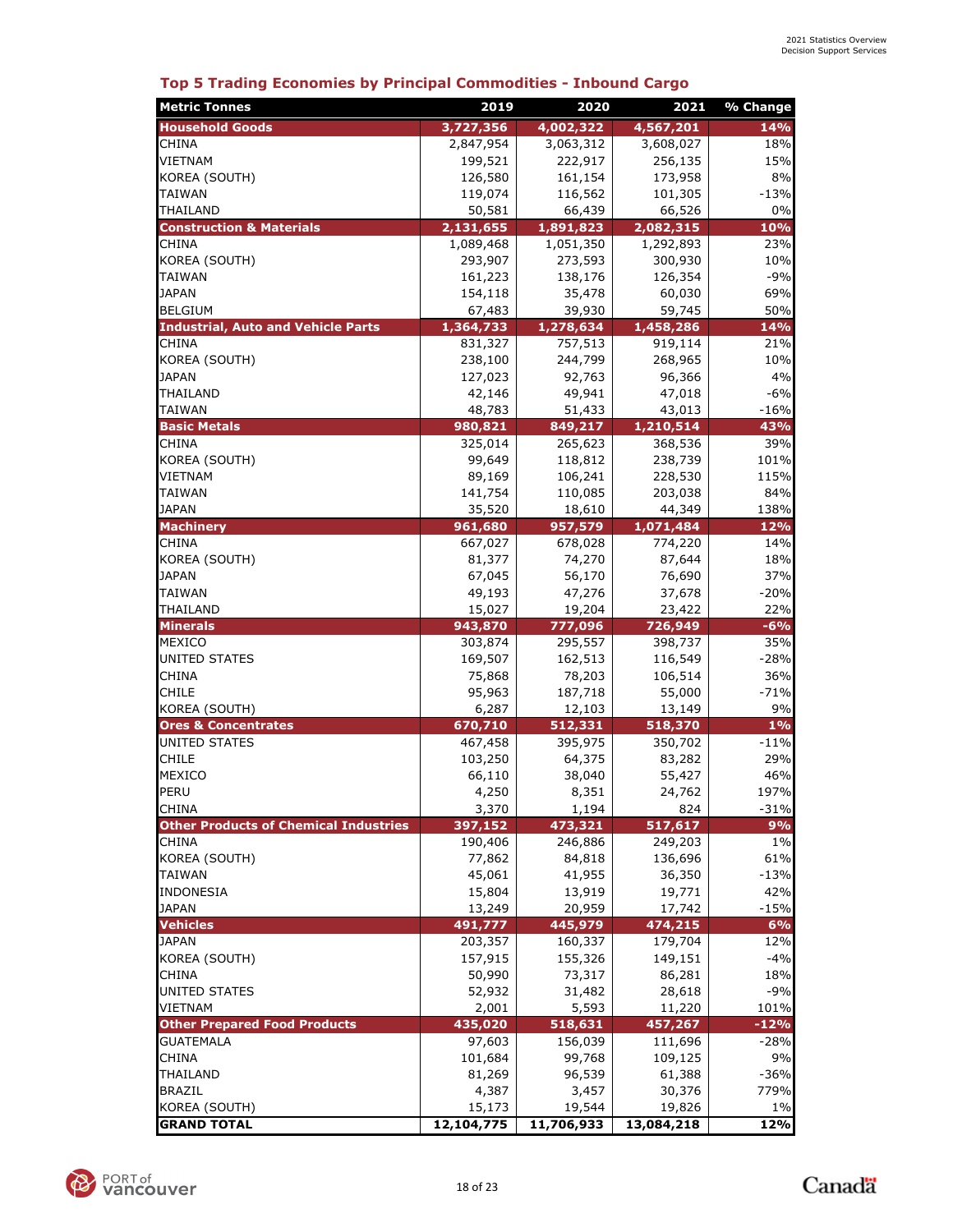### **Metric Tonnes 2019 2020 2021 % Change Metallurgical Coal 25,347,635 21,545,137 22,305,269 4%** CHINA 3,103,157 3,956,021 7,682,337 94% JAPAN 5,866,916 4,530,017 4,690,834 4% KOREA (SOUTH) 4,838,590 4,287,761 3,590,530 -16% INDIA 4,247,658 3,129,755 1,959,324 -37% TAIWAN 1,504,739 1,607,297 1,441,680 -10% **Thermal Coal 11,197,475 9,740,757 15,089,103 55%** KOREA (SOUTH) 6,548,329 5,054,686 7,255,997 44% JAPAN 3,276,333 3,930,347 5,615,591 43% CHINA - - 1,042,351 N/A CHILE 237,011 363,429 963,613 165% HONG KONG 627,318 317,448 158,000 -50% **11,154,564 13,931,733 1<u>2,428,526 11%</u> 11% 11% 11% 11% 12,428,526 12,428,526 11% 11% 11% 11% 12,428,526** CHINA 1,165,559 2,843,756 2,115,590 -26% JAPAN 1,754,231 1,878,302 1,604,287 -15% INDONESIA 888,523 1,158,674 1,154,814 0% COLOMBIA 818,143 886,692 1,131,564 28% PERU 854,622 1,067,867 1,054,972 -1% **Potash & Potassium-Based Fertilizers 9,368,873 10,371,210 9,020,123 -13%** BRAZIL 2,805,996 2,913,931 2,289,863 -21% INDONESIA 824,411 1,164,594 1,890,213 62% CHINA 2,341,574 2,457,680 1,602,198 -35% MALAYSIA 535,654 594,843 845,553 42% INDIA 1,247,827 1,753,539 589,527 -66% **Canola 6,030,279 8,760,372 6,839,116 -22%** CHINA 1,632,929 2,806,855 2,410,448 -14% JAPAN 2,086,841 2,260,527 1,966,050 -13% UNITED ARAB EMIRATES 759,926 935,363 737,401 -21% MEXICO 561,472 391,700 525,156 34% FRANCE 210,320 763,765 505,662 -34% **Specialty Crops 6,585,741 7,358,279 5,420,328 -26%** CHINA 2,029,285 2,871,299 2,145,232 -25% BANGLADESH 1,384,205 1,002,077 606,055 -40% INDIA 917,740 937,376 517,295 -45% JAPAN 528,077 539,936 443,833 -18% UNITED ARAB EMIRATES 235,380 302,571 321,402 6% **Woodpulp 3,895,558 3,812,291 3,104,048 -19%** CHINA 2,659,101 2,735,902 2,125,302 -22% INDONESIA 219,848 257,382 259,591 1% JAPAN 274,997 251,795 217,827 -13% INDIA 179,486 103,529 125,575 21% KOREA (SOUTH) 128,599 | 127,932 | 103,085 | -19% **Barley (not including feed) 1,620,103 2,225,815 2,659,284 19%** CHINA 1,376,038 1,878,150 2,520,959 34% JAPAN 188,597 285,500 79,166 -72% INDONESIA - - 17,744 N/A BRAZIL 5,154 7,215 14,928 107% EL SALVADOR - - 8,127 N/A **Sulphur 2,466,474 2,653,284 2,291,824 -14%** AUSTRALIA 630,860 734,019 796,458 9% CHINA 925,543 401,024 442,221 10% MEXICO 82,451 320,124 214,977 -33% CUBA 270,500 261,860 211,198 -19% CHILE 212,819 267,952 196,487 -27% **Lumber 2,909,388 2,380,157 2,039,867 -14%** CHINA 1,537,373 1,156,402 745,563 -36% JAPAN 698,040 652,341 571,082 -12% TAIWAN 173,202 151,529 259,796 71% PHILIPPINES | 146,291 | 15,930 162,767 | 40% KOREA (SOUTH) 84,138 | 84,074 | 91,175 | 8%

### **Top 5 Trading Economies by Principal Commodities - Outbound Cargo**



**GRAND TOTAL 80,576,090 82,779,034 81,197,489 -2%**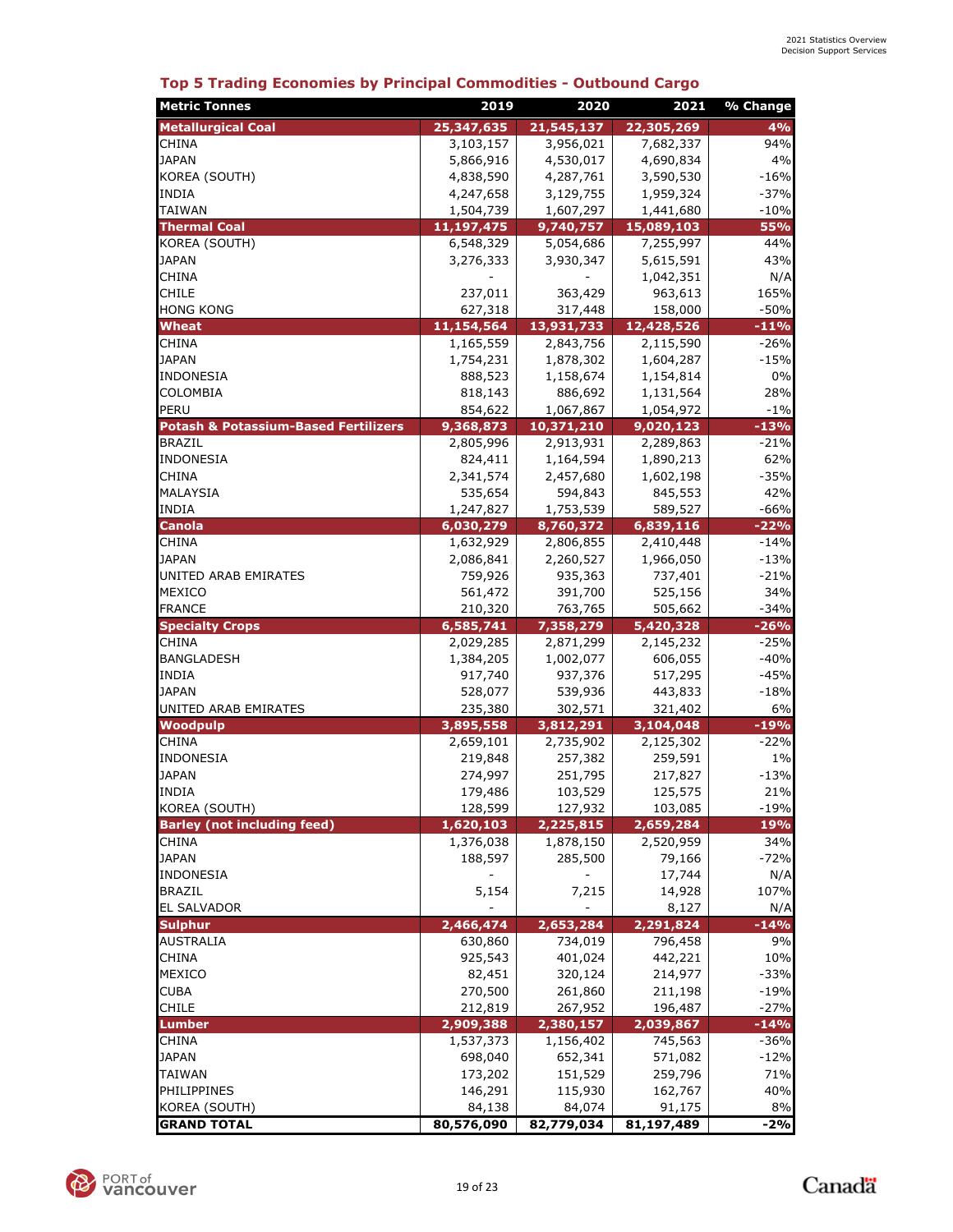### **Top 5 Commodities by Principal Trading Economies - All Cargo**

| <b>Metric Tonnes</b>                        | 2019                    | 2020                   | 2021                   | % Change   |
|---------------------------------------------|-------------------------|------------------------|------------------------|------------|
| <b>CHINA</b>                                | 29,631,729              | 34,850,265             | 37,473,937             | 8%         |
| Metallurgical Coal                          | 3,103,157               | 3,956,021              | 7,682,337              | 94%        |
| <b>Household Goods</b>                      | 2,872,414               | 3,089,826              | 3,633,191              | 18%        |
| Barley (not including feed)                 | 1,376,195               | 1,878,344              | 2,521,164              | 34%        |
| Canola                                      | 1,632,947               | 2,806,868              | 2,410,448              | $-14%$     |
| <b>Specialty Crops</b>                      | 2,048,169               | 2,884,478              | 2,158,109              | $-25%$     |
| <b>JAPAN</b>                                | 17,906,281              | 16,980,909             | 18,324,373             | 8%         |
| <b>Thermal Coal</b>                         | 3,276,333               | 3,930,347              | 5,615,591              | 43%        |
| Metallurgical Coal                          | 5,866,916               | 4,530,017              | 4,690,834              | 4%         |
| Canola                                      | 2,086,841               | 2,260,527              | 1,966,050              | $-13%$     |
| Wheat                                       | 1,754,231               | 1,878,302              | 1,604,287              | $-15%$     |
| Woodchips                                   | 480,551                 | 463,721                | 886,558                | 91%        |
| <b>KOREA (SOUTH)</b><br><b>Thermal Coal</b> | 14,831,442<br>6,548,329 | 12,430,059             | 14,310,716             | 15%<br>44% |
| <b>Metallurgical Coal</b>                   | 4,838,590               | 5,054,686<br>4,287,761 | 7,255,997<br>3,590,530 | $-16%$     |
| <b>Construction &amp; Materials</b>         | 326,630                 | 300,045                | 335,058                | 12%        |
| <b>Basic Metals</b>                         | 141,667                 | 153,919                | 288,172                | 87%        |
| Industrial, Auto and Vehicle Parts          | 249,489                 | 250,633                | 275,518                | 10%        |
| <b>UNITED STATES</b>                        | 4,221,081               | 4,312,806              | 4,003,018              | $-7%$      |
| Diesel & Fuel Oils                          | 1,173,619               | 1,148,421              | 1,031,914              | $-10%$     |
| Crude Petroleum                             | 679,303                 | 748,354                | 741,642                | $-1%$      |
| Gasoline                                    | 353,004                 | 593,072                | 504,950                | $-15%$     |
| Minerals                                    | 549,257                 | 508,909                | 389,965                | $-23%$     |
| Ores & Concentrates                         | 467,903                 | 396,554                | 356,498                | $-10%$     |
| <b>INDONESIA</b>                            | 2,389,527               | 2,915,132              | 3,637,965              | 25%        |
| Potash & Potassium-Based Fertilizers        | 824,411                 | 1,164,594              | 1,890,213              | 62%        |
| Wheat                                       | 888,523                 | 1,158,674              | 1,154,814              | 0%         |
| Woodpulp                                    | 219,848                 | 257,382                | 259,591                | $1\%$      |
| <b>Other Cereals</b>                        | 109,551                 | 83,616                 | 41,628                 | $-50%$     |
| <b>Household Goods</b>                      | 27,499                  | 21,667                 | 36,219                 | 67%        |
| <b>INDIA</b>                                | 7,304,253               | 6,673,273              | 3,541,637              | $-47%$     |
| Metallurgical Coal                          | 4,247,658               | 3,129,755              | 1,959,324              | $-37%$     |
| Potash & Potassium-Based Fertilizers        | 1,247,827               | 1,753,539              | 589,527                | $-66%$     |
| <b>Specialty Crops</b>                      | 919,782                 | 939,473                | 518,558                | $-45%$     |
| Woodpulp<br>Waste Paper                     | 179,486<br>94,076       | 103,529                | 125,581                | 21%<br>11% |
|                                             |                         | 59,312<br>3,409,704    | 65,902<br>3,144,931    | $-8%$      |
| <b>TAIWAN</b><br>Metallurgical Coal         | 3,679,211<br>1,504,739  | 1,607,297              | 1,441,680              | $-10%$     |
| <b>Basic Metals</b>                         | 334,807                 | 296,828                | 357,696                | 21%        |
| <b>Inorganic Chemicals</b>                  | 293,037                 | 290,062                | 262,069                | $-10%$     |
| Lumber                                      | 173,325                 | 152,114                | 260,213                | 71%        |
| <b>Construction &amp; Materials</b>         | 165,982                 | 142,751                | 128,394                | $-10%$     |
| <b>BRAZIL</b>                               | 3,635,039               | 3,412,192              | 2,575,517              | $-25%$     |
| Potash & Potassium-Based Fertilizers        | 2,806,021               | 2,913,931              | 2,289,863              | $-21%$     |
| Sulphur                                     | 38,408                  | 63,215                 | 92,863                 | 47%        |
| <b>Metallurgical Coal</b>                   | 684,435                 | 333,500                | 78,016                 | $-77%$     |
| Other Prepared Food Products                | 5,361                   | 3,588                  | 30,514                 | 751%       |
| <b>Specialty Crops</b>                      | 27,683                  | 36,263                 | 17,187                 | $-53%$     |
| <b>CHILE</b>                                | 1,390,787               | 2,133,282              | 2,185,934              | 2%         |
| <b>Thermal Coal</b>                         | 237,011                 | 363,429                | 963,613                | 165%       |
| Wheat                                       | 261,902                 | 569,045                | 416,052                | $-27%$     |
| Sulphur                                     | 212,819                 | 267,952                | 196,487                | $-27%$     |
| Metallurgical Coal                          | 178,517                 | 179,372                | 177,129                | $-1%$      |
| Ores & Concentrates                         | 103,250                 | 64,375                 | 83,282                 | 29%        |
| <b>MEXICO</b>                               | 1,689,765               | 1,727,788              | 1,684,334              | $-3%$      |
| Canola                                      | 561,472                 | 391,700                | 525,156                | 34%        |
| Minerals                                    | 303,874                 | 295,557                | 398,737                | 35%        |
| Sulphur                                     | 82,451                  | 320,124                | 214,977                | $-33%$     |
| Diesel & Fuel Oils                          | 41,808                  | 90,948                 | 162,741                | 79%        |
| <b>Other Cereals</b>                        | 122,046                 | 173,777                | 92,331                 | $-47%$     |
| <b>GRAND TOTAL</b>                          | 86,679,113              | 88,845,408             | 90,882,362             | 2%         |

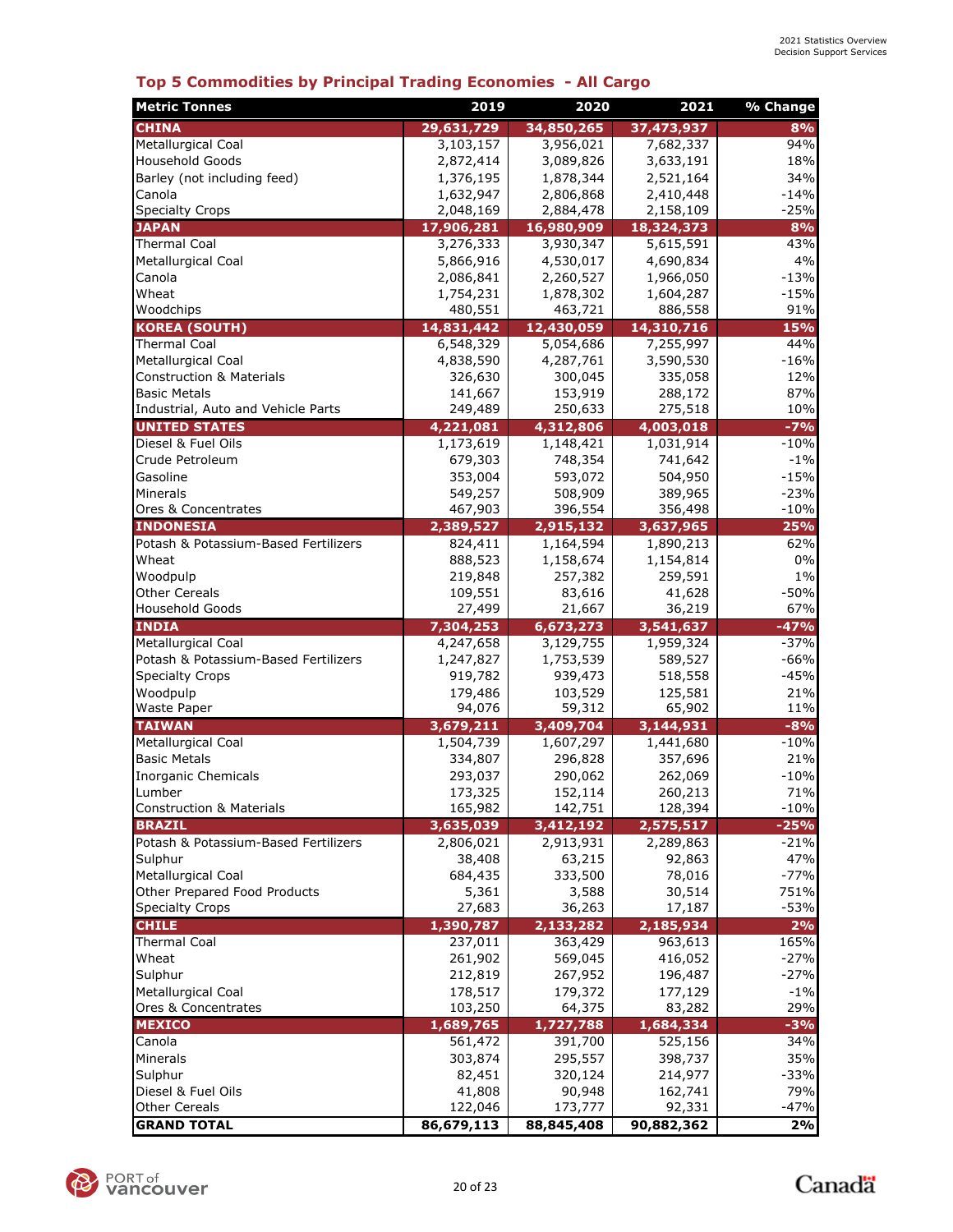### **Top 5 Commodities by Principal Trading Economies - Inbound Cargo**

| <b>CHINA</b><br>7,679,078<br>7,904,147<br>16%<br>9,170,274<br><b>Household Goods</b><br>18%<br>2,847,954<br>3,063,312<br>3,608,027<br>23%<br><b>Construction &amp; Materials</b><br>1,089,468<br>1,051,350<br>1,292,893<br>757,513<br>21%<br>Industrial, Auto and Vehicle Parts<br>831,327<br>919,114<br>Machinery<br>667,027<br>678,028<br>774,220<br>14%<br><b>Basic Metals</b><br>325,014<br>265,623<br>368,536<br>39%<br><b>KOREA (SOUTH)</b><br>1,807,162<br>1,572,125<br>1,684,138<br>7%<br>10%<br><b>Construction &amp; Materials</b><br>293,907<br>273,593<br>300,930<br>Industrial, Auto and Vehicle Parts<br>244,799<br>10%<br>238,100<br>268,965<br><b>Basic Metals</b><br>101%<br>99,649<br>118,812<br>238,739<br>8%<br>Household Goods<br>126,580<br>161,154<br>173,958<br>157,915<br>155,326<br>$-4%$<br>Vehicles<br>149,151<br><b>UNITED STATES</b><br>1,261,673<br>1,361,428<br>1,178,436<br>$-13%$<br>395,975<br>$-11%$<br>Ores & Concentrates<br>467,458<br>350,702<br>Diesel & Fuel Oils<br>192,479<br>268,035<br>26%<br>337,169<br>$-10%$<br>Gasoline<br>194,064<br>364,438<br>329,251<br>169,507<br>$-28%$<br>Minerals<br>162,513<br>116,549<br>$-9%$<br>Vehicles<br>52,932<br>31,482<br>28,618<br>889,729<br><b>TAIWAN</b><br>944,152<br>880,689<br>$-1%$<br>$-7%$<br>272,929<br>255,178<br>Inorganic Chemicals<br>288,207<br>84%<br><b>Basic Metals</b><br>141,754<br>110,085<br>203,038<br>$-9%$<br><b>Construction &amp; Materials</b><br>161,223<br>138,176<br>126,354<br><b>Household Goods</b><br>$-13%$<br>119,074<br>116,562<br>101,305<br>48,783<br>$-16%$<br>Industrial, Auto and Vehicle Parts<br>51,433<br>43,013<br>714,637<br><b>VIETNAM</b><br>454,098<br>569,364<br>26%<br>15%<br><b>Household Goods</b><br>222,917<br>256,135<br>199,521<br><b>Basic Metals</b><br>106,241<br>115%<br>89,169<br>228,530<br><b>Construction &amp; Materials</b><br>37,589<br>79,293<br>52,348<br>$-34%$<br>Industrial, Auto and Vehicle Parts<br>37%<br>15,868<br>22,159<br>30,345<br>22,538<br>20,776<br>$1\%$<br>Meat, Fish & Poultry<br>20,942<br><b>JAPAN</b><br>717,089<br>466,535<br>556,215<br>19%<br>203,357<br>179,704<br>12%<br>Vehicles<br>160,337<br>Industrial, Auto and Vehicle Parts<br>4%<br>127,023<br>92,763<br>96,366<br>37%<br>Machinery<br>67,045<br>56,170<br>76,690<br>69%<br><b>Construction &amp; Materials</b><br>154,118<br>35,478<br>60,030<br>35,520<br>138%<br><b>Basic Metals</b><br>18,610<br>44,349<br>464,086<br>473,323<br>520,785<br>10%<br><b>Minerals</b><br>398,737<br>35%<br>303,874<br>295,557<br>46%<br>Ores & Concentrates<br>66,110<br>38,040<br>55,427<br>30,138<br>$-72%$<br><b>Basic Metals</b><br>75,563<br>21,317<br>Vehicles<br>11,362<br>8,794<br>10,779<br>23%<br>26,534<br>$-76%$<br>29,521<br>7,109<br>Beverages<br>406,863<br>474,821<br>417,595<br>$-12%$<br>73,242<br>70,283<br><b>Other Cereals</b><br>89,738<br>$-22%$<br>$0\%$<br><b>Household Goods</b><br>50,581<br>66,439<br>66,526<br>Other Prepared Food Products<br>81,269<br>96,539<br>61,388<br>$-36%$<br>Industrial, Auto and Vehicle Parts<br>42,146<br>49,941<br>47,018<br>$-6%$<br>38,186<br>37,395<br>5%<br>Meat, Fish & Poultry<br>39,410<br><b>CHILE</b><br>298,684<br>351,515<br>208,160<br>$-41%$<br>103,250<br>64,375<br>83,282<br>29%<br>Ores & Concentrates<br>$-71%$<br>Minerals<br>95,963<br>187,718<br>55,000<br><b>Beverages</b><br>36,987<br>35,985<br>27,712<br>$-23%$<br>17,579<br>$-36%$<br>Produce<br>18,729<br>11,906<br>12,802<br>$-16%$<br>Sheets, Panels & Boards<br>12,836<br>10,785<br><b>INDIA</b><br>247,893<br>240,841<br>179,705<br>$-25%$<br><b>Construction &amp; Materials</b><br>$-56%$<br>92,197<br>89,912<br>39,708<br><b>Household Goods</b><br>4%<br>19,838<br>26,800<br>27,885<br>$-12%$<br>Other Prepared Food Products<br>12,342<br>15,839<br>14,001<br><b>Basic Metals</b><br>15,471<br>6,655<br>13,971<br>110%<br><b>Textiles</b><br>15,745<br>13,433<br>$-11%$<br>15,041 |                      | 2019       |            | 2021       |          |
|-----------------------------------------------------------------------------------------------------------------------------------------------------------------------------------------------------------------------------------------------------------------------------------------------------------------------------------------------------------------------------------------------------------------------------------------------------------------------------------------------------------------------------------------------------------------------------------------------------------------------------------------------------------------------------------------------------------------------------------------------------------------------------------------------------------------------------------------------------------------------------------------------------------------------------------------------------------------------------------------------------------------------------------------------------------------------------------------------------------------------------------------------------------------------------------------------------------------------------------------------------------------------------------------------------------------------------------------------------------------------------------------------------------------------------------------------------------------------------------------------------------------------------------------------------------------------------------------------------------------------------------------------------------------------------------------------------------------------------------------------------------------------------------------------------------------------------------------------------------------------------------------------------------------------------------------------------------------------------------------------------------------------------------------------------------------------------------------------------------------------------------------------------------------------------------------------------------------------------------------------------------------------------------------------------------------------------------------------------------------------------------------------------------------------------------------------------------------------------------------------------------------------------------------------------------------------------------------------------------------------------------------------------------------------------------------------------------------------------------------------------------------------------------------------------------------------------------------------------------------------------------------------------------------------------------------------------------------------------------------------------------------------------------------------------------------------------------------------------------------------------------------------------------------------------------------------------------------------------------------------------------------------------------------------------------------------------------------------------------------------------------------------------------------------------------------------------------------------------------------------------------------------------------------------------------------------------------------------------------------------------------------------------------------------------------------------------------------------------------------------------------------------------------------------------------------------------------------------------------------------------------------------------------------------------------------------------------------|----------------------|------------|------------|------------|----------|
|                                                                                                                                                                                                                                                                                                                                                                                                                                                                                                                                                                                                                                                                                                                                                                                                                                                                                                                                                                                                                                                                                                                                                                                                                                                                                                                                                                                                                                                                                                                                                                                                                                                                                                                                                                                                                                                                                                                                                                                                                                                                                                                                                                                                                                                                                                                                                                                                                                                                                                                                                                                                                                                                                                                                                                                                                                                                                                                                                                                                                                                                                                                                                                                                                                                                                                                                                                                                                                                                                                                                                                                                                                                                                                                                                                                                                                                                                                                                                                 | <b>Metric Tonnes</b> |            | 2020       |            | % Change |
|                                                                                                                                                                                                                                                                                                                                                                                                                                                                                                                                                                                                                                                                                                                                                                                                                                                                                                                                                                                                                                                                                                                                                                                                                                                                                                                                                                                                                                                                                                                                                                                                                                                                                                                                                                                                                                                                                                                                                                                                                                                                                                                                                                                                                                                                                                                                                                                                                                                                                                                                                                                                                                                                                                                                                                                                                                                                                                                                                                                                                                                                                                                                                                                                                                                                                                                                                                                                                                                                                                                                                                                                                                                                                                                                                                                                                                                                                                                                                                 |                      |            |            |            |          |
|                                                                                                                                                                                                                                                                                                                                                                                                                                                                                                                                                                                                                                                                                                                                                                                                                                                                                                                                                                                                                                                                                                                                                                                                                                                                                                                                                                                                                                                                                                                                                                                                                                                                                                                                                                                                                                                                                                                                                                                                                                                                                                                                                                                                                                                                                                                                                                                                                                                                                                                                                                                                                                                                                                                                                                                                                                                                                                                                                                                                                                                                                                                                                                                                                                                                                                                                                                                                                                                                                                                                                                                                                                                                                                                                                                                                                                                                                                                                                                 |                      |            |            |            |          |
|                                                                                                                                                                                                                                                                                                                                                                                                                                                                                                                                                                                                                                                                                                                                                                                                                                                                                                                                                                                                                                                                                                                                                                                                                                                                                                                                                                                                                                                                                                                                                                                                                                                                                                                                                                                                                                                                                                                                                                                                                                                                                                                                                                                                                                                                                                                                                                                                                                                                                                                                                                                                                                                                                                                                                                                                                                                                                                                                                                                                                                                                                                                                                                                                                                                                                                                                                                                                                                                                                                                                                                                                                                                                                                                                                                                                                                                                                                                                                                 |                      |            |            |            |          |
|                                                                                                                                                                                                                                                                                                                                                                                                                                                                                                                                                                                                                                                                                                                                                                                                                                                                                                                                                                                                                                                                                                                                                                                                                                                                                                                                                                                                                                                                                                                                                                                                                                                                                                                                                                                                                                                                                                                                                                                                                                                                                                                                                                                                                                                                                                                                                                                                                                                                                                                                                                                                                                                                                                                                                                                                                                                                                                                                                                                                                                                                                                                                                                                                                                                                                                                                                                                                                                                                                                                                                                                                                                                                                                                                                                                                                                                                                                                                                                 |                      |            |            |            |          |
|                                                                                                                                                                                                                                                                                                                                                                                                                                                                                                                                                                                                                                                                                                                                                                                                                                                                                                                                                                                                                                                                                                                                                                                                                                                                                                                                                                                                                                                                                                                                                                                                                                                                                                                                                                                                                                                                                                                                                                                                                                                                                                                                                                                                                                                                                                                                                                                                                                                                                                                                                                                                                                                                                                                                                                                                                                                                                                                                                                                                                                                                                                                                                                                                                                                                                                                                                                                                                                                                                                                                                                                                                                                                                                                                                                                                                                                                                                                                                                 |                      |            |            |            |          |
|                                                                                                                                                                                                                                                                                                                                                                                                                                                                                                                                                                                                                                                                                                                                                                                                                                                                                                                                                                                                                                                                                                                                                                                                                                                                                                                                                                                                                                                                                                                                                                                                                                                                                                                                                                                                                                                                                                                                                                                                                                                                                                                                                                                                                                                                                                                                                                                                                                                                                                                                                                                                                                                                                                                                                                                                                                                                                                                                                                                                                                                                                                                                                                                                                                                                                                                                                                                                                                                                                                                                                                                                                                                                                                                                                                                                                                                                                                                                                                 |                      |            |            |            |          |
|                                                                                                                                                                                                                                                                                                                                                                                                                                                                                                                                                                                                                                                                                                                                                                                                                                                                                                                                                                                                                                                                                                                                                                                                                                                                                                                                                                                                                                                                                                                                                                                                                                                                                                                                                                                                                                                                                                                                                                                                                                                                                                                                                                                                                                                                                                                                                                                                                                                                                                                                                                                                                                                                                                                                                                                                                                                                                                                                                                                                                                                                                                                                                                                                                                                                                                                                                                                                                                                                                                                                                                                                                                                                                                                                                                                                                                                                                                                                                                 |                      |            |            |            |          |
|                                                                                                                                                                                                                                                                                                                                                                                                                                                                                                                                                                                                                                                                                                                                                                                                                                                                                                                                                                                                                                                                                                                                                                                                                                                                                                                                                                                                                                                                                                                                                                                                                                                                                                                                                                                                                                                                                                                                                                                                                                                                                                                                                                                                                                                                                                                                                                                                                                                                                                                                                                                                                                                                                                                                                                                                                                                                                                                                                                                                                                                                                                                                                                                                                                                                                                                                                                                                                                                                                                                                                                                                                                                                                                                                                                                                                                                                                                                                                                 |                      |            |            |            |          |
|                                                                                                                                                                                                                                                                                                                                                                                                                                                                                                                                                                                                                                                                                                                                                                                                                                                                                                                                                                                                                                                                                                                                                                                                                                                                                                                                                                                                                                                                                                                                                                                                                                                                                                                                                                                                                                                                                                                                                                                                                                                                                                                                                                                                                                                                                                                                                                                                                                                                                                                                                                                                                                                                                                                                                                                                                                                                                                                                                                                                                                                                                                                                                                                                                                                                                                                                                                                                                                                                                                                                                                                                                                                                                                                                                                                                                                                                                                                                                                 |                      |            |            |            |          |
|                                                                                                                                                                                                                                                                                                                                                                                                                                                                                                                                                                                                                                                                                                                                                                                                                                                                                                                                                                                                                                                                                                                                                                                                                                                                                                                                                                                                                                                                                                                                                                                                                                                                                                                                                                                                                                                                                                                                                                                                                                                                                                                                                                                                                                                                                                                                                                                                                                                                                                                                                                                                                                                                                                                                                                                                                                                                                                                                                                                                                                                                                                                                                                                                                                                                                                                                                                                                                                                                                                                                                                                                                                                                                                                                                                                                                                                                                                                                                                 |                      |            |            |            |          |
|                                                                                                                                                                                                                                                                                                                                                                                                                                                                                                                                                                                                                                                                                                                                                                                                                                                                                                                                                                                                                                                                                                                                                                                                                                                                                                                                                                                                                                                                                                                                                                                                                                                                                                                                                                                                                                                                                                                                                                                                                                                                                                                                                                                                                                                                                                                                                                                                                                                                                                                                                                                                                                                                                                                                                                                                                                                                                                                                                                                                                                                                                                                                                                                                                                                                                                                                                                                                                                                                                                                                                                                                                                                                                                                                                                                                                                                                                                                                                                 |                      |            |            |            |          |
|                                                                                                                                                                                                                                                                                                                                                                                                                                                                                                                                                                                                                                                                                                                                                                                                                                                                                                                                                                                                                                                                                                                                                                                                                                                                                                                                                                                                                                                                                                                                                                                                                                                                                                                                                                                                                                                                                                                                                                                                                                                                                                                                                                                                                                                                                                                                                                                                                                                                                                                                                                                                                                                                                                                                                                                                                                                                                                                                                                                                                                                                                                                                                                                                                                                                                                                                                                                                                                                                                                                                                                                                                                                                                                                                                                                                                                                                                                                                                                 |                      |            |            |            |          |
|                                                                                                                                                                                                                                                                                                                                                                                                                                                                                                                                                                                                                                                                                                                                                                                                                                                                                                                                                                                                                                                                                                                                                                                                                                                                                                                                                                                                                                                                                                                                                                                                                                                                                                                                                                                                                                                                                                                                                                                                                                                                                                                                                                                                                                                                                                                                                                                                                                                                                                                                                                                                                                                                                                                                                                                                                                                                                                                                                                                                                                                                                                                                                                                                                                                                                                                                                                                                                                                                                                                                                                                                                                                                                                                                                                                                                                                                                                                                                                 |                      |            |            |            |          |
|                                                                                                                                                                                                                                                                                                                                                                                                                                                                                                                                                                                                                                                                                                                                                                                                                                                                                                                                                                                                                                                                                                                                                                                                                                                                                                                                                                                                                                                                                                                                                                                                                                                                                                                                                                                                                                                                                                                                                                                                                                                                                                                                                                                                                                                                                                                                                                                                                                                                                                                                                                                                                                                                                                                                                                                                                                                                                                                                                                                                                                                                                                                                                                                                                                                                                                                                                                                                                                                                                                                                                                                                                                                                                                                                                                                                                                                                                                                                                                 |                      |            |            |            |          |
|                                                                                                                                                                                                                                                                                                                                                                                                                                                                                                                                                                                                                                                                                                                                                                                                                                                                                                                                                                                                                                                                                                                                                                                                                                                                                                                                                                                                                                                                                                                                                                                                                                                                                                                                                                                                                                                                                                                                                                                                                                                                                                                                                                                                                                                                                                                                                                                                                                                                                                                                                                                                                                                                                                                                                                                                                                                                                                                                                                                                                                                                                                                                                                                                                                                                                                                                                                                                                                                                                                                                                                                                                                                                                                                                                                                                                                                                                                                                                                 |                      |            |            |            |          |
|                                                                                                                                                                                                                                                                                                                                                                                                                                                                                                                                                                                                                                                                                                                                                                                                                                                                                                                                                                                                                                                                                                                                                                                                                                                                                                                                                                                                                                                                                                                                                                                                                                                                                                                                                                                                                                                                                                                                                                                                                                                                                                                                                                                                                                                                                                                                                                                                                                                                                                                                                                                                                                                                                                                                                                                                                                                                                                                                                                                                                                                                                                                                                                                                                                                                                                                                                                                                                                                                                                                                                                                                                                                                                                                                                                                                                                                                                                                                                                 |                      |            |            |            |          |
|                                                                                                                                                                                                                                                                                                                                                                                                                                                                                                                                                                                                                                                                                                                                                                                                                                                                                                                                                                                                                                                                                                                                                                                                                                                                                                                                                                                                                                                                                                                                                                                                                                                                                                                                                                                                                                                                                                                                                                                                                                                                                                                                                                                                                                                                                                                                                                                                                                                                                                                                                                                                                                                                                                                                                                                                                                                                                                                                                                                                                                                                                                                                                                                                                                                                                                                                                                                                                                                                                                                                                                                                                                                                                                                                                                                                                                                                                                                                                                 |                      |            |            |            |          |
|                                                                                                                                                                                                                                                                                                                                                                                                                                                                                                                                                                                                                                                                                                                                                                                                                                                                                                                                                                                                                                                                                                                                                                                                                                                                                                                                                                                                                                                                                                                                                                                                                                                                                                                                                                                                                                                                                                                                                                                                                                                                                                                                                                                                                                                                                                                                                                                                                                                                                                                                                                                                                                                                                                                                                                                                                                                                                                                                                                                                                                                                                                                                                                                                                                                                                                                                                                                                                                                                                                                                                                                                                                                                                                                                                                                                                                                                                                                                                                 |                      |            |            |            |          |
|                                                                                                                                                                                                                                                                                                                                                                                                                                                                                                                                                                                                                                                                                                                                                                                                                                                                                                                                                                                                                                                                                                                                                                                                                                                                                                                                                                                                                                                                                                                                                                                                                                                                                                                                                                                                                                                                                                                                                                                                                                                                                                                                                                                                                                                                                                                                                                                                                                                                                                                                                                                                                                                                                                                                                                                                                                                                                                                                                                                                                                                                                                                                                                                                                                                                                                                                                                                                                                                                                                                                                                                                                                                                                                                                                                                                                                                                                                                                                                 |                      |            |            |            |          |
|                                                                                                                                                                                                                                                                                                                                                                                                                                                                                                                                                                                                                                                                                                                                                                                                                                                                                                                                                                                                                                                                                                                                                                                                                                                                                                                                                                                                                                                                                                                                                                                                                                                                                                                                                                                                                                                                                                                                                                                                                                                                                                                                                                                                                                                                                                                                                                                                                                                                                                                                                                                                                                                                                                                                                                                                                                                                                                                                                                                                                                                                                                                                                                                                                                                                                                                                                                                                                                                                                                                                                                                                                                                                                                                                                                                                                                                                                                                                                                 |                      |            |            |            |          |
|                                                                                                                                                                                                                                                                                                                                                                                                                                                                                                                                                                                                                                                                                                                                                                                                                                                                                                                                                                                                                                                                                                                                                                                                                                                                                                                                                                                                                                                                                                                                                                                                                                                                                                                                                                                                                                                                                                                                                                                                                                                                                                                                                                                                                                                                                                                                                                                                                                                                                                                                                                                                                                                                                                                                                                                                                                                                                                                                                                                                                                                                                                                                                                                                                                                                                                                                                                                                                                                                                                                                                                                                                                                                                                                                                                                                                                                                                                                                                                 |                      |            |            |            |          |
|                                                                                                                                                                                                                                                                                                                                                                                                                                                                                                                                                                                                                                                                                                                                                                                                                                                                                                                                                                                                                                                                                                                                                                                                                                                                                                                                                                                                                                                                                                                                                                                                                                                                                                                                                                                                                                                                                                                                                                                                                                                                                                                                                                                                                                                                                                                                                                                                                                                                                                                                                                                                                                                                                                                                                                                                                                                                                                                                                                                                                                                                                                                                                                                                                                                                                                                                                                                                                                                                                                                                                                                                                                                                                                                                                                                                                                                                                                                                                                 |                      |            |            |            |          |
|                                                                                                                                                                                                                                                                                                                                                                                                                                                                                                                                                                                                                                                                                                                                                                                                                                                                                                                                                                                                                                                                                                                                                                                                                                                                                                                                                                                                                                                                                                                                                                                                                                                                                                                                                                                                                                                                                                                                                                                                                                                                                                                                                                                                                                                                                                                                                                                                                                                                                                                                                                                                                                                                                                                                                                                                                                                                                                                                                                                                                                                                                                                                                                                                                                                                                                                                                                                                                                                                                                                                                                                                                                                                                                                                                                                                                                                                                                                                                                 |                      |            |            |            |          |
|                                                                                                                                                                                                                                                                                                                                                                                                                                                                                                                                                                                                                                                                                                                                                                                                                                                                                                                                                                                                                                                                                                                                                                                                                                                                                                                                                                                                                                                                                                                                                                                                                                                                                                                                                                                                                                                                                                                                                                                                                                                                                                                                                                                                                                                                                                                                                                                                                                                                                                                                                                                                                                                                                                                                                                                                                                                                                                                                                                                                                                                                                                                                                                                                                                                                                                                                                                                                                                                                                                                                                                                                                                                                                                                                                                                                                                                                                                                                                                 |                      |            |            |            |          |
|                                                                                                                                                                                                                                                                                                                                                                                                                                                                                                                                                                                                                                                                                                                                                                                                                                                                                                                                                                                                                                                                                                                                                                                                                                                                                                                                                                                                                                                                                                                                                                                                                                                                                                                                                                                                                                                                                                                                                                                                                                                                                                                                                                                                                                                                                                                                                                                                                                                                                                                                                                                                                                                                                                                                                                                                                                                                                                                                                                                                                                                                                                                                                                                                                                                                                                                                                                                                                                                                                                                                                                                                                                                                                                                                                                                                                                                                                                                                                                 |                      |            |            |            |          |
|                                                                                                                                                                                                                                                                                                                                                                                                                                                                                                                                                                                                                                                                                                                                                                                                                                                                                                                                                                                                                                                                                                                                                                                                                                                                                                                                                                                                                                                                                                                                                                                                                                                                                                                                                                                                                                                                                                                                                                                                                                                                                                                                                                                                                                                                                                                                                                                                                                                                                                                                                                                                                                                                                                                                                                                                                                                                                                                                                                                                                                                                                                                                                                                                                                                                                                                                                                                                                                                                                                                                                                                                                                                                                                                                                                                                                                                                                                                                                                 |                      |            |            |            |          |
|                                                                                                                                                                                                                                                                                                                                                                                                                                                                                                                                                                                                                                                                                                                                                                                                                                                                                                                                                                                                                                                                                                                                                                                                                                                                                                                                                                                                                                                                                                                                                                                                                                                                                                                                                                                                                                                                                                                                                                                                                                                                                                                                                                                                                                                                                                                                                                                                                                                                                                                                                                                                                                                                                                                                                                                                                                                                                                                                                                                                                                                                                                                                                                                                                                                                                                                                                                                                                                                                                                                                                                                                                                                                                                                                                                                                                                                                                                                                                                 |                      |            |            |            |          |
|                                                                                                                                                                                                                                                                                                                                                                                                                                                                                                                                                                                                                                                                                                                                                                                                                                                                                                                                                                                                                                                                                                                                                                                                                                                                                                                                                                                                                                                                                                                                                                                                                                                                                                                                                                                                                                                                                                                                                                                                                                                                                                                                                                                                                                                                                                                                                                                                                                                                                                                                                                                                                                                                                                                                                                                                                                                                                                                                                                                                                                                                                                                                                                                                                                                                                                                                                                                                                                                                                                                                                                                                                                                                                                                                                                                                                                                                                                                                                                 |                      |            |            |            |          |
|                                                                                                                                                                                                                                                                                                                                                                                                                                                                                                                                                                                                                                                                                                                                                                                                                                                                                                                                                                                                                                                                                                                                                                                                                                                                                                                                                                                                                                                                                                                                                                                                                                                                                                                                                                                                                                                                                                                                                                                                                                                                                                                                                                                                                                                                                                                                                                                                                                                                                                                                                                                                                                                                                                                                                                                                                                                                                                                                                                                                                                                                                                                                                                                                                                                                                                                                                                                                                                                                                                                                                                                                                                                                                                                                                                                                                                                                                                                                                                 |                      |            |            |            |          |
|                                                                                                                                                                                                                                                                                                                                                                                                                                                                                                                                                                                                                                                                                                                                                                                                                                                                                                                                                                                                                                                                                                                                                                                                                                                                                                                                                                                                                                                                                                                                                                                                                                                                                                                                                                                                                                                                                                                                                                                                                                                                                                                                                                                                                                                                                                                                                                                                                                                                                                                                                                                                                                                                                                                                                                                                                                                                                                                                                                                                                                                                                                                                                                                                                                                                                                                                                                                                                                                                                                                                                                                                                                                                                                                                                                                                                                                                                                                                                                 |                      |            |            |            |          |
|                                                                                                                                                                                                                                                                                                                                                                                                                                                                                                                                                                                                                                                                                                                                                                                                                                                                                                                                                                                                                                                                                                                                                                                                                                                                                                                                                                                                                                                                                                                                                                                                                                                                                                                                                                                                                                                                                                                                                                                                                                                                                                                                                                                                                                                                                                                                                                                                                                                                                                                                                                                                                                                                                                                                                                                                                                                                                                                                                                                                                                                                                                                                                                                                                                                                                                                                                                                                                                                                                                                                                                                                                                                                                                                                                                                                                                                                                                                                                                 |                      |            |            |            |          |
|                                                                                                                                                                                                                                                                                                                                                                                                                                                                                                                                                                                                                                                                                                                                                                                                                                                                                                                                                                                                                                                                                                                                                                                                                                                                                                                                                                                                                                                                                                                                                                                                                                                                                                                                                                                                                                                                                                                                                                                                                                                                                                                                                                                                                                                                                                                                                                                                                                                                                                                                                                                                                                                                                                                                                                                                                                                                                                                                                                                                                                                                                                                                                                                                                                                                                                                                                                                                                                                                                                                                                                                                                                                                                                                                                                                                                                                                                                                                                                 |                      |            |            |            |          |
|                                                                                                                                                                                                                                                                                                                                                                                                                                                                                                                                                                                                                                                                                                                                                                                                                                                                                                                                                                                                                                                                                                                                                                                                                                                                                                                                                                                                                                                                                                                                                                                                                                                                                                                                                                                                                                                                                                                                                                                                                                                                                                                                                                                                                                                                                                                                                                                                                                                                                                                                                                                                                                                                                                                                                                                                                                                                                                                                                                                                                                                                                                                                                                                                                                                                                                                                                                                                                                                                                                                                                                                                                                                                                                                                                                                                                                                                                                                                                                 |                      |            |            |            |          |
|                                                                                                                                                                                                                                                                                                                                                                                                                                                                                                                                                                                                                                                                                                                                                                                                                                                                                                                                                                                                                                                                                                                                                                                                                                                                                                                                                                                                                                                                                                                                                                                                                                                                                                                                                                                                                                                                                                                                                                                                                                                                                                                                                                                                                                                                                                                                                                                                                                                                                                                                                                                                                                                                                                                                                                                                                                                                                                                                                                                                                                                                                                                                                                                                                                                                                                                                                                                                                                                                                                                                                                                                                                                                                                                                                                                                                                                                                                                                                                 |                      |            |            |            |          |
|                                                                                                                                                                                                                                                                                                                                                                                                                                                                                                                                                                                                                                                                                                                                                                                                                                                                                                                                                                                                                                                                                                                                                                                                                                                                                                                                                                                                                                                                                                                                                                                                                                                                                                                                                                                                                                                                                                                                                                                                                                                                                                                                                                                                                                                                                                                                                                                                                                                                                                                                                                                                                                                                                                                                                                                                                                                                                                                                                                                                                                                                                                                                                                                                                                                                                                                                                                                                                                                                                                                                                                                                                                                                                                                                                                                                                                                                                                                                                                 |                      |            |            |            |          |
|                                                                                                                                                                                                                                                                                                                                                                                                                                                                                                                                                                                                                                                                                                                                                                                                                                                                                                                                                                                                                                                                                                                                                                                                                                                                                                                                                                                                                                                                                                                                                                                                                                                                                                                                                                                                                                                                                                                                                                                                                                                                                                                                                                                                                                                                                                                                                                                                                                                                                                                                                                                                                                                                                                                                                                                                                                                                                                                                                                                                                                                                                                                                                                                                                                                                                                                                                                                                                                                                                                                                                                                                                                                                                                                                                                                                                                                                                                                                                                 |                      |            |            |            |          |
|                                                                                                                                                                                                                                                                                                                                                                                                                                                                                                                                                                                                                                                                                                                                                                                                                                                                                                                                                                                                                                                                                                                                                                                                                                                                                                                                                                                                                                                                                                                                                                                                                                                                                                                                                                                                                                                                                                                                                                                                                                                                                                                                                                                                                                                                                                                                                                                                                                                                                                                                                                                                                                                                                                                                                                                                                                                                                                                                                                                                                                                                                                                                                                                                                                                                                                                                                                                                                                                                                                                                                                                                                                                                                                                                                                                                                                                                                                                                                                 | <b>MEXICO</b>        |            |            |            |          |
|                                                                                                                                                                                                                                                                                                                                                                                                                                                                                                                                                                                                                                                                                                                                                                                                                                                                                                                                                                                                                                                                                                                                                                                                                                                                                                                                                                                                                                                                                                                                                                                                                                                                                                                                                                                                                                                                                                                                                                                                                                                                                                                                                                                                                                                                                                                                                                                                                                                                                                                                                                                                                                                                                                                                                                                                                                                                                                                                                                                                                                                                                                                                                                                                                                                                                                                                                                                                                                                                                                                                                                                                                                                                                                                                                                                                                                                                                                                                                                 |                      |            |            |            |          |
|                                                                                                                                                                                                                                                                                                                                                                                                                                                                                                                                                                                                                                                                                                                                                                                                                                                                                                                                                                                                                                                                                                                                                                                                                                                                                                                                                                                                                                                                                                                                                                                                                                                                                                                                                                                                                                                                                                                                                                                                                                                                                                                                                                                                                                                                                                                                                                                                                                                                                                                                                                                                                                                                                                                                                                                                                                                                                                                                                                                                                                                                                                                                                                                                                                                                                                                                                                                                                                                                                                                                                                                                                                                                                                                                                                                                                                                                                                                                                                 |                      |            |            |            |          |
|                                                                                                                                                                                                                                                                                                                                                                                                                                                                                                                                                                                                                                                                                                                                                                                                                                                                                                                                                                                                                                                                                                                                                                                                                                                                                                                                                                                                                                                                                                                                                                                                                                                                                                                                                                                                                                                                                                                                                                                                                                                                                                                                                                                                                                                                                                                                                                                                                                                                                                                                                                                                                                                                                                                                                                                                                                                                                                                                                                                                                                                                                                                                                                                                                                                                                                                                                                                                                                                                                                                                                                                                                                                                                                                                                                                                                                                                                                                                                                 |                      |            |            |            |          |
|                                                                                                                                                                                                                                                                                                                                                                                                                                                                                                                                                                                                                                                                                                                                                                                                                                                                                                                                                                                                                                                                                                                                                                                                                                                                                                                                                                                                                                                                                                                                                                                                                                                                                                                                                                                                                                                                                                                                                                                                                                                                                                                                                                                                                                                                                                                                                                                                                                                                                                                                                                                                                                                                                                                                                                                                                                                                                                                                                                                                                                                                                                                                                                                                                                                                                                                                                                                                                                                                                                                                                                                                                                                                                                                                                                                                                                                                                                                                                                 |                      |            |            |            |          |
|                                                                                                                                                                                                                                                                                                                                                                                                                                                                                                                                                                                                                                                                                                                                                                                                                                                                                                                                                                                                                                                                                                                                                                                                                                                                                                                                                                                                                                                                                                                                                                                                                                                                                                                                                                                                                                                                                                                                                                                                                                                                                                                                                                                                                                                                                                                                                                                                                                                                                                                                                                                                                                                                                                                                                                                                                                                                                                                                                                                                                                                                                                                                                                                                                                                                                                                                                                                                                                                                                                                                                                                                                                                                                                                                                                                                                                                                                                                                                                 |                      |            |            |            |          |
|                                                                                                                                                                                                                                                                                                                                                                                                                                                                                                                                                                                                                                                                                                                                                                                                                                                                                                                                                                                                                                                                                                                                                                                                                                                                                                                                                                                                                                                                                                                                                                                                                                                                                                                                                                                                                                                                                                                                                                                                                                                                                                                                                                                                                                                                                                                                                                                                                                                                                                                                                                                                                                                                                                                                                                                                                                                                                                                                                                                                                                                                                                                                                                                                                                                                                                                                                                                                                                                                                                                                                                                                                                                                                                                                                                                                                                                                                                                                                                 | <b>THAILAND</b>      |            |            |            |          |
|                                                                                                                                                                                                                                                                                                                                                                                                                                                                                                                                                                                                                                                                                                                                                                                                                                                                                                                                                                                                                                                                                                                                                                                                                                                                                                                                                                                                                                                                                                                                                                                                                                                                                                                                                                                                                                                                                                                                                                                                                                                                                                                                                                                                                                                                                                                                                                                                                                                                                                                                                                                                                                                                                                                                                                                                                                                                                                                                                                                                                                                                                                                                                                                                                                                                                                                                                                                                                                                                                                                                                                                                                                                                                                                                                                                                                                                                                                                                                                 |                      |            |            |            |          |
|                                                                                                                                                                                                                                                                                                                                                                                                                                                                                                                                                                                                                                                                                                                                                                                                                                                                                                                                                                                                                                                                                                                                                                                                                                                                                                                                                                                                                                                                                                                                                                                                                                                                                                                                                                                                                                                                                                                                                                                                                                                                                                                                                                                                                                                                                                                                                                                                                                                                                                                                                                                                                                                                                                                                                                                                                                                                                                                                                                                                                                                                                                                                                                                                                                                                                                                                                                                                                                                                                                                                                                                                                                                                                                                                                                                                                                                                                                                                                                 |                      |            |            |            |          |
|                                                                                                                                                                                                                                                                                                                                                                                                                                                                                                                                                                                                                                                                                                                                                                                                                                                                                                                                                                                                                                                                                                                                                                                                                                                                                                                                                                                                                                                                                                                                                                                                                                                                                                                                                                                                                                                                                                                                                                                                                                                                                                                                                                                                                                                                                                                                                                                                                                                                                                                                                                                                                                                                                                                                                                                                                                                                                                                                                                                                                                                                                                                                                                                                                                                                                                                                                                                                                                                                                                                                                                                                                                                                                                                                                                                                                                                                                                                                                                 |                      |            |            |            |          |
|                                                                                                                                                                                                                                                                                                                                                                                                                                                                                                                                                                                                                                                                                                                                                                                                                                                                                                                                                                                                                                                                                                                                                                                                                                                                                                                                                                                                                                                                                                                                                                                                                                                                                                                                                                                                                                                                                                                                                                                                                                                                                                                                                                                                                                                                                                                                                                                                                                                                                                                                                                                                                                                                                                                                                                                                                                                                                                                                                                                                                                                                                                                                                                                                                                                                                                                                                                                                                                                                                                                                                                                                                                                                                                                                                                                                                                                                                                                                                                 |                      |            |            |            |          |
|                                                                                                                                                                                                                                                                                                                                                                                                                                                                                                                                                                                                                                                                                                                                                                                                                                                                                                                                                                                                                                                                                                                                                                                                                                                                                                                                                                                                                                                                                                                                                                                                                                                                                                                                                                                                                                                                                                                                                                                                                                                                                                                                                                                                                                                                                                                                                                                                                                                                                                                                                                                                                                                                                                                                                                                                                                                                                                                                                                                                                                                                                                                                                                                                                                                                                                                                                                                                                                                                                                                                                                                                                                                                                                                                                                                                                                                                                                                                                                 |                      |            |            |            |          |
|                                                                                                                                                                                                                                                                                                                                                                                                                                                                                                                                                                                                                                                                                                                                                                                                                                                                                                                                                                                                                                                                                                                                                                                                                                                                                                                                                                                                                                                                                                                                                                                                                                                                                                                                                                                                                                                                                                                                                                                                                                                                                                                                                                                                                                                                                                                                                                                                                                                                                                                                                                                                                                                                                                                                                                                                                                                                                                                                                                                                                                                                                                                                                                                                                                                                                                                                                                                                                                                                                                                                                                                                                                                                                                                                                                                                                                                                                                                                                                 |                      |            |            |            |          |
|                                                                                                                                                                                                                                                                                                                                                                                                                                                                                                                                                                                                                                                                                                                                                                                                                                                                                                                                                                                                                                                                                                                                                                                                                                                                                                                                                                                                                                                                                                                                                                                                                                                                                                                                                                                                                                                                                                                                                                                                                                                                                                                                                                                                                                                                                                                                                                                                                                                                                                                                                                                                                                                                                                                                                                                                                                                                                                                                                                                                                                                                                                                                                                                                                                                                                                                                                                                                                                                                                                                                                                                                                                                                                                                                                                                                                                                                                                                                                                 |                      |            |            |            |          |
|                                                                                                                                                                                                                                                                                                                                                                                                                                                                                                                                                                                                                                                                                                                                                                                                                                                                                                                                                                                                                                                                                                                                                                                                                                                                                                                                                                                                                                                                                                                                                                                                                                                                                                                                                                                                                                                                                                                                                                                                                                                                                                                                                                                                                                                                                                                                                                                                                                                                                                                                                                                                                                                                                                                                                                                                                                                                                                                                                                                                                                                                                                                                                                                                                                                                                                                                                                                                                                                                                                                                                                                                                                                                                                                                                                                                                                                                                                                                                                 |                      |            |            |            |          |
|                                                                                                                                                                                                                                                                                                                                                                                                                                                                                                                                                                                                                                                                                                                                                                                                                                                                                                                                                                                                                                                                                                                                                                                                                                                                                                                                                                                                                                                                                                                                                                                                                                                                                                                                                                                                                                                                                                                                                                                                                                                                                                                                                                                                                                                                                                                                                                                                                                                                                                                                                                                                                                                                                                                                                                                                                                                                                                                                                                                                                                                                                                                                                                                                                                                                                                                                                                                                                                                                                                                                                                                                                                                                                                                                                                                                                                                                                                                                                                 |                      |            |            |            |          |
|                                                                                                                                                                                                                                                                                                                                                                                                                                                                                                                                                                                                                                                                                                                                                                                                                                                                                                                                                                                                                                                                                                                                                                                                                                                                                                                                                                                                                                                                                                                                                                                                                                                                                                                                                                                                                                                                                                                                                                                                                                                                                                                                                                                                                                                                                                                                                                                                                                                                                                                                                                                                                                                                                                                                                                                                                                                                                                                                                                                                                                                                                                                                                                                                                                                                                                                                                                                                                                                                                                                                                                                                                                                                                                                                                                                                                                                                                                                                                                 |                      |            |            |            |          |
|                                                                                                                                                                                                                                                                                                                                                                                                                                                                                                                                                                                                                                                                                                                                                                                                                                                                                                                                                                                                                                                                                                                                                                                                                                                                                                                                                                                                                                                                                                                                                                                                                                                                                                                                                                                                                                                                                                                                                                                                                                                                                                                                                                                                                                                                                                                                                                                                                                                                                                                                                                                                                                                                                                                                                                                                                                                                                                                                                                                                                                                                                                                                                                                                                                                                                                                                                                                                                                                                                                                                                                                                                                                                                                                                                                                                                                                                                                                                                                 |                      |            |            |            |          |
|                                                                                                                                                                                                                                                                                                                                                                                                                                                                                                                                                                                                                                                                                                                                                                                                                                                                                                                                                                                                                                                                                                                                                                                                                                                                                                                                                                                                                                                                                                                                                                                                                                                                                                                                                                                                                                                                                                                                                                                                                                                                                                                                                                                                                                                                                                                                                                                                                                                                                                                                                                                                                                                                                                                                                                                                                                                                                                                                                                                                                                                                                                                                                                                                                                                                                                                                                                                                                                                                                                                                                                                                                                                                                                                                                                                                                                                                                                                                                                 |                      |            |            |            |          |
|                                                                                                                                                                                                                                                                                                                                                                                                                                                                                                                                                                                                                                                                                                                                                                                                                                                                                                                                                                                                                                                                                                                                                                                                                                                                                                                                                                                                                                                                                                                                                                                                                                                                                                                                                                                                                                                                                                                                                                                                                                                                                                                                                                                                                                                                                                                                                                                                                                                                                                                                                                                                                                                                                                                                                                                                                                                                                                                                                                                                                                                                                                                                                                                                                                                                                                                                                                                                                                                                                                                                                                                                                                                                                                                                                                                                                                                                                                                                                                 |                      |            |            |            |          |
|                                                                                                                                                                                                                                                                                                                                                                                                                                                                                                                                                                                                                                                                                                                                                                                                                                                                                                                                                                                                                                                                                                                                                                                                                                                                                                                                                                                                                                                                                                                                                                                                                                                                                                                                                                                                                                                                                                                                                                                                                                                                                                                                                                                                                                                                                                                                                                                                                                                                                                                                                                                                                                                                                                                                                                                                                                                                                                                                                                                                                                                                                                                                                                                                                                                                                                                                                                                                                                                                                                                                                                                                                                                                                                                                                                                                                                                                                                                                                                 |                      |            |            |            |          |
|                                                                                                                                                                                                                                                                                                                                                                                                                                                                                                                                                                                                                                                                                                                                                                                                                                                                                                                                                                                                                                                                                                                                                                                                                                                                                                                                                                                                                                                                                                                                                                                                                                                                                                                                                                                                                                                                                                                                                                                                                                                                                                                                                                                                                                                                                                                                                                                                                                                                                                                                                                                                                                                                                                                                                                                                                                                                                                                                                                                                                                                                                                                                                                                                                                                                                                                                                                                                                                                                                                                                                                                                                                                                                                                                                                                                                                                                                                                                                                 |                      |            |            |            |          |
|                                                                                                                                                                                                                                                                                                                                                                                                                                                                                                                                                                                                                                                                                                                                                                                                                                                                                                                                                                                                                                                                                                                                                                                                                                                                                                                                                                                                                                                                                                                                                                                                                                                                                                                                                                                                                                                                                                                                                                                                                                                                                                                                                                                                                                                                                                                                                                                                                                                                                                                                                                                                                                                                                                                                                                                                                                                                                                                                                                                                                                                                                                                                                                                                                                                                                                                                                                                                                                                                                                                                                                                                                                                                                                                                                                                                                                                                                                                                                                 |                      |            |            |            |          |
|                                                                                                                                                                                                                                                                                                                                                                                                                                                                                                                                                                                                                                                                                                                                                                                                                                                                                                                                                                                                                                                                                                                                                                                                                                                                                                                                                                                                                                                                                                                                                                                                                                                                                                                                                                                                                                                                                                                                                                                                                                                                                                                                                                                                                                                                                                                                                                                                                                                                                                                                                                                                                                                                                                                                                                                                                                                                                                                                                                                                                                                                                                                                                                                                                                                                                                                                                                                                                                                                                                                                                                                                                                                                                                                                                                                                                                                                                                                                                                 |                      |            |            |            |          |
|                                                                                                                                                                                                                                                                                                                                                                                                                                                                                                                                                                                                                                                                                                                                                                                                                                                                                                                                                                                                                                                                                                                                                                                                                                                                                                                                                                                                                                                                                                                                                                                                                                                                                                                                                                                                                                                                                                                                                                                                                                                                                                                                                                                                                                                                                                                                                                                                                                                                                                                                                                                                                                                                                                                                                                                                                                                                                                                                                                                                                                                                                                                                                                                                                                                                                                                                                                                                                                                                                                                                                                                                                                                                                                                                                                                                                                                                                                                                                                 | <b>GRAND TOTAL</b>   | 14,280,776 | 14,303,827 | 15,510,634 | 8%       |

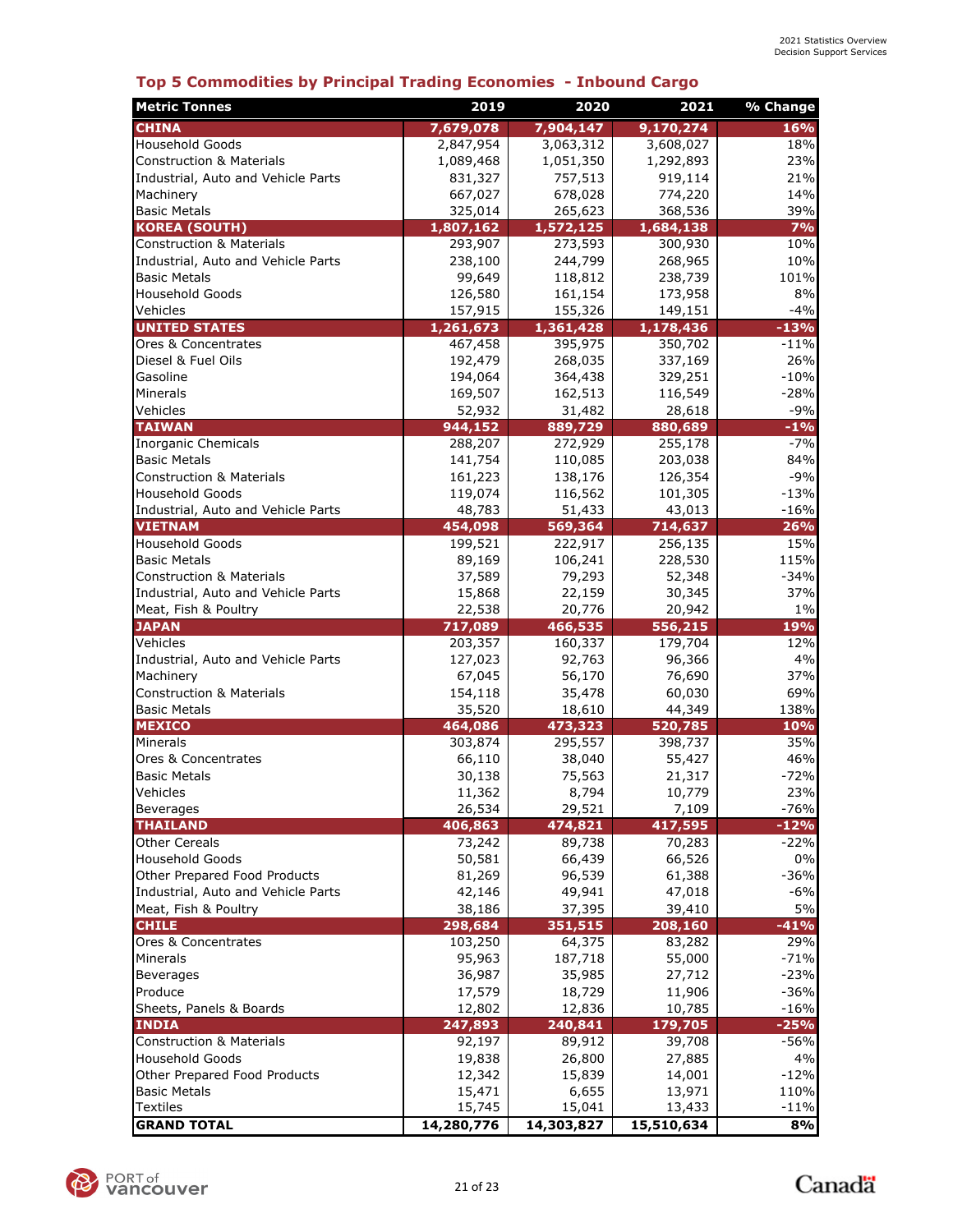## **Top 5 Commodities by Principal Trading Economies - Outbound Cargo**

| <b>Metric Tonnes</b>                        | 2019               | 2020               | 2021               | % Change         |
|---------------------------------------------|--------------------|--------------------|--------------------|------------------|
| <b>CHINA</b>                                | 21,952,651         | 26,946,118         | 28,303,663         | 5%               |
| Metallurgical Coal                          | 3,103,157          | 3,956,021          | 7,682,337          | 94%              |
| Barley (not including feed)                 | 1,376,038          | 1,878,150          | 2,520,959          | 34%              |
| Canola                                      | 1,632,929          | 2,806,855          | 2,410,448          | $-14%$           |
| <b>Specialty Crops</b>                      | 2,029,285          | 2,871,299          | 2,145,232          | $-25%$           |
| Woodpulp                                    | 2,659,101          | 2,735,902          | 2,125,302          | $-22%$           |
| <b>JAPAN</b>                                | 17,189,192         | 16,514,374         | 17,768,157         | 8%               |
| <b>Thermal Coal</b>                         | 3,276,333          | 3,930,347          | 5,615,591          | 43%              |
| Metallurgical Coal                          | 5,866,916          | 4,530,017          | 4,690,834          | 4%               |
| Canola                                      | 2,086,841          | 2,260,527          | 1,966,050          | $-13%$           |
| Wheat                                       | 1,754,231          | 1,878,302          | 1,604,287          | $-15%$           |
| Woodchips                                   | 480,551            | 463,721            | 886,558            | 91%              |
| <b>KOREA (SOUTH)</b>                        | 13,024,280         | 10,857,934         | 12,626,578         | 16%              |
| <b>Thermal Coal</b>                         | 6,548,329          | 5,054,686          | 7,255,997          | 44%              |
| Metallurgical Coal<br>Wheat                 | 4,838,590          | 4,287,761          | 3,590,530          | $-16%$           |
|                                             | 259,491            | 252,777            | 273,211            | 8%               |
| <b>Other Cereals</b><br>Ores & Concentrates | 300,424<br>180,107 | 308,510<br>225,549 | 244,421<br>177,855 | $-21%$<br>$-21%$ |
| <b>INDONESIA</b>                            | 2,206,983          | 2,788,915          | 3,492,427          | 25%              |
| Potash & Potassium-Based Fertilizers        | 824,411            | 1,164,594          | 1,890,213          | 62%              |
| Wheat                                       | 888,523            | 1,158,674          | 1,154,814          | $0\%$            |
| Woodpulp                                    | 219,848            | 257,382            | 259,591            | $1\%$            |
| <b>Other Cereals</b>                        | 109,531            | 83,616             | 41,525             | $-50%$           |
| <b>Animal Feed</b>                          | 24,634             | 44,739             | 32,344             | $-28%$           |
| <b>INDIA</b>                                | 7,056,360          | 6,432,432          | 3,361,932          | $-48%$           |
| <b>Metallurgical Coal</b>                   | 4,247,658          | 3,129,755          | 1,959,324          | $-37%$           |
| Potash & Potassium-Based Fertilizers        | 1,247,827          | 1,753,539          | 589,527            | $-66%$           |
| <b>Specialty Crops</b>                      | 917,740            | 937,376            | 517,295            | $-45%$           |
| Woodpulp                                    | 179,486            | 103,529            | 125,575            | 21%              |
| <b>Waste Paper</b>                          | 94,076             | 59,312             | 65,902             | 11%              |
| <b>UNITED STATES</b>                        | 2,959,408          | 2,951,377          | 2,824,582          | $-4%$            |
| Crude Petroleum                             | 679,303            | 737,361            | 741,642            | $1\%$            |
| Diesel & Fuel Oils                          | 981,139            | 880,386            | 694,746            | $-21%$           |
| <b>Construction &amp; Materials</b>         | 408,501            | 354,544            | 334,760            | $-6%$            |
| Minerals                                    | 379,751            | 346,396            | 273,416            | $-21%$           |
| <b>Basic Metals</b>                         | 194,035            | 199,485            | 237,356            | 19%              |
| <b>BRAZIL</b>                               | 3,583,384          | 3,372,514          | 2,516,127          | $-25%$           |
| Potash & Potassium-Based Fertilizers        | 2,805,996          | 2,913,931          | 2,289,863          | $-21%$           |
| Sulphur                                     | 38,408             | 63,215             | 92,863             | 47%              |
| <b>Metallurgical Coal</b>                   | 684,435            | 333,500            | 78,016             | $-77%$           |
| <b>Specialty Crops</b>                      | 27,625             | 36,215             | 17,094             | $-53%$           |
| Other Products of Chemical Industries       | 9,191              | 9,285              | 15,051             | 62%              |
| <b>TAIWAN</b>                               | 2,735,059          | 2,519,975          | 2,264,241          | $-10%$           |
| Metallurgical Coal                          | 1,504,739          | 1,607,297          | 1,441,680          | $-10%$           |
| Lumber                                      | 173,202            | 151,529            | 259,796            | 71%              |
| <b>Basic Metals</b>                         | 193,053            | 186,743            | 154,658            | $-17%$           |
| <b>Specialty Crops</b>                      | 74,981             | 80,536             | 64,409             | $-20%$           |
| Ores & Concentrates                         | 10,981             | 34,301             | 59,183             | 73%              |
| <b>CHILE</b>                                | 1,092,103          | 1,781,767          | 1,977,774          | 11%              |
| <b>Thermal Coal</b>                         | 237,011            | 363,429            | 963,613            | 165%             |
| Wheat                                       | 261,902            | 569,045            | 416,052            | $-27%$           |
| Sulphur                                     | 212,819            | 267,952            | 196,487            | $-27%$           |
| <b>Metallurgical Coal</b>                   | 178,517            | 179,372            | 177,129            | $-1\%$           |
| Animal/Vegetable Oils, Fats & Waxes         | 139,201            | 123,727            | 75,210             | -39%             |
| <b>BANGLADESH</b>                           | 2,638,793          | 2,223,966          | 1,515,205          | $-32%$           |
| Wheat                                       | 895,528            | 905,515            | 649,271            | $-28%$           |
| <b>Specialty Crops</b>                      | 1,384,205          | 1,002,077          | 606,055            | $-40%$           |
| Potash & Potassium-Based Fertilizers        | 140,432            | 65,631             | 141,219            | 115%             |
| Canola                                      | 186,942            | 215,645            | 103,730            | $-52%$           |
| <b>Basic Metals</b>                         | 16,101             | 14,388             | 8,887              | $-38%$           |
| <b>GRAND TOTAL</b>                          | 74,438,213         | 76,389,373         | 76,650,687         | 0%               |